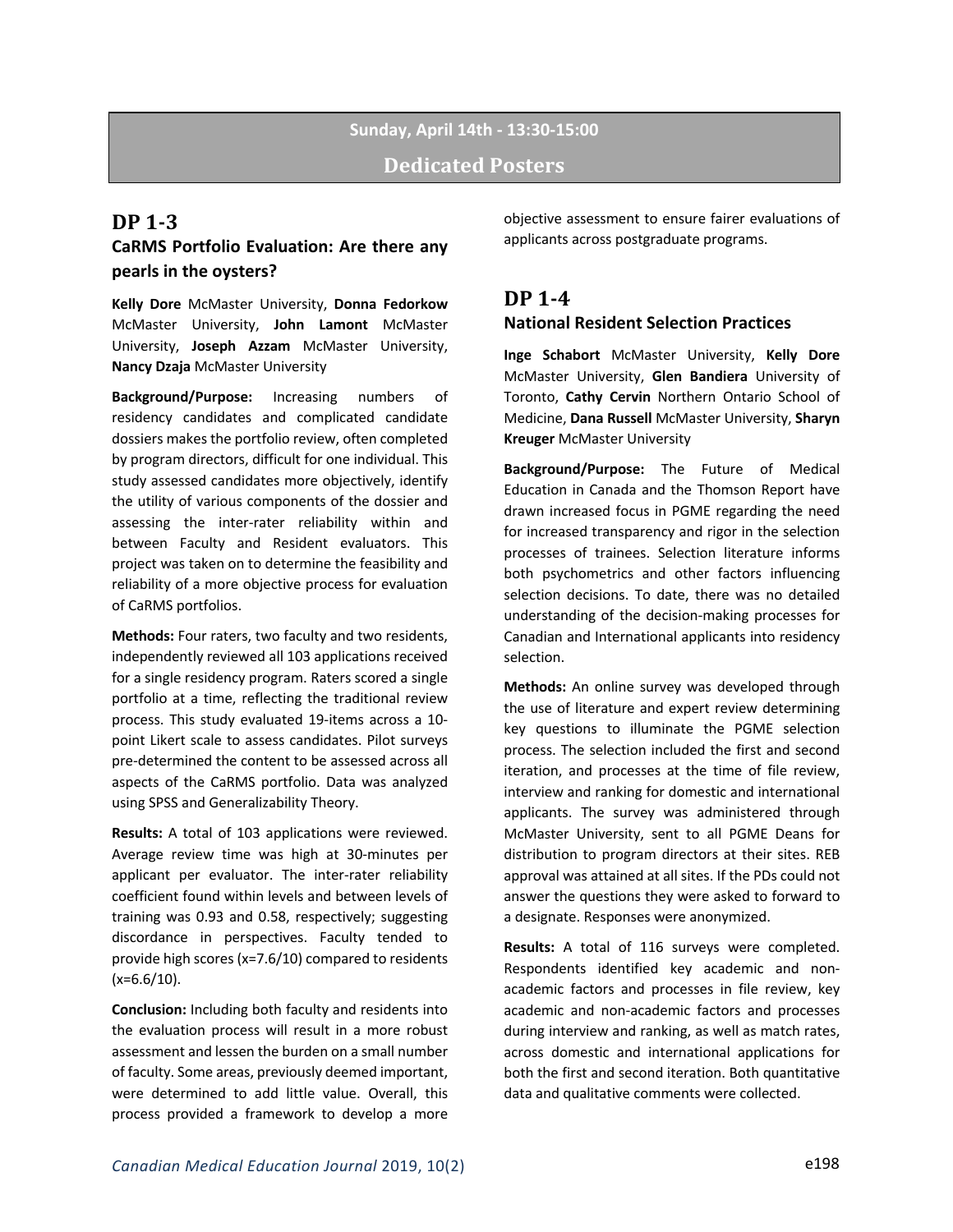**Conclusion:** The results of this survey can provide insights into both the overt and hidden programs of selection used in postgraduate training across Canada.

## **DP 1-5**

## **Defining Applicant Attributes and a Brand for Child and Adolescent Psychiatry (CAP) Subspecialty Selection at University of Toronto (U of T)**

**Chetana Kulkarni** University of Toronto, **Mark D. Hanson** University of Toronto, **Raj Rasasingham** University of Toronto, **Daniel Gorman** University of Toronto, **Nikki Woods** University of Toronto, **Kulamaken (Mahan) Kulasegaram** University of Toronto, **Peter Szatmari** University of Toronto,

**Background/Purpose:** In 2012, the Child & Adolescent Psychiatry (CAP) sub-specialty program at the University of Toronto (UT) was among the first in Canada to be fully accredited by the Royal College of Physicians and Surgeons of Canada. It is one of the largest CAP sub-specialty training programs in Canada attracting many excellent applicants annually. Over the years the members of the Admissions & Evaluations committee identified the desire to apply emerging best practices related to trainee selection to the admissions process. As such, this quality improvement (QI) project was developed with the aim of applying the best available evidence related to admissions and trainee selection. The goal was to define attributes being sought in applicants and to develop a brand within the admissions process for entry to the CAP sub-specialty training program at UT. The desired outcome was to identify the key applicant attributes that can then be used by the subspecialty program for future trainee selection.

**Methods:** A list of initial attributes was compiled by project team members and feedback then solicited through various venues. The project team categorized the large list of attributes into "end products," "branding attributes" and "generic attributes." The "end products" were removed as these were though to represent the result of training rather than attributes for selection of applicants (e.g. researcher, academic psychiatrist, community-based

psychiatrist). Subsequent steps in selecting the final panel of key attributes involved only the attributes from the "branding" and "generic" categories. A consensus building exercise was then to pare down two lists of 10 attributes each and create a short-list of five attributes within each of the two categories. Finally, a paired-comparison forced choice methodology was used to determine the relative ranking of these short lists in order to prioritize their use.

**Results:** The final paired-comparison resulted in two lists of relatively ranked attributes. The relative ranking within the "generic attributes" was: 1. integrity/ethics/morality, 2. evidence informed/critical thinker, 3. compassionate clinician, 4. reflective practitioner, 5. culturally competent. The relative ranking within the "branding attributes" was: 1. clinical strength/expertise, 2. leadership/capacity for leadership, 3. capacity builder, 4. scholarly/scholarship, 5. advocate.

**Conclusion:** This project used a consensus building approach to develop a list of key attributes and then rank order that list in order to prioritize the key applicant attributes to assess in future trainee selection. In addition to applying these prioritized attributes to the admissions process, there are implications on other aspects of medical education within the program including curriculum and faculty development. Finally there is the potential for broader application including the overall vision of the Department Child & Youth Mental Health at UT.

## **DP 1-7**

**Beyond GPAs, MCAT scores, MMIs, and aspects of randomness: In pursuit of increased equity in the medical school admissions process at the University of Calgary** 

**Christopher Doig** University of Calgary, **Doug Myhre** University of Calgary, **Ian Walker** University of Calgary, **Gretchen Greer** University of Calgary

**Background/Purpose:** Admission to medical school is increasingly competitive, focused on academic and interview performance, and may favor those who have the financial resources to achieve the required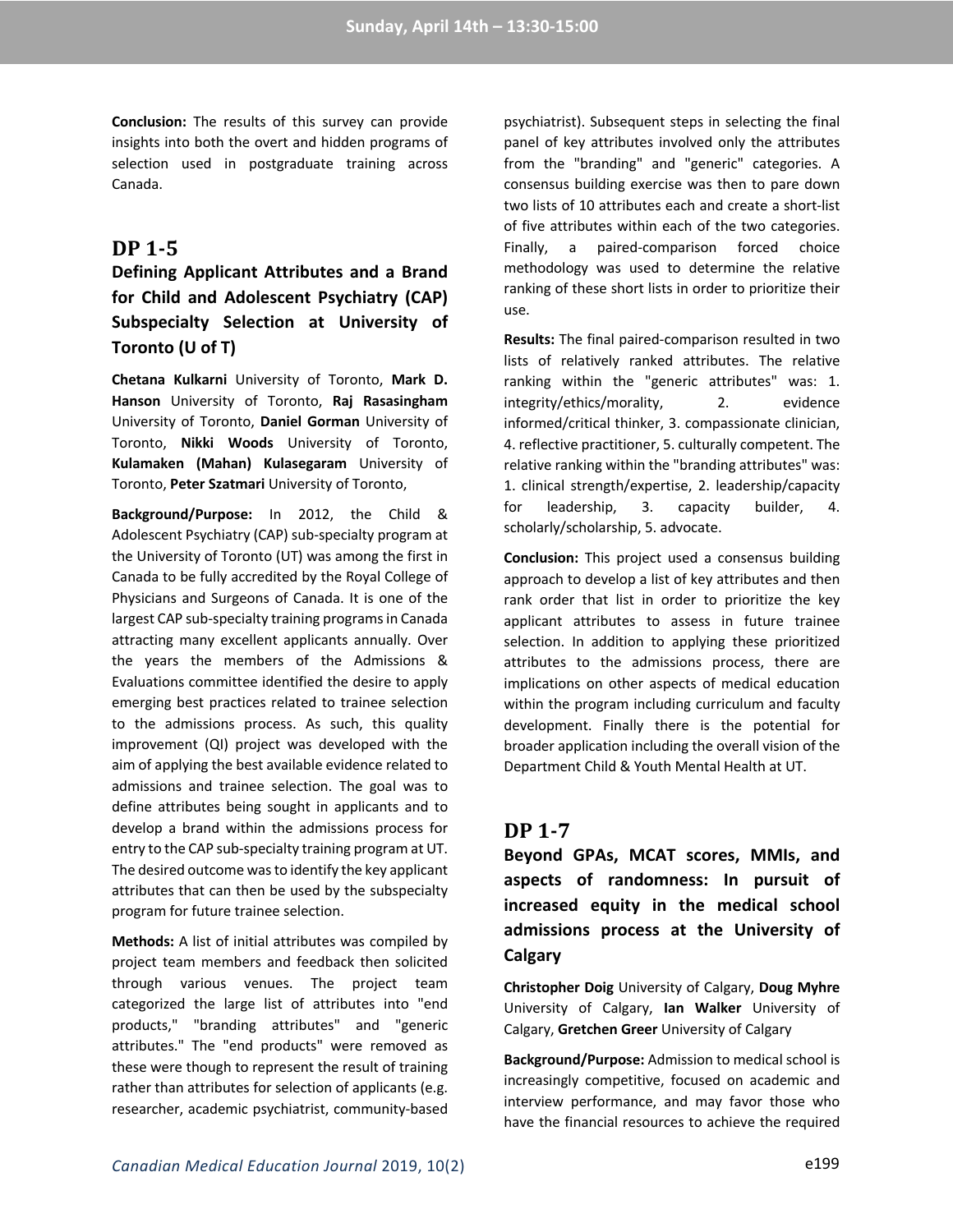criteria. Ad hoc adjustments to the admissions process have been undertaken over the past 10 years, but no formal, comprehensive review has been undertaken to determine the degree to which our process was consistent with institutional goals.The UME Admissions Review Committee of the UofC Cumming School of Medicine (CSM) was created in 2017 to review admissions processes and practices, and consider alternatives based on evidence to inform an updated process.

**Summary of the Innovation:** Evidence from an internal review of the process indicated that it is achieving its goals and producing graduates who perform well in residency. A scan of recent admission process reviews in Canadian medical schools led to focused discussions on equity/diversity/social accountability issues, thresholds for GPA and MCAT scores, the MMI, and whether the overall process is following best practices. The CSM review considered these issues, and identified a recurring theme of inherent randomness in all stages of the process: file review, interview, and final decision. Contributing factors include assessor background/competences/implicit bias, variations in assessment approaches, and varying MMI content. Subsequent recommendations were made to modify the process in an effort to increase equity and reduce the false precision implied in admissions decisions.

**Conclusion:** Academic and interview performance continue to be cornerstones of admissions decisions. However, proposed process modifications have the potential to achieve increased equity and transparency for the large pool of highly qualified candidates.

### **DP 1-8**

## **Carrying the Weight of Lower Childhood Socioeconomic Status into Medical Schoo**

**Justin Lam** University of Toronto, **Glenys Babcock** University of Toronto, **Mariela Ruetalo** University of Toronto, **David Latter** University of Toronto, **Ike Okafor** University of Toronto, **Anita Balakrishna** University of Toronto, **Lisa Robinson** University of Toronto

**Background/Purpose:** Increasing diversity is a priority for Canadian medical schools, with lower socioeconomic status (SES) applicants rising as a target group. Despite this institutional interest, little is known about the impact of childhood socioeconomic status, if any, on applicant preparedness for medical school.

**Methods:** From July 19 to August 10, 2018, incoming MD students were invited to participate in an online survey (91% response rate). This paper focuses on respondents who grew up in Canada and answered the question: "Until age 16, which of the following best describes your family's socioeconomic status in the country you lived?" (n=201).

**Results:** Among incoming MD students 25% identify as coming from lower/lower-middle, 35% from middle, and 40% from upper-middle/upper SES backgrounds. Students from a lower/lower-middle SES more likely than others to have worked in the past year doing academic research for a physician or healthcare professional in a healthcare setting (50% vs 29% vs 39%), or to have volunteered doing this work. They feel as prepared academically as others, but fewer feel prepared overall for medical school (39% vs 76% vs 73%). Students from a lower/lowermiddle SES are more likely than others be 'first in family' graduating from university (44% vs 15% vs 9%), and to feel burned out (14% vs 0% vs 4%). They are less likely to agree they had networks growing up that helped them get into medical school (20% vs 61% vs 78%).

**Conclusion:** These findings suggest that medical schools need to re-conceptualize excellence in applicants and do more to level the playing field.

### **DP 2-2**

**An Innovative Course on Leadership to Enhance Students' Ability to Influence Practice Change** 

**Patricia Gerber** University of British Columbia

**Background/Purpose:** The provision of exemplar patient care requires leadership skills. This is an area currently recognized by health education programs as key to develop in health professional students to enhance readiness for the opportunities and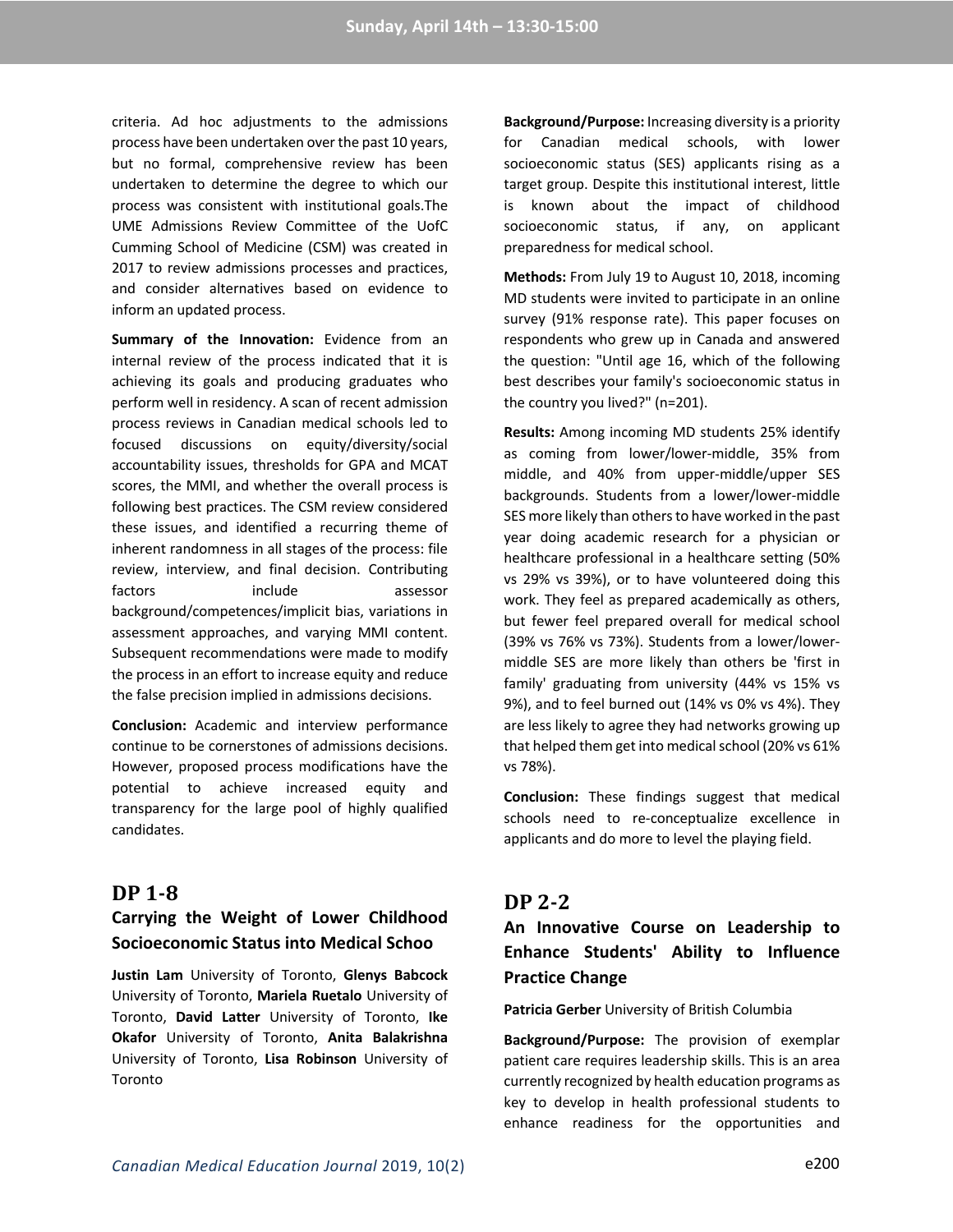challenges they will face in practice. The Faculty of Pharmaceutical Sciences at the University of British Columbia (UBC) designed, developed, implemented, and rigorously evaluated a leadership course series ("LEAP", Leadership Experience Applied to Pharmacy), to equip entry-to-practice Doctor of Pharmacy (PharmD) students with leadership knowledge and skills.

**Summary of the Innovation:** Comprised of an in-class component delivered in the 3rd year of the program that covered foundational topics in leadership through interactive, self-exploratory activities, debates, and panel discussions, followed by an experiential component with hands-on experiences in collaboration with community partners in the 4th year of the program, LEAP provided a platform for the development of tomorrow's healthcare leaders. Innovative teaching and learning approaches, unique assessment strategies, creative class structure, a student-led leadership symposium, and a peer mentorship initiative contributed to the success of this new course. This poster presentation will bring to focus how leadership can be "taught as well as be caught" in both the in-classroom and experiential domains. Student testimonials about their leadership development journey will be shared. Session attendees will walk away with knowledge and appreciation for strategies and resources that can be used for teaching leadership in their own educational settings.

**Conclusion:** A new leadership course was designed, developed, implemented, and evaluated within an entry-to-practice pharmacy program. Unique and innovative teaching and assessment strategies were employed. Insightful student reflections and testimonials can teach us about how we can impart leadership skills on tomorrow's healthcare leaders.

### **DP 2-3**

# **Transformative Learning: Global Health Observerships improve Cultural Sensitivity and Personal Advocacy**

**Eleftherios Soleas** Queen's University, **Elizabeth Matzinger** Queen's University, **Guy Sheahan** Queen's University, **Linda Chan** Queen's University, **Jennifer**  **Carpenter** Queen's University, **Mikaila De sousa** Queen's University, **Jessica Baumhour** Queen's University

**Background/Purpose:** Transformative learning (Mezirow, 1991) in global health settings has been credited as a force for psychological, convictional, and behavioural change of health professional students. To this end we have implemented a global health observership, as part of a Global Health Enrichment program, for health professional students that is designed to motivate transformative learning experiences and facilitate change in their lives and careers.

**Methods:** This study combines a mixed method program evaluation (Mertens, 2007) with a pre-post design using validated instruments measuring ethnocentricity (Neuliep & McCroskey, 1997) and advocacy (Stafford, Sedlak, Fok, & Wong, 2010). Thirty-six health sciences students across medicine and rehabilitation sciences completed surveys before and after their observerships as a measure of their worldview transformation. During the pre-departure and post-return debriefs, reflections were captured and thematically analysed (Fereday & Muir-Cochrane, 2008).

**Results:** Participants returned from their placements with a transformed understanding of their ethnocentrism and advocacy. Participants observed that ethical concerns often conflicted with their desired advocacy. Thematic analyses of reflections reveal that changes in worldview are palpable, and that, observerships are perspective-changing opportunities for students to become more globallyminded with an increased tendency towards advocacy while seeking opportunities for ongoing personal growth.

**Conclusion:** This study supports the belief that global health observerships are transformative learning experiences for students. Our findings show that completing a global health observership increases student tendency for advocacy while also increasing global-mindedness as measured inversely by ethnocentrism.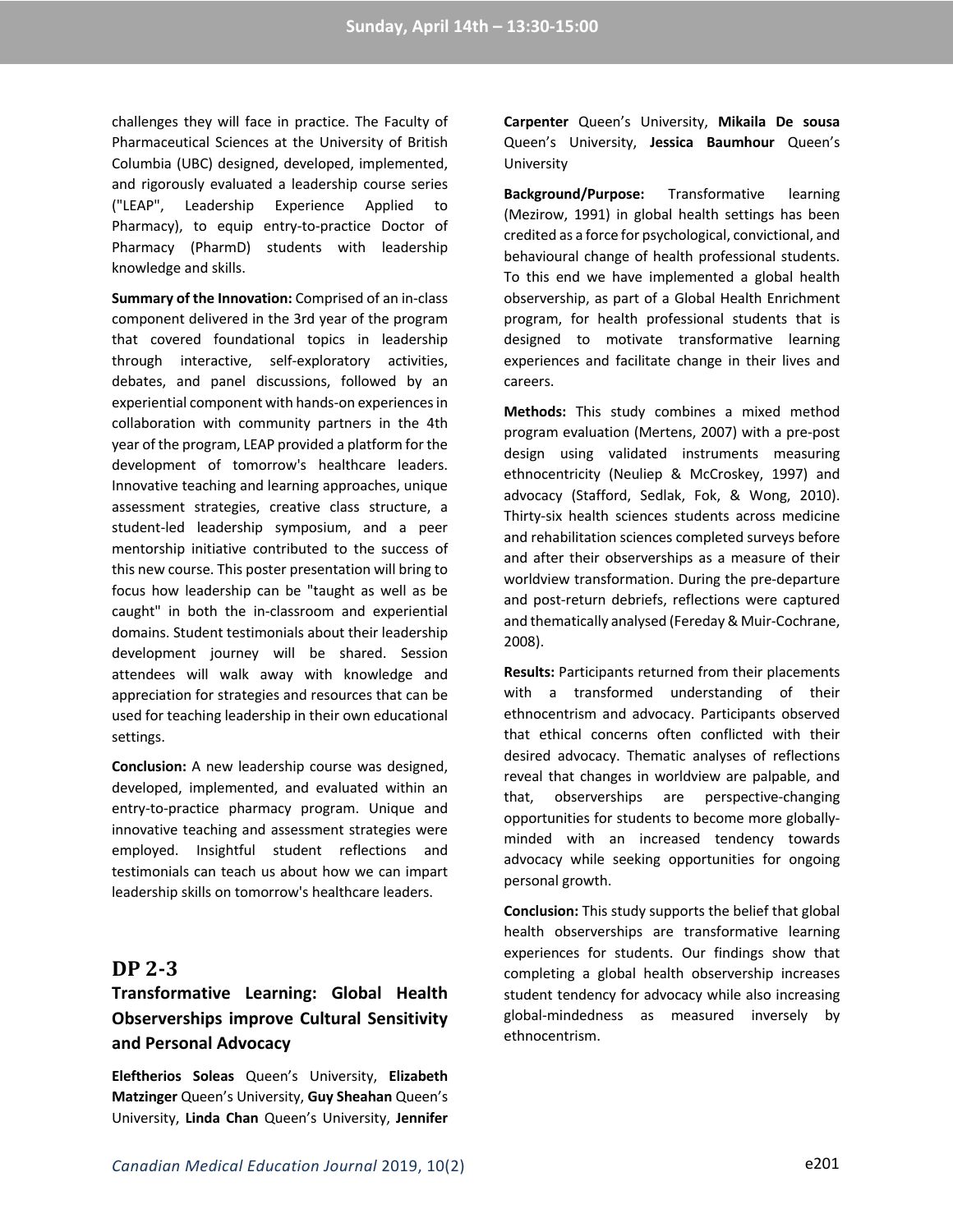#### **DP 2-4**

## **How Learners in Diverse Contexts Conceptualize Health Advocacy: Implications for Practice and Education**

**Maria Hubinette** University of British Columbia, **Renate Kahlke** The Royal College of Physicians and Surgeons, **Theresa van der Goes** University of British Columbia, **Jenn Clark** University of British Columbia, **Ian Scott** University of British Columbia

**Background/Purpose:** Many definitions of health advocacy (HA) exist in the literature and practice, making it difficult to teach and assess. However, HA skills are increasingly important as physicians are called on to participate in system improvements and be socially accountable. The purpose of our study was to map the different understandings of HA held among learners at different levels, geographic areas and practice settings.

**Methods:** Employing a constructivist grounded theory approach, we used learners' field notes and written reflections to sensitize us to concepts. We then purposively recruited medical students and residents to interviews to discuss their understanding of HA. Data were analyzed concurrently.

**Results:** The division between individual and systems HA present in known competency frameworks, is omnipresent in learners' definitions of HA. However, describing the HA behaviors that they actually observe and perform, this compartmentalization falls apart. Learners label most observed and performed HA work as individual-level, yet these behaviors are often inextricable from interventions in the microsystem of their practice. As an added complication, learners often define HA based on the additional effort or perceived risk associated, as opposed to the activity itself. As a result, a learner may label an activity as HA in one context and not another.

**Conclusion:** The omnipresence of binary definitions of HA appears to create a challenge for learners attempting to fit a range of complex behaviors in tidy categories. They struggle to label work that they see and do as "systems HA," which appears to be afforded a special and unattainable status in their conceptualizations. Additionally, the presence of separate criteria for defining HA (perceived effort or risk) has made it more difficult to define consistently.

### **DP 2-5**

## **Innovating with Advocacy: Evaluation of a Novel Advocacy Project in the Family Medicine Block Clerkship Curriculum**

**James Owen** University of Toronto, **Dara Maker** University of Toronto, **Joyce Nyhof-Young** University of Toronto

**Background/Purpose:** Health advocacy is a challenging CanMEDS competency to teach and evaluate. In 2014, a 4-5 month advocacy project (AP) was introduced in the University of Toronto longitudinal clerkship. Students identified a patient for whom social factors impacted health and developed, implemented and presented a patientand systems-level advocacy plan. 97% of faculty and students surveyed over two years described the AP as an effective advocacy learning tool. In 2016-17, the AP was piloted as an alternative to the EBM project in the six-week Family Medicine (FM) block, and 28 of 238 clerks (12%) completed an AP.

**Methods:** QI focus groups were held with FM block rotation clerks to evaluate the pilot. Discussions were transcribed and key themes descriptively analysed.

**Results:** In 3 focus groups, 3 of 14 students (27%) completed an AP and 11 an EBM project. APs were seen as rewarding. Students felt they made a direct positive impact on their patient and gained a better understanding of the social determinants of health. Several EBM students wanted an AP, but logistical challenges included short timelines, difficulty identifying a patient case, and greater familiarity with EBM projects. Recommendations to overcome barriers included distributing examples of prior APs, early project check-ins and reminders, preceptor faculty development to support early patient identification, and clarifying expectations and scope of advocacy plans.

**Conclusion:** An advocacy project is feasible and rewarding within the six-week FM clerkship block, and may allow the AP to fully replace the EBM project in the future. Student feedback was incorporated into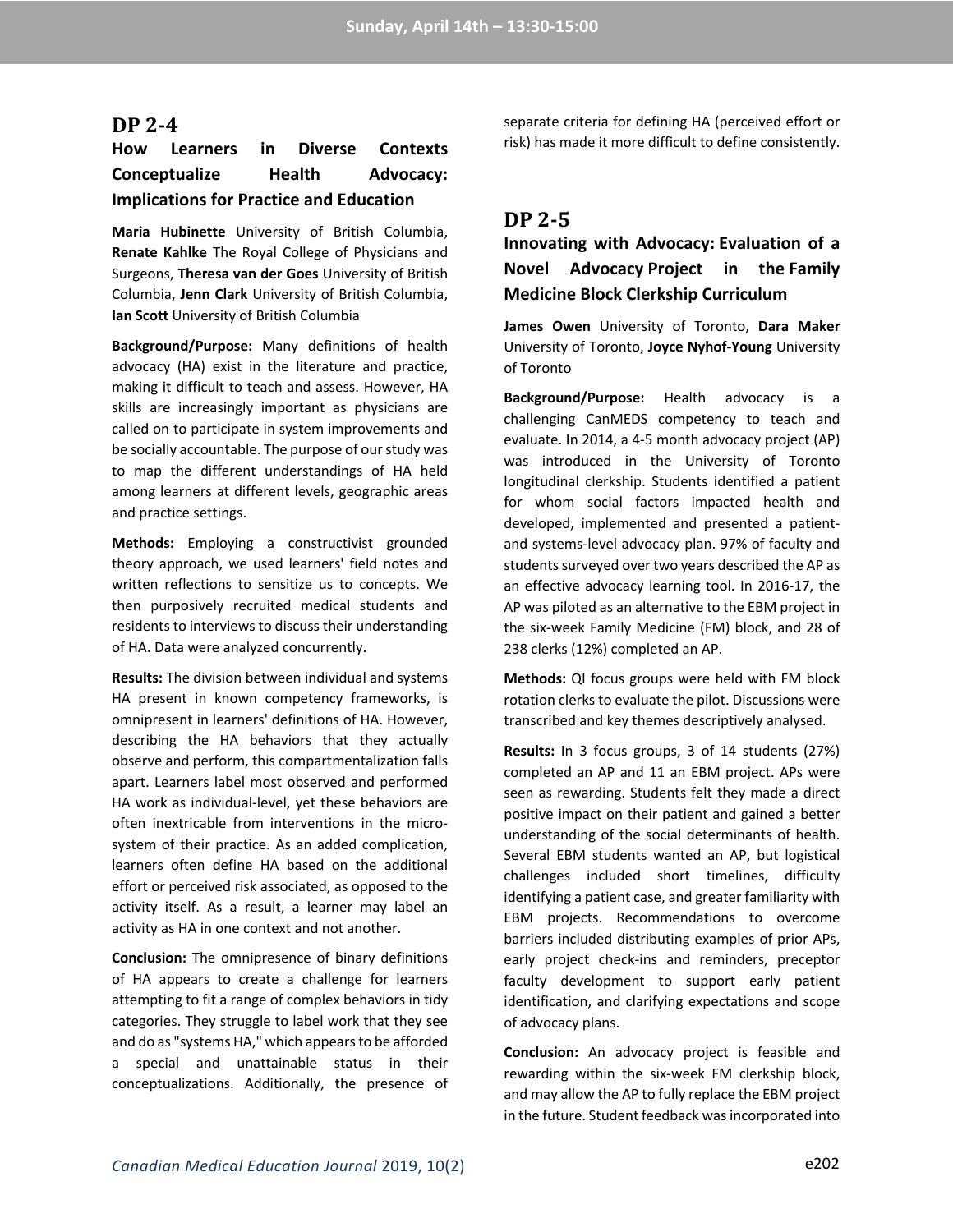AP resources, and in 2017-18, 42 of 221 (19%) chose the AP. Our findings suggest that clerkship programs can provide formal patient-centred advocacy education within the block model.

### **DP 2-7**

## **Leadership Education for Advancing Practice Simulation Course (LEAP-S): Design and evaluation methodology**

**Anupam Thakur** Centre for Addiction and Mental Health, Toronto, **Diane Meschino** University of Toronto, **Latika Nirula** Centre for Addiction and Mental Health, **Laura Naismith** Centre for Addiction and Mental Health, **Tucker Gordon** Centre for Addiction and Mental Health, **Anika Saiva** Centre for Addiction and Mental Health

**Background/Purpose:** The CanMEDS 2015 'Manager' to 'Leader' role change and a shift to competencybased medical education created a need to update the existing Leader (Manager) curriculum for the psychiatry residency program at the University of Toronto. A key challenge when situating leadership training within a competency-based framework lies in providing sufficient opportunities for all trainees to develop, demonstrate and get feedback on their skills. Although promising in its scope, the role of simulation-based training in teaching of leadership competencies has not been studied widely. In this presentation, we aim to describe the collaborative design and evaluation methodology of a simulationbased leadership skills course for psychiatry residents.

**Summary of the Innovation:** Further to a targeted needs assessment, learning objectives were developed. The CanMEDS and LEADS frameworks were used to map curriculum content to leadership competencies. Workplace-based experiences and simulation-based training were identified as key methods in delivering the curriculum. Faculty members, simulation experts and residents worked collaboratively to design and develop a simulationbased course for leadership skills. The team developed practice-based scenarios for a day-long course. Team working, decision-making and managing patient safety incidents are some of the competencies covered in the course developed for PGY4 psychiatry residents. Program evaluation adopting a mixed qualitative and quantitative analysis approach to explore process and outcome dimensions related to leadership development is planned.

**Conclusion:** We anticipate shared expertise and collaborative working to support simulation-based learning of leadership skills. Simulation principles and their application to leadership skills training will be discussed.

## **DP 2-8**

### **Teaching Leadership in Medical School: A Challenging, yet Crucial Task**

**Samik Doshi** University of Toronto, **Thuy-Nga Pham** University of Toronto

**Background/Purpose:** As the healthcare system changes rapidly, there is a growing need to teach leadership to emerging physicians. Accordingly, in 2015, CanMEDS revised its roles to change "Manager" to the more broadly defined "Leader". Currently, leadership is primarily taught didactically, in lecturebased format, which can be successful at teaching theoretical knowledge, but is less effective at building important skills needed in residency and in practice. Innovative methods are lacking, and current barriers include cultural and pragmatic factors. The purpose of this study was to explore current student perspectives on leadership training, and develop recommendations for improvement.

**Methods:** A survey was administered to medical students and residents who are currently attending, or recently graduated from medical schools across Canada (n=20). The survey included questions about experiences, concerns, and recommendations regarding leadership training. Key themes were extracted using content analysis, and recommendations were subsequently developed.

**Results:** Recommendations based on survey data include for medical schools to 1) change the culture of medicine more rapidly to emphasize leadership; 2) replace didactic material with workshops, discussions, and mock cases about leadership; 3)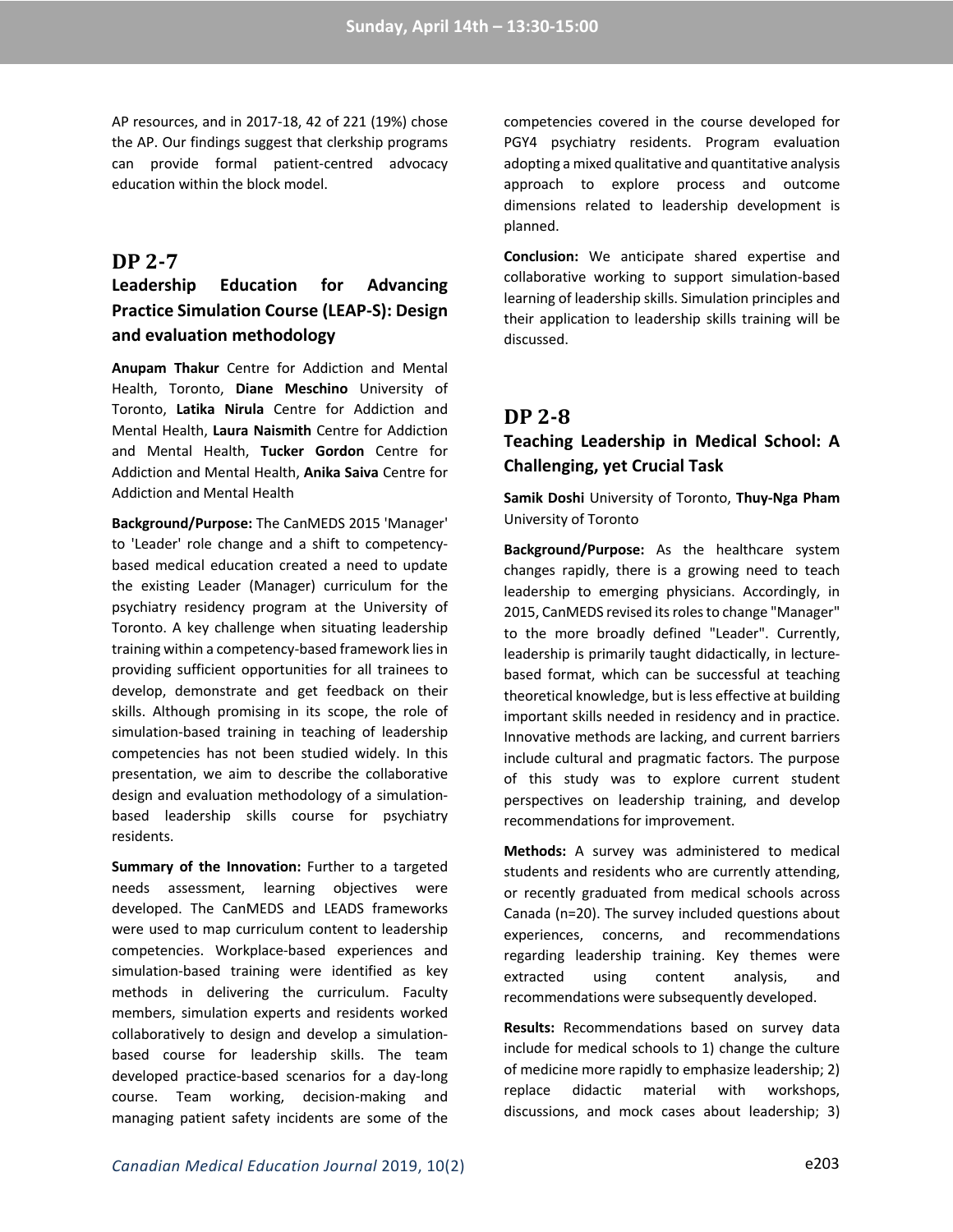utilize experiential learning to teach leadership; 4) provide students with tangible examples of what leadership looks like in healthcare; 5) form and strengthen institutional connections and develop intercalated degrees; and 6) survey students about preferred components of leadership training, and actively fill these gaps.

**Conclusion:** These recommendations can hopefully guide administrators as they design leadership curricula, with the goal of more effectively than ever before training students to be physician leaders.

## **DP 3-2**

## **Educating for Lifelong Learning: Rendering explicit strategies/activities used in health science programs**

**Marianne Xhignesse** Université de Sherbrooke, **Luc Mathieu** Université de Sherbrooke, **Diane Clavet** Université de Sherbrooke

**Background/Purpose:** The importance of lifelong learning (LLL) is well recognized. Competencies of a lifelong learner in the health professions have been described and are reflected in accreditation documents. Unfortunately, the question of how best to develop these is unclear and educators often lack concrete examples of strategies/activities to inspire them. Our goal was to encourage dialogue around LLL within our health sciences programs and to provide concrete examples ("pearls") used by colleagues.

**Summary of the Innovation:** To support programs, the CPD director tasked a working group to identify a framework for LLL competencies and to review accreditation and other pertinent documents for programs within our faculty as they relate to this framework. Three discussion groups with fifteen representative faculty members were held, the goal being to identify and share strategies/activities being used in accordance with the five LLL competencies identified in the chosen framework. Following each group, facilitators prepared a summary which was validated by participants. A table integrating strategies/activities discussed was prepared and organized according to four different learning situations: classroom setting, during rotations, individualized longitudinal follow-up and other

situations. The final report, including a focused literature review, was distributed faculty-wide.

**Conclusion:** Programs use a variety of ways to enhance LLL competencies in their students. The process described provided a means for faculty to share their best practices and culminated in a table of concrete strategies/activities that can serve to inspire other programs wishing to identify gaps or enhance the acquisition of LLL competencies in their students based on their specific types of learning situations.

## **DP 3-6**

**Developing a Framework of Integrated Competencies for Adaptive Expertise in Integrated Physical and Mental Health Care**

**Sanjeev Sockalingam** University of Toronto, **Zarah Chaudhary** University of Toronto, **Rachael Barnett** University of Toronto, **Jana Lazor** University of Toronto, **Maria Mylopoulos** University of Toronto,

**Background/Purpose:** Given the recognized gaps in care for patients with co-occurring physical and mental health conditions (medical psychiatry) there has been a move towards more integrated care (IC) models. However, training to prepare for practice in IC settings is lacking. This study aimed to develop a competency framework for IC training in undergraduate medical education.

**Methods:** 25 clinician educators and education scientists participated in a half-day retreat where iterative facilitated discussions grounded in medical psychiatry patient cases were used to identify complex needs and the knowledge and skills required to address them. 7 interviews were subsequently conducted with interprofessional providers in IC settings. A thematic analysis of transcripts was performed using constant comparison.

**Results:** Four broad competency domains necessary for expertise in IC were identified: i) extensive integrated knowledge encompassing biopsychosocial aspects of disease (i.e. systems of care, social determinants of care); ii) skills to establish and maintain a longitudinal alliance with the patient and functional relationships with colleagues; iii) constructing an integrated understanding of individual patients' complex needs and their health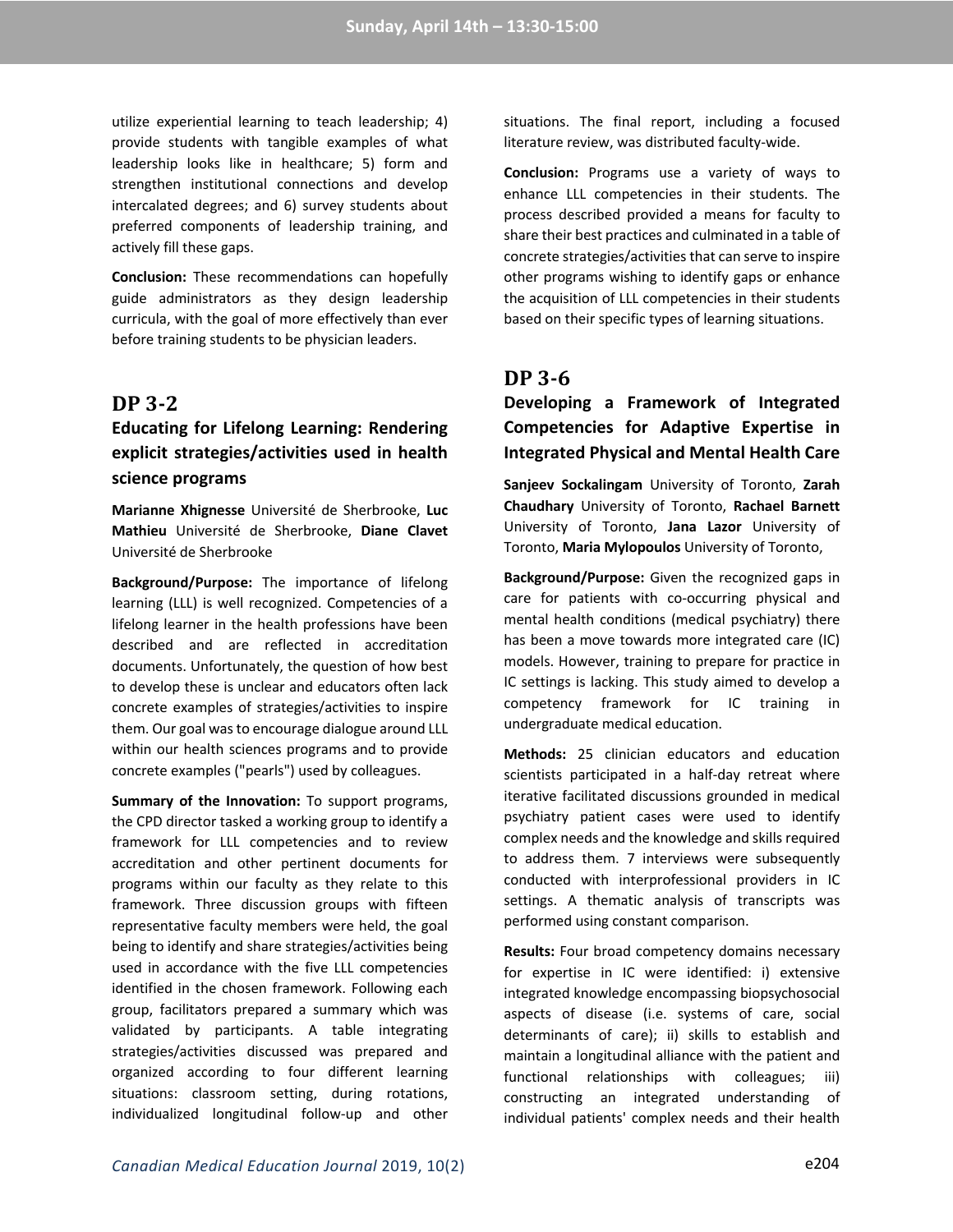and social systems; iv) effectively meeting the patient's needs using IC models. These domains were linked by an overarching philosophy of care composed of attitudes such as proactively pursuing depth to understand patient and system complexity while maintaining a patient-centered approach.

**Conclusion:** Competencies in IC can be understood as capabilities that integrate multiple competencies from existing frameworks and are aligned with the development of expertise literature. These results expand existing recommendations for practice in IC that can be applied broadly throughout training.

### **DP 3-7**

**The Making of an MFM Specialist: How defining competency can improve fellowship training in Maternal Fetal Medicine**

**Monica Williamson** University of Toronto, **Marie Czikk** University of Toronto, **David Rojas Gualdron** University of Toronto

**Background/Purpose:** Residency programs are increasingly adopting competency based medical education (CBME). To prepare for the transition to CBME in the long-term and improve training curricula in the short-term, it is essential to understand the concept of competence within individual programs. This study aims to define competence within the Maternal-Fetal Medicine (MFM) Fellowship Program at the University of Toronto to aid in achieving these ends for MFM training locally and across Canada.

**Methods:** This was a qualitative study that employed grounded theory methodology and data collection through semi-structured interviews of trainees in the MFM Fellowship Program and faculty from the MFM Division at the University of Toronto. The interview guide was developed based on a document analysis of current RCPSC Objectives of Training and program curriculum documents. Iterative data collection and analysis by various coding processes were used to develop a sensitizing concept of the construct of competence within the MFM Fellowship Program.

**Results:** Competence is characterized by increasing independence in the ability to fulfill the perceived roles of an MFM specialist. Formal assessment criteria demonstrate the program's priorities but are not the sole inputs used by trainees or faculty to understand an individual's level of competence.

**Conclusion:** The concept of competence is evolving. Future research will focus on the refinement of tools that better assess the competencies that are of increasing importance to the MFM specialist.

### **DP 3-8**

**Research Productivity in Physical Medicine & Rehabilitation: Are Publications an Appropriate Metric for Evaluating Research Participation in CBME?**

**E. Ali Bateman** Western University, **Robert Teasell** Western University

**Background/Purpose:** As Canadian residency training programs prepare to transition to competency-based medical education, peer-reviewed publications are an attractive metric for research competence. However, we need to understand the rate of resident research productivity to determine if this is an appropriate metric. Purpose: Describe the rate and type of peerreviewed publications produced by residents during post-graduate training in Physical Medicine & Rehabilitation (PM&R).

**Methods:** Retrospective cohort study of residents who achieved fellowship of the Royal College of Physicians and Surgeons of Canada in PM&R in 2015, 2016, and 2017 (N=74). Outcome measures: number of peer-reviewed publications, type of publication, research methodology, study population, funding sources, authorship position and subsequent citations.

**Results:** Resident physicians produced 62 peerreviewed publications during the study period. 43.2% of resident physicians had at least one peer-reviewed publication during the study period (n=32); 56.8% had none (n=42). 15 residents (20.3%) produced more than one publication. Reviews were the most frequent publication type (19.4%), followed by observational studies (16.1%) and case reports (16.1%). Musculoskeletal conditions (11.3%) and stroke (9.7%) . The resident physician was the first author for 51.6% of publications, and 28.4% (n=21) of residents were first author of at least one publication.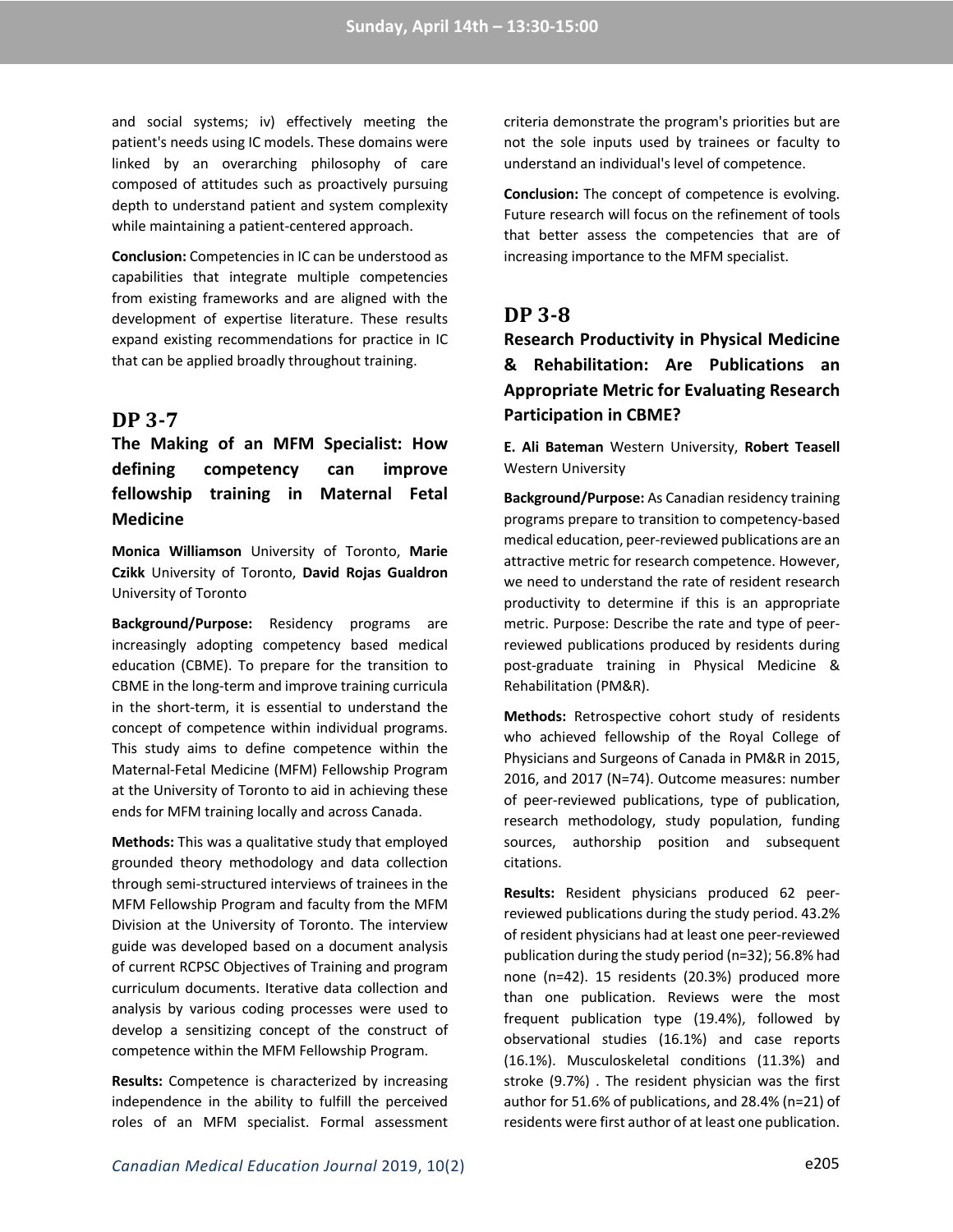32.3% of publications reported receiving external funding. The funding source was not stated in 43.5% of publications. Publications had a median 4 citations.

**Conclusion:** Less than half of all residents in Canadian PM&R residency programs produce a peer-reviewed publication during their residency, suggesting this is not an appropriate metric for research competence.

### **DP 4-1**

## **Complex Intrinsic Skill Competencies: A Fitfor-Purpose Multiple Component Assessment Tool**

**Debra Sibbald** Touchstone Institute, **Sandra Monteiro** Touchstone Institute

**Rationale/Background:** Intrinsic skills are important, interdependent competencies, often demonstrated as integrated behaviours not measurable with traditional methods.

**Instructional Methods:** Interview formats are common but less reliable and limited in uncovering skill integration. Few studies use a multi-perspective measurement approach.

**Target audience:** An innovative screening tool evaluating non-expert CanMEDS roles in practiceready family practitioners was designed using multiple components of standardized performance. The performance component consists of eight stations. In seven, candidates respond to objective and reflective questions related to scenarios assessing interpersonal, cognitive and decisionmaking skills. The eighth station uses an interview format. Physician, nurse and standardized client raters use global ratings for performance and entrustment. Written comments capture qualitative perspectives. A tablet questionnaire measured personal reflection ability and insights (Groningen Reflection Ability Scale: GRAS; Self-Reflection and Insight Scale: SRIS). A validation pilot test compared Canadian trained family medicine practitioners to residents. Scores were evaluated for inter-rater reliability, and internal consistency. Internal consistency was high (a= 0.93) with acceptable means for overall 4.4/5 and entrustment scales 3.8/4. There were no meaningful differences between raters (r > 0.7). Written comments primarily highlighted

unprofessionalism. These candidates also received lower scores. Self-reflection scores were not correlated with station performance reflection scores (r = 0.039), suggesting unique constructs. The design shows promise as a screening assessment, providing evidence of complex competencies derived through multiple measures and multiple perspectives. This innovative tool of pattern-based intrinsic skills offers rich, multi-disciplinary assessments of intrinsic skills and will be implemented in the selection of practiceready international family physicians.

## **DP 4-5**

**Using Borderline Regression Method (BRM) as Standard Setting in Objective Structured Clinical Examinations (OSCEs): Empirical findings from MD Program, University of Toronto**

**Yuxin Tu** University of Toronto, **Tamica Charles** University of Toronto, **Richard Pittini** University of Toronto, **Glendon Tait** University of Toronto, **Kulamakan (Mahan) Kulasegaram** University of Toronto, **Katina Tzanetos** University of Toronto, **Frazer Howard** University of Toronto

**Background/Purpose:** This study compares two standard-setting procedures, absolute method by using a cutoff mark and BRM, in four OSCEs administered to Year 1, 2, and 3 MD classes (n=260, 254, 251 and 248) in 2017-2018 at the University of Toronto. It aims to assess the reliability and credibility of BRM and practical implications of using it as the standard setting method.

**Methods:** For each station, all four OSCEs, examiners directly observed each student performing clinical tasks and gave a checklist list score, a global rating score, and an overall rating score for Year 1 and 2 OSCEs, and a competency score and an overall rating score for Year 3 OSCEs. Individual station pass marks were calculated using a linear regression model, with station score as the dependent variable and the 5 point Likert scale overall rating as the independent variable when the scale cut-off set at 2. The BRM standard was defined as the average of all of the station pass marks plus 2 SEM.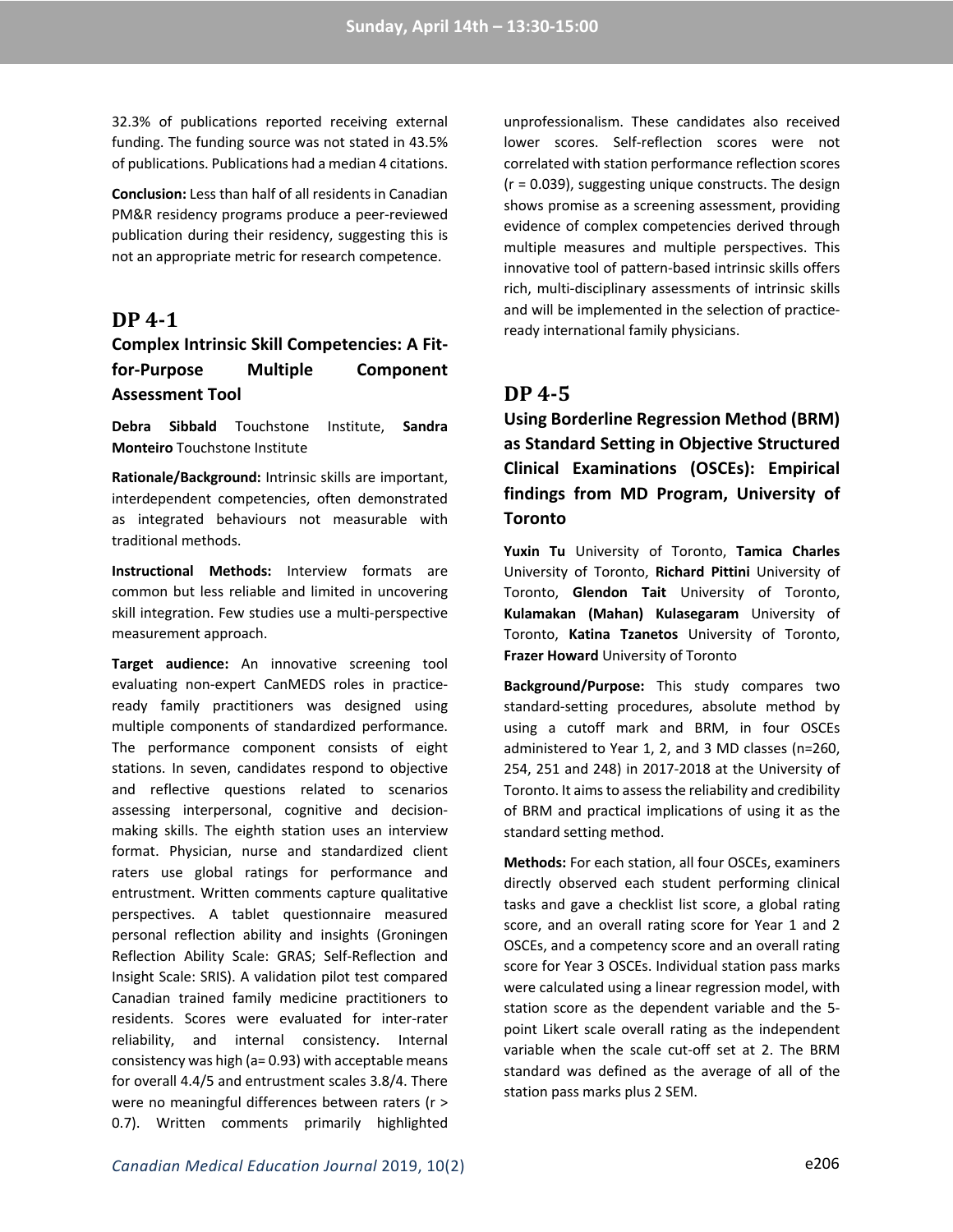**Results:** All four OSCEs showed an acceptable level of reliability, ranging from 0.35 for 6 stations to 0.66 for 10 stations. The fail rates were 0% to 2% as determined by the absolute method and 0.4% to 11.6% by BRM.

**Conclusion:** The absolute method failed to identify students with weaknesses in clinical skills as the conventional pass mark was too lenient in relation to the station difficulty level. Empirical evidence showed that BRM helped to set a higher pass-fail standard in three of four OSCEs and provided defensibility in standard setting.

### **DP 5-1**

## **Factors influencing family physicians referral for bariatric surgery: A systematic review**

**Nicholas Cofie** Queen's University, **Nardhana Sivapalan** Queen's University, **Linda Chan** McMaster University, **David Barber** Queen's University, **Nancy Dalgarno** Queen's University, **Boris Zevin** Queen's University

**Background/Purpose:** Five percent of the Canadian population is morbidly obese; however bariatric surgery is performed on only one percept of all eligible patients. A systematic review was conducted to identify the factors that influence family physicians' decision to refer patients for bariatric surgery.

**Methods:** Articles were identified through MEDLINE, Embase, PsycINFO, and the reference lists of included articles. Two reviewers independently screened 882 articles, appraised the quality of the included articles (using the CASP Qualitative Checklist and the AXIS tool), and extracted data on the study characteristics and factors that affect referrals. Disagreements were resolved through consensus.

**Results:** From 882 articles, 18 were included. Family physicians were hesitant to refer patients for bariatric surgery due to: fears of complications and side effects, costs and availability of the procedure, a perception that the procedure was a 'quick fix' or last resort, and negative experiences with patients who had the surgery. Factors that encouraged physicians to refer were direct requests from patients,

previously failed interventions, and patients with obesity-related co-morbidities. Overwhelmingly, physicians who were knowledgeable of the risks and benefits of bariatric surgery were more likely to refer patients.

**Conclusion:** Physicians' lack of knowledge about bariatric surgery is a barrier for referral. In addition to further research on health system factors that could affect referrals for bariatric surgery, continuing professional development programs should target educating family physicians on obesity management with a focus on bariatric surgery.

### **DP 5- 2**

# **Integrating Continuing Professional Development to Support Team-based Primary Care**

**Christie Newton** University of British Columbia, **Victoria Wood** University of British Columbia, **Brenna Lynn** University of British Columbia, **Bob Bluman** University of British Columbia

**Background/Purpose:** Globally there is a transition to team-based primary care (TBC) to meet the increasing needs of communities. Recognizing the importance of continuing professional development (CPD) in supporting new models of care and the importance of change management strategies that support transitions to TBC, many initiatives include an educational component. However, these CPD opportunities are limited in distribution and variable in content. There is no comprehensive picture of the different initiatives; CPD methods used; or practice impact. Purpose: University of British Columbia collaborated with the Ministry of Health to assess needs related to CPD for team-based primary care, and proposed recommendations for CPD that better supports emerging models of TBC care.

**Methods:** We conducted a comprehensive engagement strategy and needs assessment across BC to identify current TBC initiatives and associated CPD activities, using key informant interviews and a snowball technique. Regional focus groups were used to identify perceived CPD needs and potential synergies across initiatives. Results: This project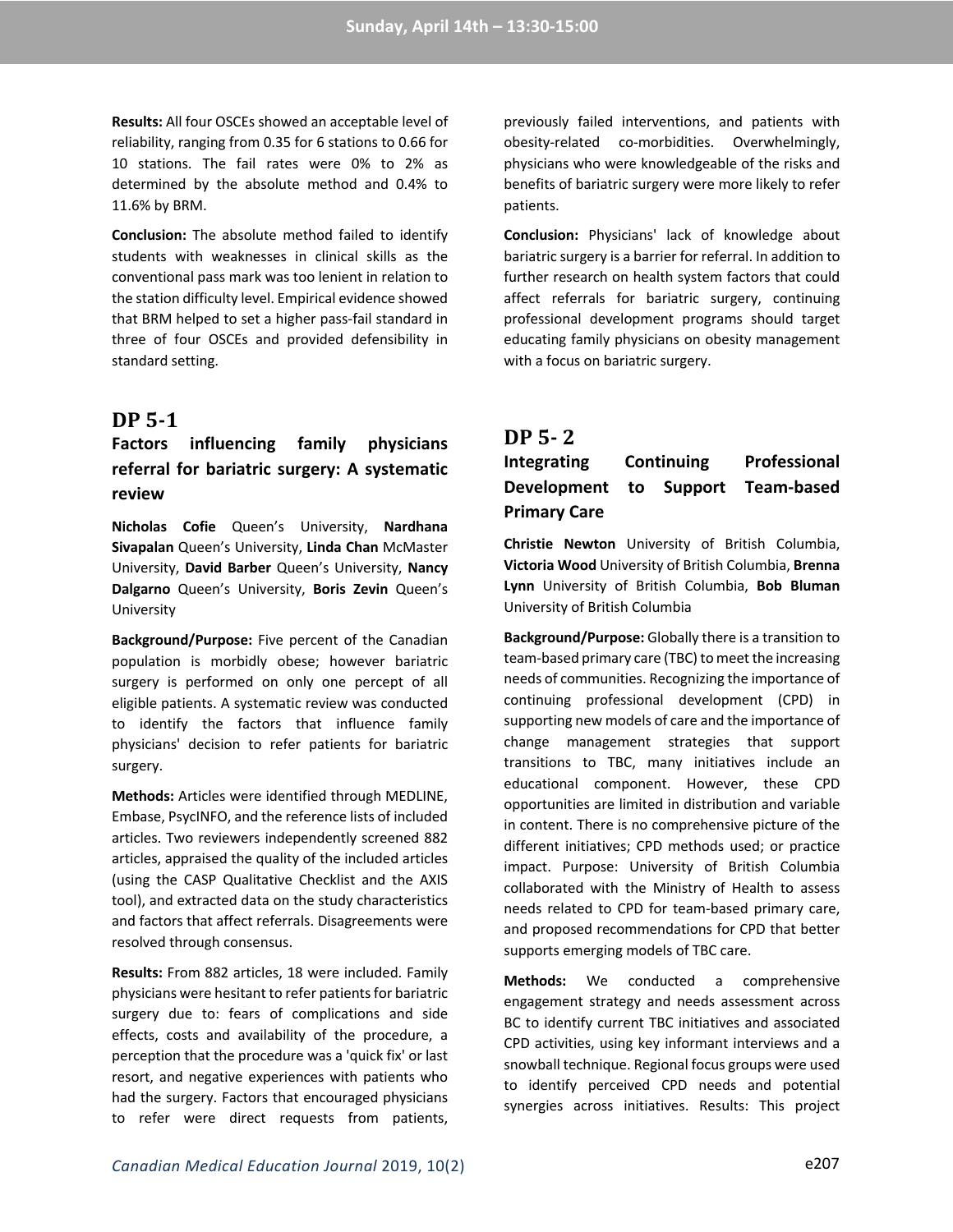resulted in recommendations outlining an integrated approach to CPD that supports primary care transformation that is more effective, efficient and reduces duplication. As a result of this work we have enabled:

- Sharing of CPD content and delivery methods
- Promotion, access and provision of CPD
- Alignment of evaluation strategies across initiatives
- Collaborative ownership and commitment to an integrated approach to CPD

**Conclusion:** An integrated approach to CPD that supports TBC will enhance current learning opportunities; build economies of scale; create relevant opportunities that can be shared across initiatives and better support teams.

## **DP 5-3**

## **Valuing Perspectives: streamlining CFPC and RCPSC accreditation requirements in a single user-friendly online application**

**Trevor Cuddy** University of Toronto, **Suzan Schneeweiss** University of Toronto, **Morag Paton** University of Toronto, **Renice Jones** University of Toronto, **Karma Farah** University of Toronto, **Katherine McConnell** University of Toronto, **Carlo Kuepers** University of Toronto, **Jane Tipping** University of Toronto

**Background/Purpose:** Continuing Professional Development (CPD) at UofT is an accredited provider for the Royal College of Physicians and Surgeons of Canada (RCPSC) and the College of Family Physicians of Canada (CFPC) maintenance of certification programs. In 2017-18, we accredited 385 programs with 40,505 learners. Our existing peer-review accreditation system was outdated and restrictive. Our aim was to develop a model that a) streamlined the RCPSC and CFPC accreditation requirements into a single application, b) clarified and simplified the experience for the end user, and c) shortened and automated the process for CPD staff and reviewers.

**Summary of the Innovation:** Using a QI approach and successive Plan-Do-Study-Act (PDSA) cycles, we

developed a new accreditation application process on the CADMIUM platform. Gathering multiple perspectives throughout the process was important. To reach the initial pilot phase, we centred our project around the end-user perspective. Team members from accreditation, planning, finance, research, communications, administration, and leadership were engaged and their perspectives were contributed and valued. A new accreditation application system was developed in 2018.

**Conclusion:** Streamlining CPFC and RCPSC requirements has proven to be time consuming but possible. Successive PDSA cycles have allowed us to bring in expertise across our whole team, incorporate many perspectives, challenge assumptions and ultimately change long-standing practices. Framing work with an end-user perspective in mind is valuable, as is gathering and valuing perspectives of all components of an accreditation application lifecycle, from application to implementation.

## **DP 5-4**

## **Pigs' Feet and Oranges as Simulation Tools: Small Group Practical Learning of Basic Dermatological Procedures for Primary Care Providers**

**Yuka Asai** Queen's University, **Katie Evans** Queen's University, **Laura McDiarmid** Queen's University, **Eleftherios Soleas** Queen's University, **Cynthia Mangan** Queen's University, **Karen Smith** Queen's University

**Background/Purpose:** Education programs in dermatology face an increasing demand for services as a result of increased patient awareness of dermatological symptoms such as skin cancer or dermatological procedures and more patients requiring dermatological care (Williams, 2013), an issue that is compounded by a lack of trained dermatologists (Chow and Searles 2010; Kimball and Resneck, 2008). Kingston is one such region facing a shortage of qualified dermatologists. We therefore created a program of bootcamps complemented by didactic learning sessions to develop the skills of primary-care providers and help effectively triage, alleviate, and manage demand.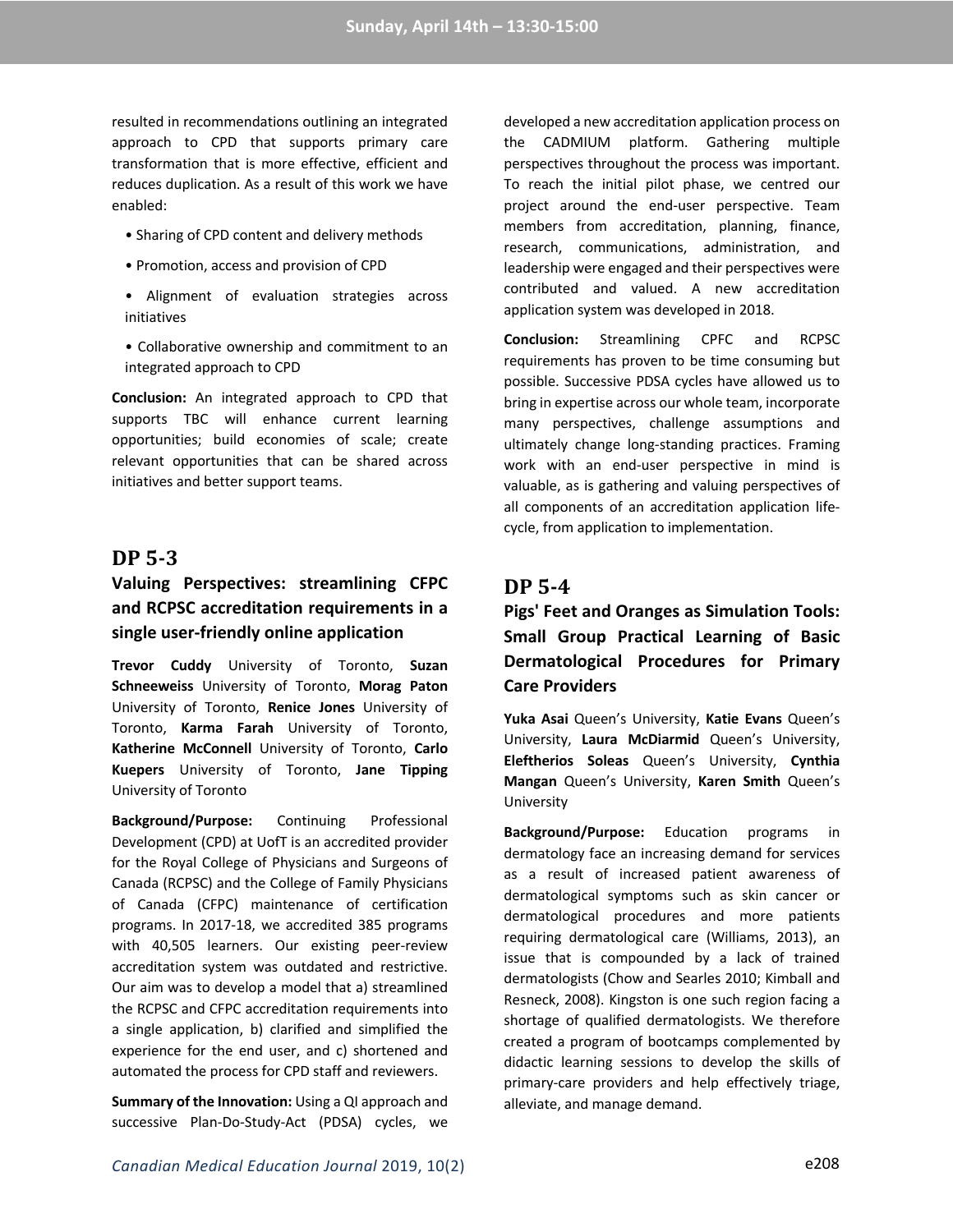**Summary of the Innovation:** Our dermatology events focused on developing practical skills through handson simulation activities including suturing, injections, excisions, and incisions. Standard tools used for clinical care were used on oranges and pigs' feet to simulate procedures on patients with the goal of making clinicians comfortable with these procedures on patients in their care. The simulation procedures were complemented with live coaching and feedback while practicing their techniques. Coupled with the simulation events in the morning, didactic learning occurred in the afternoon with a focus on emerging trends in dermatological practice.

**Conclusion:** Our events were well received by participants with approvals universally above 90% as well pre-post surveys showed that participant confidence increased significantly at 95% confidence. Participants had specific praise for the small group learning and the ability to practice cryotherapy and suturing. The main takeaway from this program is that small-group learning using simulation is an especially effective method of investing the teaching time of highly-specialized clinicians as it builds capacity and reduces strain and wait-times for needed services.

### **DP 5-5**

## **Flipping a CPD class for active learning: Lessons learned from repackaging an ECG interpretation course for physicians**

**Sarah Weeks** University of Calgary, **Chloe Burnett** University of Calgary, **Tendai Dongo** University of Calgary, **Caitlin Ryan** University of Calgary, **James McMeekin** University of Calgary, **Russell Quinn** University of Calgary, **Ronald Gorsche** University of Calgary, **Kelly Burak** University of Calgary

**Background/Purpose:** The flipped classroom strategy enhances value of in-class time by promoting material relevance, augmenting knowledge retention and facilitating in-depth active learning. Application of flipped classroom in physician education may also provide insight into the impact on knowledge acquisition and skill competence. University of Calgary CME&PD and Cardiac Sciences previously ran a two-day ECG Interpretation Course, providing a

review of basic 12-lead ECG interpretation skills required for family physicians and hospitalists. The challenges included: participants' baseline knowledge varied; lack of time to absorb information from lectures before immediately applying it during ECG cases.

**Summary of the Innovation:** The curriculum of the Course was flipped in 2018. It now consists of required pre-course self-learning activities - podcasts with related online ECG interpretation exercises, and in-class activity - a full day learning event including three short lectures and a rotation of five small group, case-based discussions. What we learned: 1) In order to effectively engage physician leaners and inform inclass teaching, there has to be formative feedback mechanisms built in the pre-course activities which is coherently linked to in-class activities. 2) There needs to be a balance of time and effort between pre-course and in-class learning activities.

**Conclusion:** There is great potential in the facilitation of physicians' active learning using flipped classroom. The planning and implementation of CPD programs will benefit from this approach in terms of shifting the expectation of demonstration of participation in learning activities to motivated physician learners, increased engagement in learning and enhanced learning outcomes.

### **DP 5-6**

## **Building Competencies for CPD Providers: An innovative approach to CPD faculty development**

**Suzan Schneeweiss** University of Toronto, **Jane Tipping** University of Toronto

**Background/Purpose:** CPD developers need an indepth understanding of adult learning principles, program development and dissemination strategies not only to support learners in acquiring knowledge and skills, but to ensure knowledge transfer and practice change. CPD providers and developers need to acquire specialized skills and competencies to develop effective educational programs based on CPD best practices to facilitate improvement in health professional performance and patient care. However,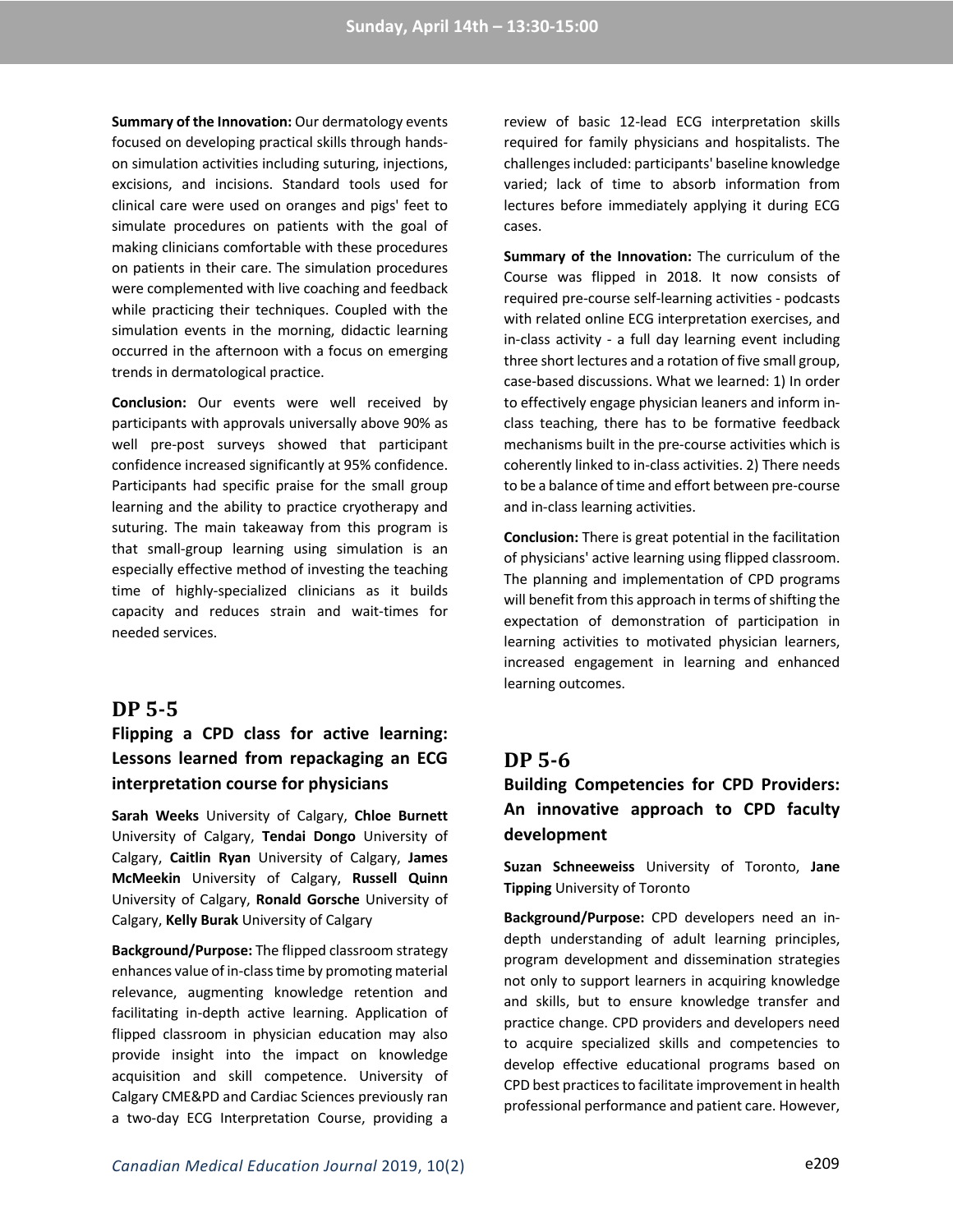there is no standard of such skills and competencies, limiting CPD capacity building and leadership opportunities. While faculty development programs build on this need, there is a gap in the availability of CPD-focused faculty development opportunities.

**Summary of the Innovation:** CPD at the University of Toronto developed 4 diverse faculty development initiatives designed to build competencies in CPD providers and developers, and enhanced online communications and peer-review processes for accreditation. The Certificate Program in CPD Foundations is an introductory 10-session interprofessonal synchronous webinar series designed to provide fundamental theory and skills training in the field of CPD. Thus far, four cohorts have completed the program. The Essential Skills in CPD program is a 2-day pre-conference course designed to achieve a wider reach and global CPD perspective and offered through the Association of Medical Education in Europe. This program has been delivered annually over 6 years. Leading and Influencing Change in CPD is a 2-week advanced certificate program which aims to provide a broad range of management and leadership skills as well as tools necessary to lead CPD initiatives in today's complex health environment. Three iterations of this program have been delivered with a broad interprofessional audience. Additionally, series of online 'quick tip' resources and a robust peer review process for accreditation were developed and contributed to the development of CPD competencies.

**Conclusion:** Establishing formal CPD faculty development training programs will help standardize the knowledge and skills required for CPD providers and developers and build leadership capacity in CPD.

### **DP 5-8**

### **A Pan-Canadian Survey of CPD Research Activity**

**Tanya MacLeod** Dalhousie University, **Francesca Luconi** McGill, **Morag Paton** University of Toronto, **Meron Teferra** McGill, **Elizabeth Wooster** University of Toronto

**Background/Purpose:** The Association of Faculties of Medicine of Canada Continuing Professional Development Research Sub-committee conducted a survey to describe the current landscape of research at CPD units across Canadian Medical Schools.

**Methods:** An online survey was sent to CPD Associate/Assistant Deans at the 17 Canadian medical schools. Only one response per school was accepted. Quantitative data were analyzed using descriptive statistics and qualitative data were analysed using thematic analysis.

**Results:** The response rate was excellent; 88% (15/ 17 offices). CPD Associate/Assistant Deans were viewed as primarily responsible for CPD research, followed by research directors and managers. There were great disparities among CPD sites in terms of funding, research staff, and scholarly activity. The most commonly reported areas of research and scholarship were performance assessment (e.g., audit and feedback, personal learning plans), teaching and learning related to specific medical expert topics (e.g., arthritis, opioid prescribing), theories and research methods (e.g., needs assessments, systematic reviews), knowledge translation and simulation. Most sites (9/15), had conducted research involving patient health outcomes in the past five years, however, data were mostly limited to self-report.

**Conclusion:** The current research and scholarship activity in CPD units across Canada is diverse. The members of this field often serve dual roles in the theoretical advancement of the science of teaching and learning and the practical study of educational impact. The findings also suggested that research often serves as an educational innovation for medical topics. The implications of these findings for the field of medical education research will be discussed.

### **DP 6-1**

## **An Evaluation of Geriatric Psychiatry Education in Canada**

**Melissa Andrew** Queen's University, **Maria Hussain** Queen's University, **Colin Zarzour** University of Ottawa, **Melissa Andrew** Queen's University, **Heather Braund** Queen's University, **Nancy Dalgarno** Queen's University, **Rylan Egan** Queen's University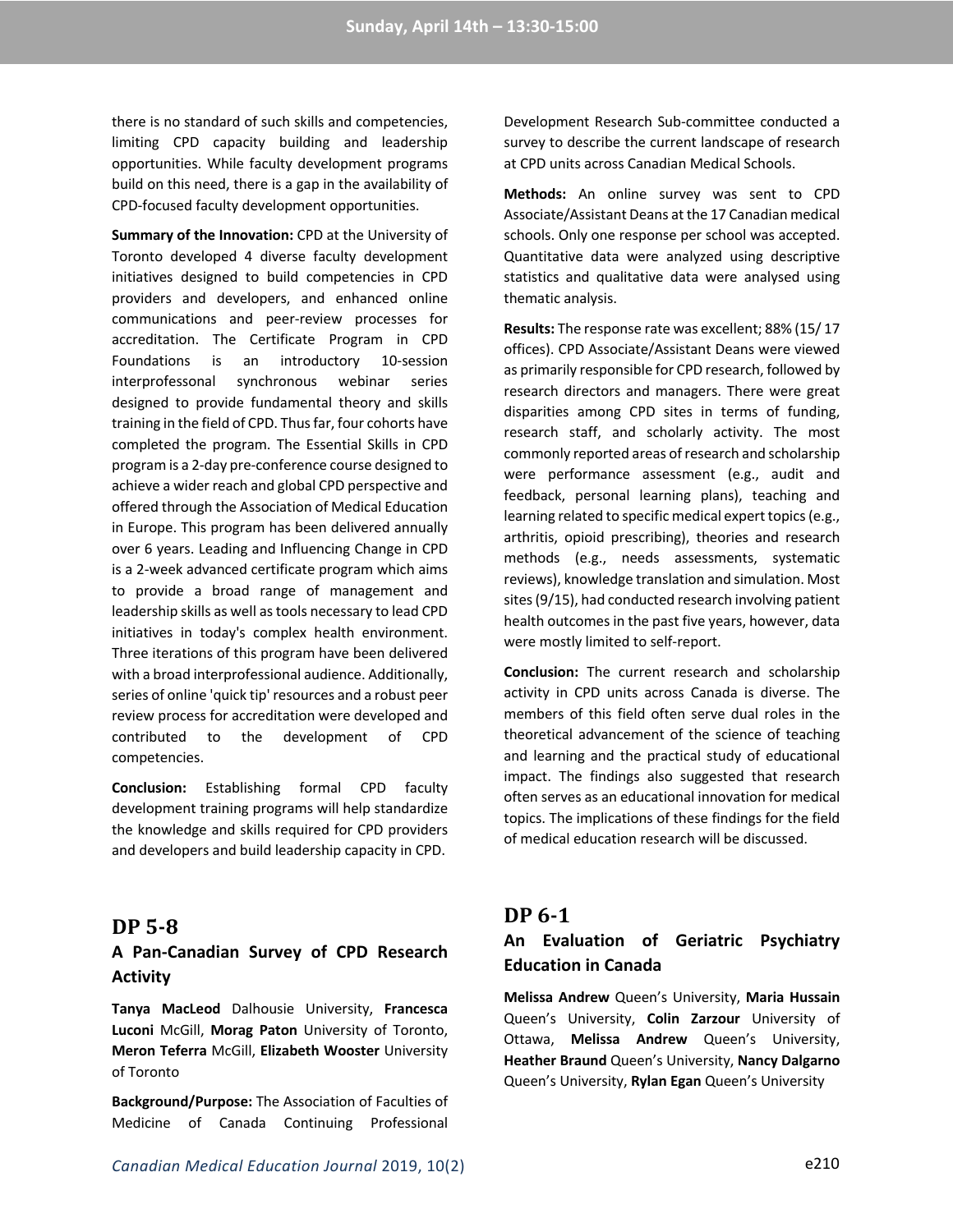**Background/Purpose:** The first cohort of Geriatric Psychiatry subspecialty residents commenced accredited training in 2012. Given that this relatively new subspecialty is now transitioning to a Competence by Design (CBD) model, we aimed to capture the perspectives of recent graduates to inform Entrustable Professional Activity (EPA) development for the transition to CBD at Queen's (2018) and followed by the national cohort (2020).

**Methods:** A qualitative case-study was completed during 2017-2018. Four semi-structured interviews with surveys integrated between questioning were conducted with subspecialty graduates who had transitioned to independent practice within the last 5 years. The interviews focused on participants' confidence in, and relevancy of, specific competencies, and their perceptions of how well the overall program prepared them for practice

**Results:** Residents cited need for additional development of their specialized communication and collaboration skills, such as relating to administrators and community collaborators in conflicting circumstances. Gaps were found in specific Medical Expert competencies such as providing Electroconvulsive Therapy to seniors and managing aging patients with Severe Persistent Mental Illness. Residents also require greater experience directly supervising junior trainees working in diverse practice settings, and in application of medical legal knowledge, including capacity assessment and involuntary certification for complex geriatric patients. Strengths included multidisciplinary care and family interventions.

**Conclusion:** This study shares perspectives from residents on the strengths and gaps in their Geriatric Psychiatry training. Emphasis on developing advanced collaborative skills across various practice settings, and addressing particular niche topics, is requested. Our findings will be used to iteratively revise Queen's EPAs and inform EPA development nationally.

### **DP 6-5**

## **A framework for incorporating discussion of social identities into Case-Based Learning**

**Amira Balbaa** University of Toronto, **Amira Balbaa\*** University of Toronto, **Inna Berditchevskaia\*** University of Toronto, **Sylvie Bowden\*** University of Toronto, **Sarah Freeman\*** University of Toronto, **Abirami Kirubarajan\*** University of Toronto, **Natalie Klostermann\*** University of Toronto, **Mariam Naguib\*** University of Toronto, **Jana Lazor** University of Toronto

**Background/Purpose:** The MD Program at the University of Toronto recently adopted a studentdeveloped tool entitled "Portraying Social Identities (SI) in the Medical Curriculum: A Primer" to guide curriculum development and discussions around 14 SI (e.g. gender, race). $1$  Students recognized opportunities in their Case-Based Learning sessions for deeper and meaningful exploration of SI and set out to examine the extent to which the 14 SI were mentioned and addressed as part of learning activities.

**Summary of the Innovation:** A case analysis framework and process were developed in consultation with faculty and piloted for 27 cases from two pre-clerkship courses, representing 38% of cases. Each case was reviewed by an independent reviewer who recorded all social details and identities and suggested changes that would expand the representation of SI and/or would deepen discussion and learning (e.g. adding an assignment question, modifying part of the patient history). All suggestions were reviewed by the group to ensure balance in how all fourteen SI were mentioned and addressed. Suggested discussion points were provided for tutor guides. Findings and suggestions were brought forward for consideration to curriculum developers and the Curriculum Committee.

**Conclusion:** Analysis revealed that across 27 cases, 12/14 SI were mentioned (no mention of religion and indigeneity) but only 5/14 identities were addressed (health status, neurodiversity, physical ability, socioeconomic status, and mental health). A total of 21 changes were suggested such that the 27 cases now mention all 14 SI and address 13/14. This process enabled students passionate about social justice to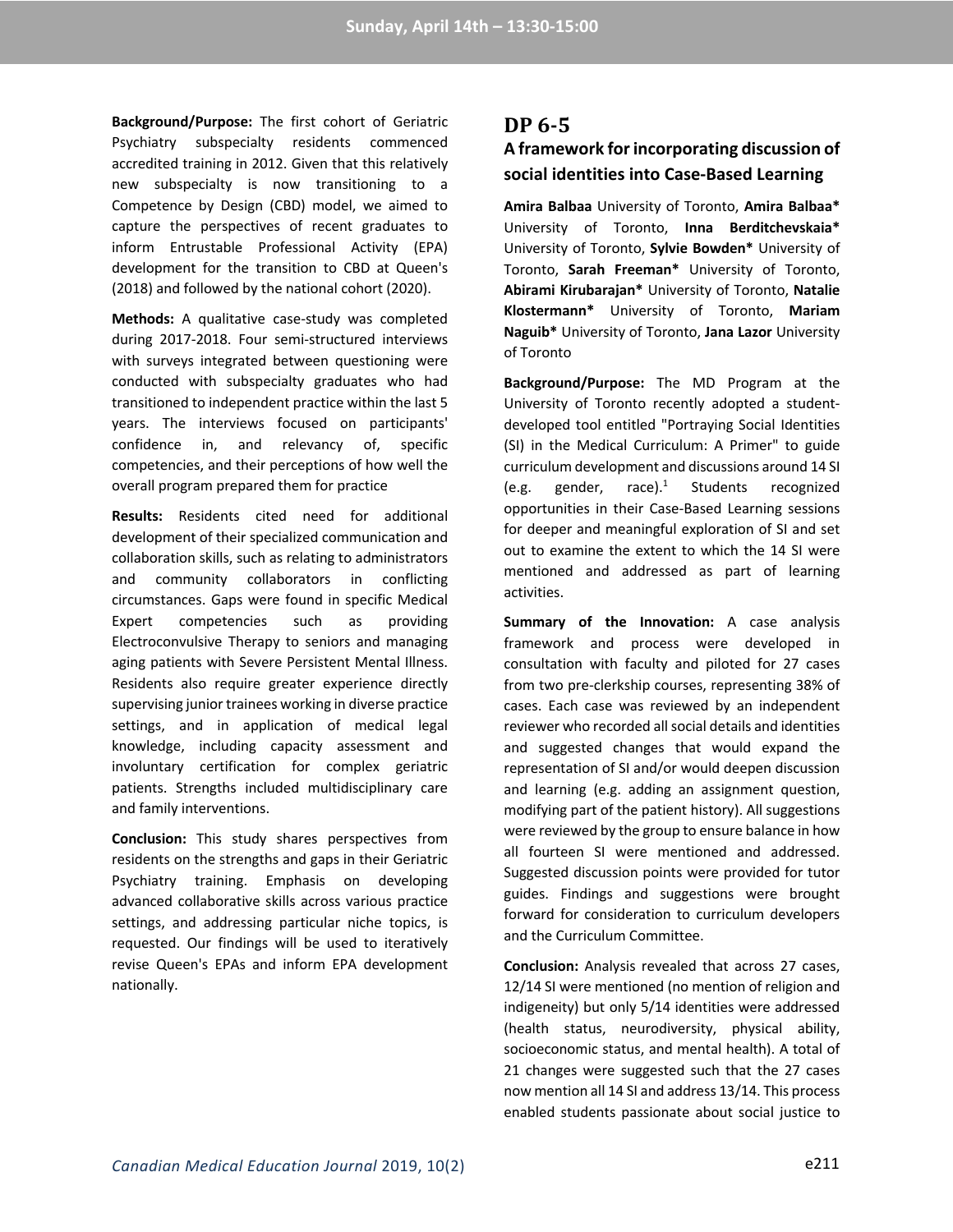engage in and impact curriculum development. The framework and process have implications for introducing SI topics across medical curricula and faculty development.

#### **References:**

1. http://ofd.med.utoronto.ca/resources/portrayingsocial-identities

### **DP 6-6**

**ReCAPTCHA my Curriculum: Internetinspired methodology to identify curricular gaps using student performance with off the shelf examinations.**

**Maury Pinsk** University of Manitoba, **Barry Cohen** University of Manitoba, **Ira Ripstein** University of Manitoba, **Jeff Hyman** University of Manitoba, **Fabiana Postalow** University of Manitoba, **William Li** University of Manitoba, **Karen Ballinger** University of Manitoba, **Maria-Elena Lautatzis** University of Manitoba, **Kari Wosnitza** University of Manitoba

**Background/Purpose:** Use of off-the-shelf examinations (OTSE) in undergraduate medical curricula provides a standardized and convenient method of performing assessment. At the University of Manitoba, an OTSE is used formatively in all core clerkships. The Pediatric Clerkship (PC) was noted to have high failure that existed prior to and persisted post-initiation of curriculum renewal, but the OTSE student reports provided limited information on examination content and the examination content changed frequently.

**Summary of the Innovation:** We adopted a methodology inspired by ReCAPTCHA technology that is commonly used to block non-human access from websites. This technology uses multiple user responses to questions that cannot be easily resolved by a computer, and in finding the most common response, identifies the most correct response to the question. We assembled a team of scorers to examine the student reports for the OTSE, identifying the highest and lowest performing subject areas. We were able to identify key pediatric areas with relative specificity that under-performed in our medical school. The identified targets of curricular content

was either absent or only partially covered in the clerkship curriculum, and a secondary validation using LMCCQE Part 1 results supported similar subject areas as being problematic. Curricular changes were then implemented and OTSE pass rates were audited for the ensuing year.

**Conclusion:** We were able to achieve a significant reduction in the Pediatric OTSE failure rate that was not paralleled in other clerkship rotations or explainable by curriculum renewal. We propose that our methodology is a valid approach to curricular audit using OTSE.

### **DP 7-2**

### **Stigma in medical education: student experiences and insights**

**Kylie Riou** University of Saskatchewan, **Vern Bennett** University of Saskatchewan, **Ulrich Teucher** University of Saskatchewan, **Marcel D'Eon** University of Saskatchewan

**Background/Purpose:** In medicine, stigma of mental illness directly inhibits access to care for medical students and their patients. Outcomes improve in patients with stigma eradication. We wanted to explore the perspectives of senior medical students on stigma education.

**Methods:** We interviewed senior medical students, seven at the College of Medicine, University of Saskatchewan and five at the John A Burns School of Medicine, University in Hawaii, about their experiences with and opinions on their mental illness stigma education. Transcripts were analyzed by at least two of the authors using semantic and latent thematic analysis and open coding. Consensus was reached through discussion.

**Results:** Most students had trouble defining stigma and most could not recall direct instruction in medical school. Mental illness stigma was found in personal, professional, and structural aspects of the health care system. Most medical students in Saskatoon identified personal or peer struggles with mental illness while in Hawaii only one of the five students did so. Often stigma was created by the words and/or behaviours of their senior staff and residents. Reflection seemed to be the most transformational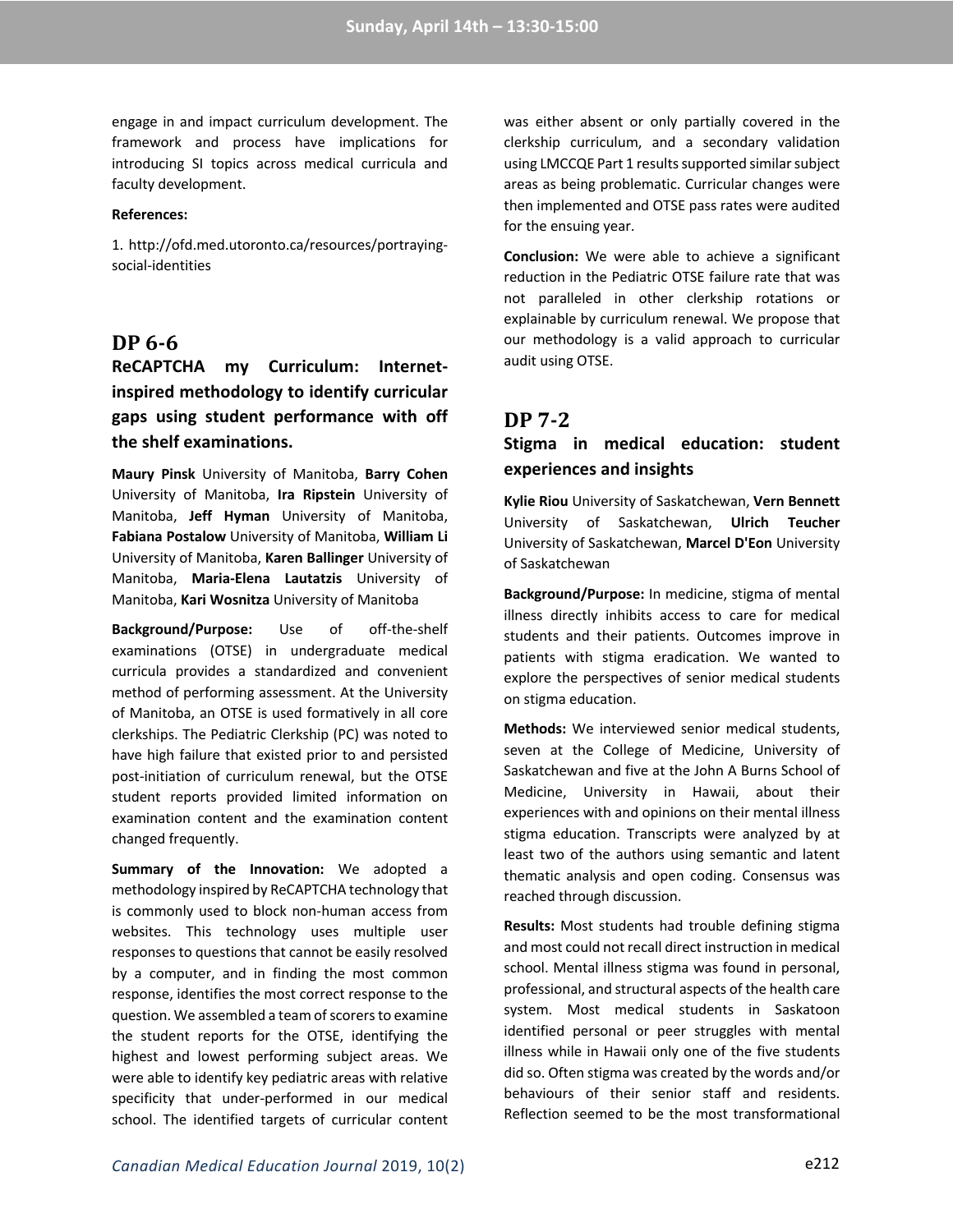learning opportunity to most students. All students advocated for experiential learning opportunities based on authentic contact with patients and positive role models along with facilitated reflection on their own biases.

**Conlusion:** Medical students need more opportunities to learn about mental illness stigma and how to avoid stigmatizing patients and peers. They identified authentic contact with patients and learning from role models as the most effective ways to prevent stigma.

### **DP 7-3**

## **Student outcomes of service learning activity within undergraduate medical curriculum**

**Urarat Nanna** Department of Preclinical Science, Faculty of Medicine, Thammasat University, **Linda Chularojanamontri** Department of Preclinical Science, Faculty of Medicine, Thammasat University, **Ammara Chaikan** Department of Preclinical Science, Faculty of Medicine, Thammasat University, **Nipapan Malisorn** Department of Preclinical Science, Faculty of Medicine, Thammasat University

**Background/Purpose:** Service learning (SL) is a type of active learning in which a student demonstrates knowledge and understanding through service to the community and reflection. The purpose of this qualitative study was to explore the learning outcomes of medical students, Thammasat university from patient education project about diseases and drug in Primary care unit and Applied Thai Traditional Medicine, Thammasat university.

**Methods:** The 35 third-year-medical students who enrolled an elective course were recruited to this study. The medical students were divided into small groups. Each group educated patients about diseases (e.g. diabetes mellitus, hypertension) and rational drug use in these disease. The students were individually assigned to write a reflection paper based on their own learning experience from this activity. The reflective essays were analyzed by content analysis technique.

**Results:** Strengths and limitations of the SL project have been noted. The 4 major strengths of this project were reported similarly by students. (1) An excellent doctor needs to be knowledgeable and have good communication skills (2) The students gained a deeper insight into their development as clinicians (3) The service learning project encouraged growing sense of social responsibility. (4) The students learned to work together as a teamwork. The limitations of this activity were identified. The numbers of students in each groups were greater than the numbers of patients. There was no time to increase frequency of performing activity.

**Conclusion:** These findings suggest that the SL significantly increases in students' attitudes, knowledge, skills (e.g., communication, teamwork) and social responsibility to community health. The service learning project is a potential active learning model that can enhance students' awareness and perspectives of excellent doctor

## **DP 7-4**

**"Equity and Diversity in CME and CPD: demographic assessment as a tool to identify disparities."**

**Laura Plens Shecaira** McMaster University, **Khalid Azzam** McMaster University, **Angela Silla** McMaster University

**Background/Purpose:** Leading roles in scientific events are known to contribute to professional and academic advancement while diversity in education enhances learning outcomes. The number of female physicians in Canada has increased significantly over the past forty years, however women still encounter barriers to their professional and academic advancement.

**Summary of the Innovation:** This study investigated the role of demographic assessment in identifying possible sex imbalances in the percentage of physicians and health science scholars as presenters, planning committee members and attendees at thirty-one accredited activities in Continuing Professional Development (CPD) and Continuing Medical Education (CME) at the Continuing Health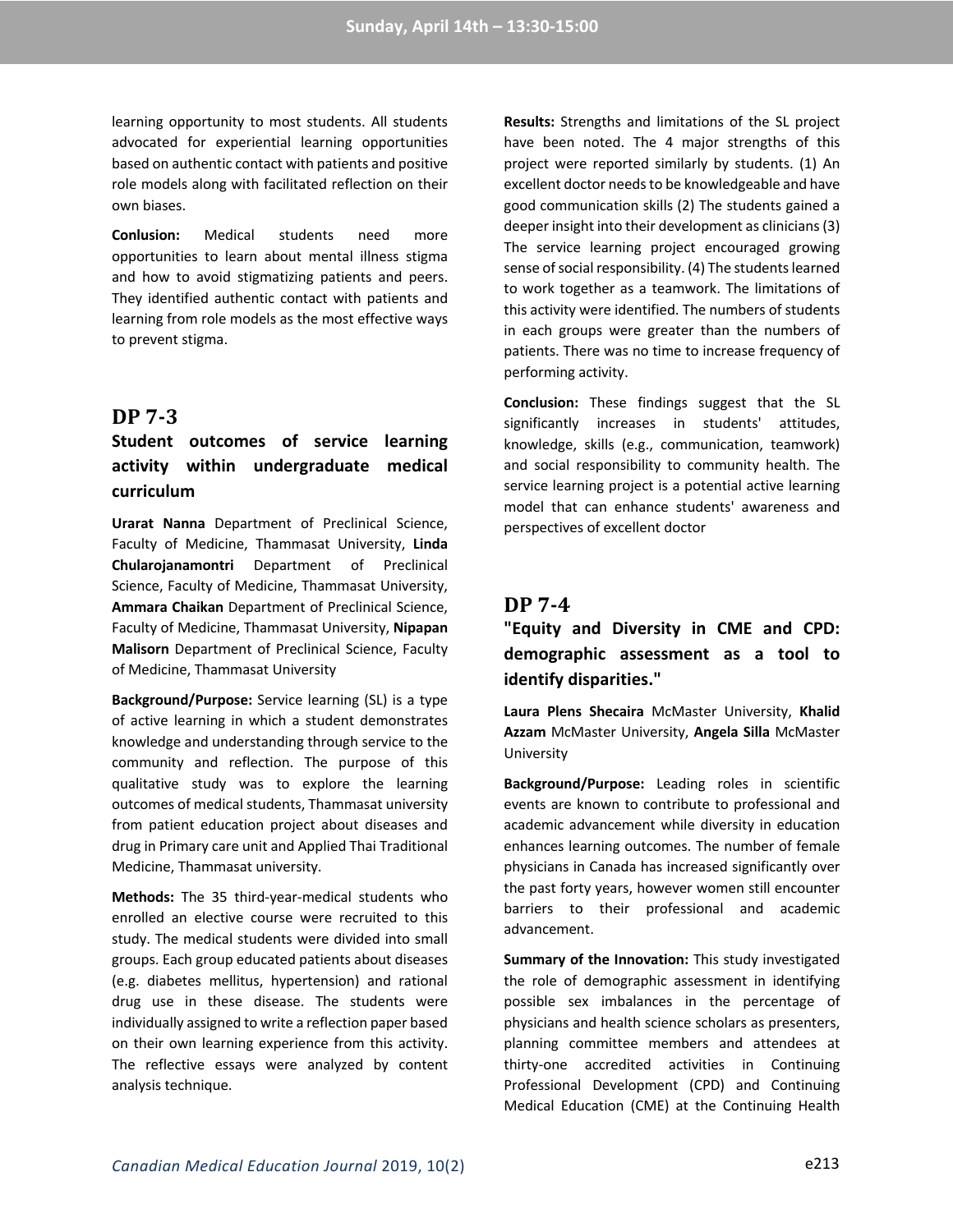Sciences Education Program (CHSE) at McMaster University from 2017 to 2018. While women were the majority of the attendees (61.22% in 2017 and 59.98% in 2018), the percentage of female presenters and members of planning committees was significantly smaller. In 2017 the rate of female presenters was 39.15% to 60.84 % of male presenters, female planning committee members corresponded to 40.24% to 59.75% of males. In 2018 the disparity persisted with 35.29% of female speakers to 64.70% of males, women composing 36.70% of the planning committees and men 63.29%.

**Conclusion:** Sex-disaggregated demographic assessment supported the identification and measurement of the sex imbalance within CPD and CME activities. While the results of this study are particular, the disparities are visible across the country. With the standardization of this process, the author encourages other programs to identify possible sex imbalances, in order to propose guidelines that increase female representation, promoting equity and enhancing learning outcomes.

#### **DP 7-5**

### **Fit In, Don't Fit in: An Exploration of What MD Students Are Feeling**

**Mariela Ruetalo** University of Toronto, **Glenys Babcock** University of Toronto, **Lisa Robinson** University of Toronto

**Background/Purpose:** With increasingly diverse student bodies, medical schools are paying greater attention to inclusion so that all students feel accepted and a sense of belonging. This paper explores students' feeling or fitting in, or not.

**Methods:** From May 9 to 30, 2018, we conducted an online survey of all University of Toronto first year medical students, which yielded a 62% response rate (n=159). Sample data were weighted by gender nested in year to match population data. This study focuses on two questions: "Thinking about the past academic year, how would you rate each of the following?... Feeling like you fit in with your peers" and "What specifically made you feel like you do/don't fit in with your peers?" Open-ended responses were coded using thematic analysis.

**Results:** At the end of the academic year, 41% of first year MD students rate their feeling of fitting in with peers as excellent (9%) or very good (31%). Students say they do not feel like they fit in because of: imposter syndrome, cliqueiness, lack of connection with peers due to differing values, interests and priorities, and being an outsider due to ethnicity or socioeconomic background. Those who do fit in attribute it to being able to make friends early on, the opportunity to join school-related extracurricular activities, and getting to know others through in-class small group activities.

**Conclusion:** The students' powerful words provide tremendous insight into inclusion, particularly when viewed by socio-demographic groups. This can help us better facility the student transition into first year of medical school.

### **DP 7-6**

### **An Appreciative Inquiry to Social Accountability in Canada**

**Erin Walling** University of Saskatchewan, **Robert Woollard** University of British Columbia, **Adrienne Wasik** Research Consultant, **Robert Woollard** University of British Columbia, **Eric Lachance** Université de Sherbrooke

**Background/Purpose:** In 2001, Health Canada in conjunction with national medical organizations, developed and published Social Accountability: A Vision for Canadian medical Schools. Since then the vision of social accountability has evolved into an expectation of Canadian Medical Schools to play an integral role in the health of their communities. With leadership from the Association of Canadian Medical Colleges (now the AFMC) this expressed intent has played out over Canada's now 17 medical schools-the most recent school developed and built on the principles of social accountability.

**Methods:** In 2017-18, the AFMC conducted a formal appreciative inquiry of how social accountability has developed in the lives and careers of faculty as well as the institutions themselves. Key informant interviews and focus groups were engaged using formal appreciative inquiry approaches. These were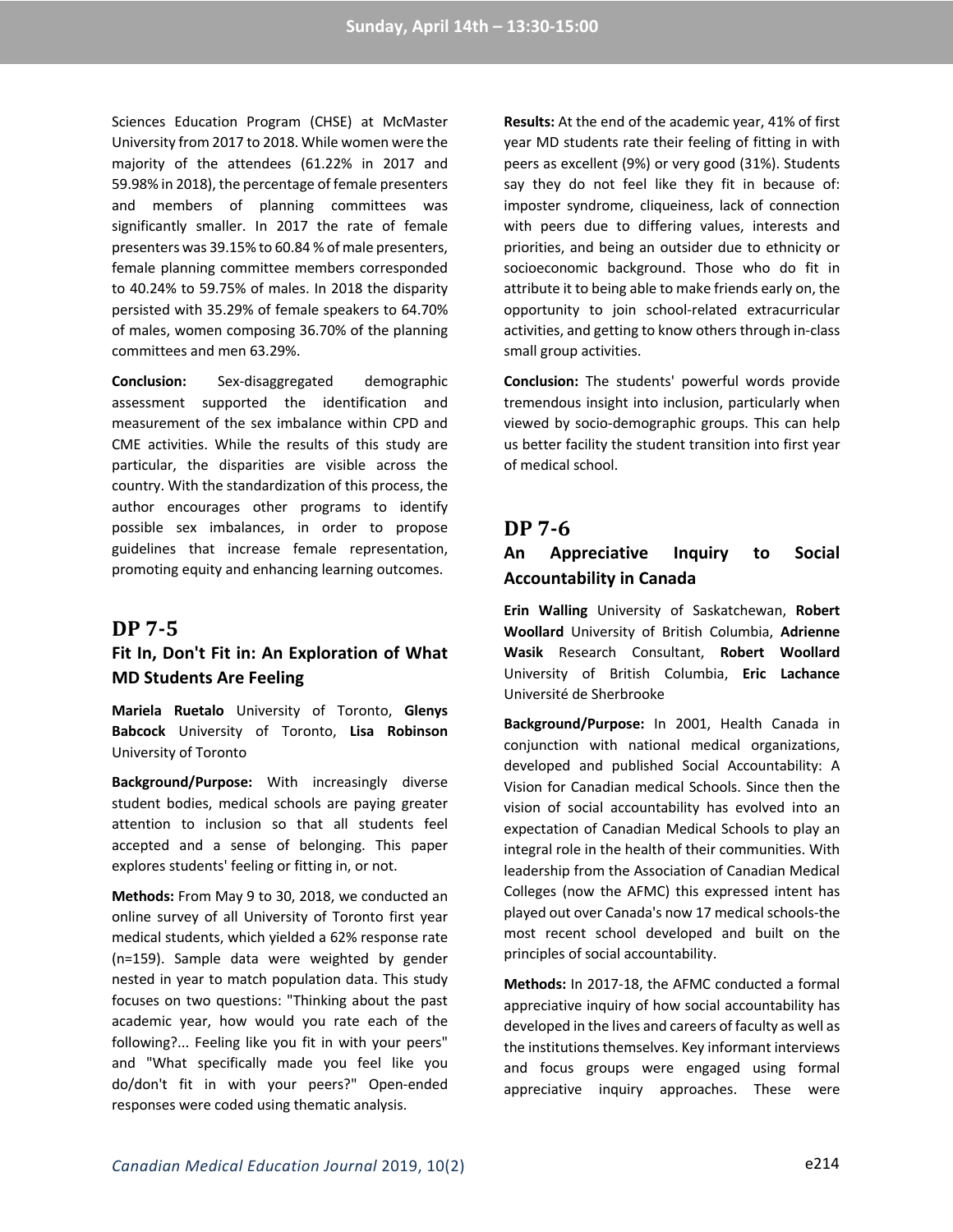recorded and transcribed and the results have been subjected to thematic analysis.

**Results:** This poster provides a summary of thematic analysis and its implications for the fostering of social accountability in both existing and new medical schools. It also demonstrates some aspects of national level strategies (accreditation, educational development, credentialing, etc) that might foster engagement and social accountability between medical schools and their societies.

**Conclusion:** Social accountability is now an established expectation of medical schools in Canada. However, medical schools have taken on this challenge in different ways and have progressed to varying degrees. This study defines the crucial strategies emerging from key achievements and strategies across Canada to date.

### **DP 8-3**

## **Competence in Context: Building InSIGHTful Global Health Learning Opportunities**

**Jill Allison** Memorial – University of Newfoundland, **Shree Mulay** Memorial – University of Newfoundland

**Background/Purpose:** Increasing numbers of Canadian medical learners are travelling to LMICs in search of experiential learning opportunities in global health. While pre-departure training is often mandatory, very little time is given to understanding the social determinants of health through experience prior to clinical learning in host communities. The InSIGHT program aims: 1) To encourage deep understanding of both cultural and structural competence as a foundation for effective global health engagement 2) To cultivate appreciation of local partner skills, innovation and capacity with a focus on continuous learning and co-created projects rather than service provision alone.

**Summary of the Innovation:** InSIGHT has taken six cohorts of pre-clerkship medical learners to Nepal for a month long program with two weeks exclusively in community and two weeks in a clinical setting. Community partners shape learning opportunities and provide deep insights into the impact of socioeconomic status, gender, religious and family values,

education, urban-rural disparities, living conditions and access to services. Regular discussions during clinical components help draw links between community and clinical experiences. The program is shaped by the WEIGHT Guidelines, emphasizing community context and partnership, respect and reciprocity as part of engaged medicine and good global health practice.

**Conclusion:** InSIGHT highlights the value of understanding cultural and social conditions as part of cultural humility in practice. Students report that they are better prepared for clinical experiences with awareness of upstream causes. Community-based experiences thus serve as the grounds for learning exchange in global health, encouraging collaboration rather than parachuting solutions into LMICs with little or no understanding of the problems involved.

### **DP 8-5**

## **Identifying strengths and challenges within surgical programs: An exploration of learning environment and learning culture**

**Anurag Saxena** University of Saskatchewan, **Loni Desanghere** University of Saskatchewan, **Tanya Robertson-Frey** University of Saskatchewan, **Kathy Lawrence** University of Saskatchewan, **Paul Hayes** University of Saskatchewan, **John Thiel** University of Saskatchewan, **Ivar Mendez** University of Saskatchewan

**Background/Purpose:** The aim of this project was to assess the learning culture (LC) and learning environment (LE) within surgical training programs to inform program improvement efforts.

**Methods:** Residents (n=66) in surgical disciplines completed an on-line survey assessing their LE, LC and program strengths and challenges. Descriptives, between group comparisons, correlations and content analysis were carried out to examine responses.

**Results:** Positive aspects of their LC included affiliation (e.g., interactions), accomplishments (e.g., performance standards), and overall low levels of dissatisfaction; residents were less than satisfied with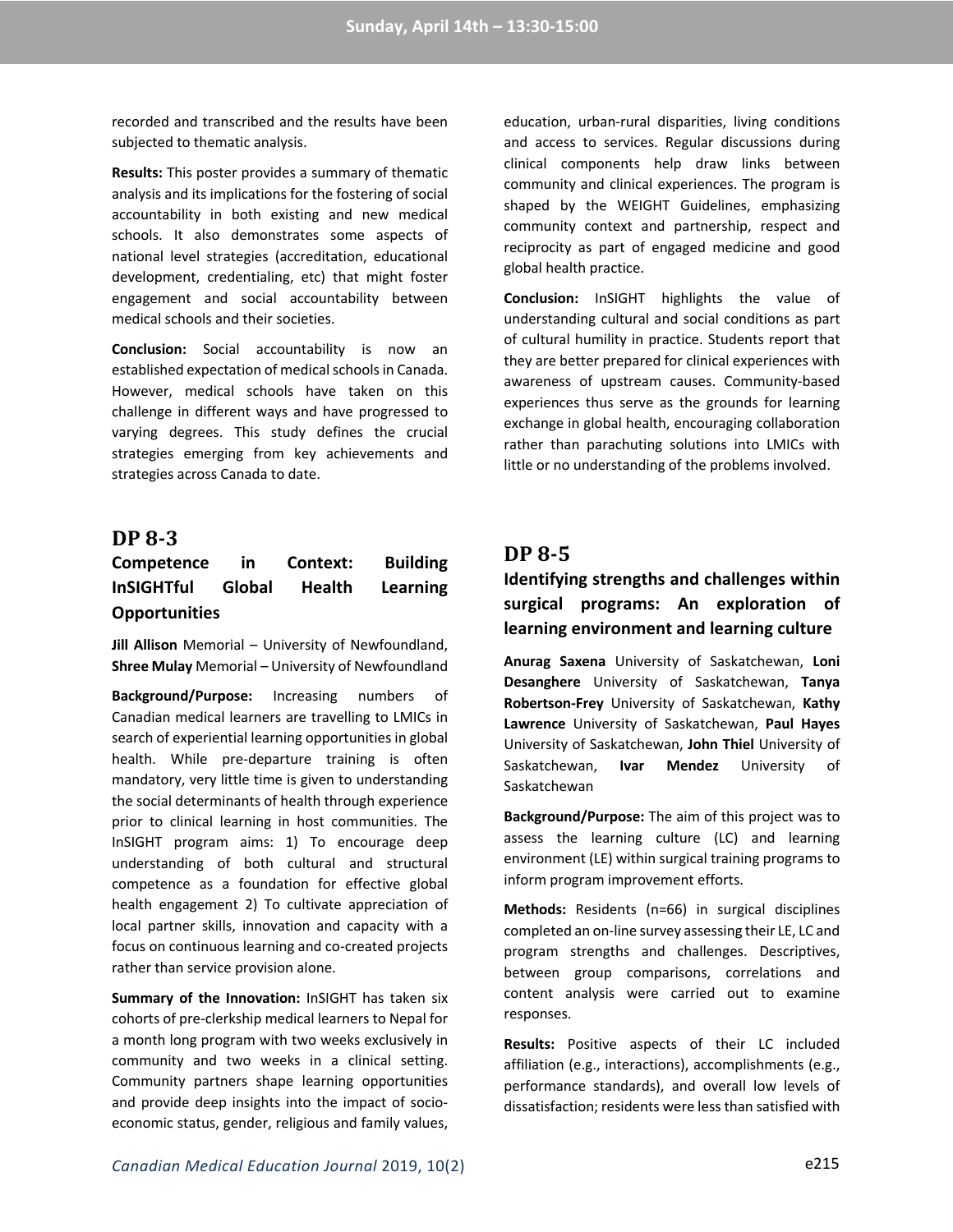recognition within their program. Positive aspects within the LE included, e.g., independence, responsibility, team spirit, accessibility of preceptors, organization attuned to learner needs, and adequate resources; concerns such as teaching style, appraisal and feedback, relations and atmosphere were mentioned. Open-ended responses revealed various program strengths such as resources (e.g., quality of teaching, learning opportunities) and aspects concerning structure and organization of the program (e.g., environment, scheduling and organization). Challenges were also identified within the environment (e.g., intimidation and harassment) and with service demands affecting learning. Experiencing and witnessing intimidation/harassment/abuse over the last six months and resident burnout had significant negative effects on how residents viewed both their LC and LE.

**Conclusion:** Identifying strengths and challenges within programs can help bolster physician training by enhancing different aspects of the environment and culture. Explicit attention and deliberate improvement efforts to address the link between LC, LE, resident learning, and outcomes are essential to identify and cross pollinate practices that will enhance learning in postgraduate medical education.

### **DP 8-6**

## **Campus décentralisé de l'Université de Montréal en Mauricie : Mission sociale accomplie après les 10 premières cohortes diplômées**

#### **Marie-Hélène Girouard** Université de Montréal

**Contexte:** Le Campus de la Mauricie de l'Université de Montréal a vu le jour en 2004. Un des objectifs lors de sa création était d'améliorer l'accès aux médecins en région non métropolitaine. Nous avons cherché à savoir si l'objectif était atteint après les 10 premières cohortes diplômées.

**Méthodes:** Compilation prospective des choix de résidence et lieux de pratique des diplômés du Campus Mauricie.

**Résultats:** Depuis la diplomation de notre première cohorte en 2009, 335 étudiants ont diplômé. La

majorité s'oriente en médecine de famille à la résidence (63 %). Les choix en spécialité sont diversifiés (médecine interne, pédiatrie, psychiatrie,…). 193 ont terminé leur résidence : 148 en médecine de famille et 45 en spécialité. La répartition des médecins (de famille/spécialistes) selon les régions administratives du Québec se traduit en résumé par : - Mauricie et Centre-du-Québec : 25 % (30 %/22 %) - Régions métropolitaines : Montréal, Laval et Québec : 22 % (19 %/31 %) - Autres régions : 53 % (51 %/47 %)

**Conclusion:** Le Campus de l'Université de Montréal en Mauricie remplit donc sa mission sociale de former des médecins qui choisissent majoritairement de pratiquer dans des milieux hors des grands centres urbains.

### **DP 8-8**

### **Empathy erosion in medical training: A qualitative study of trainee perspectives**

**Linghong Zhou** University of British Columbia, **Raphael Riviere** University of Ottawa, **Anna Byszewski** University of Ottawa, **Heather Lochnan** University of Ottawa

**Background/Purpose:** In an effort to improve the patient-physician relationship, empathy among medical trainees has been a topic of profound study. The vital role of empathy in medicine has been studied extensively in recent years - it has been found to improve the quality of patient care, physician satisfaction and even health outcomes. Due to the benefits, medical education has been keen to see empathy training integrated into the curriculum by means of patient shadowing, communication skills training, and wellness programs. However, there is a scarcity of literature evaluating the role of empathy in non-Western medical curriculum. In this study, we provide a detailed account of Chinese medical student perspectives on the role of empathy in medicine and its utility for them as future clinicians.

**Methods:** Two focus group sessions, recruiting sixteen medical students from the Shanghai Jiao Tong University School of Medicine and the Shanghai-Ottawa Joint School of Medicine were conducted. Each session, lasting an average of 90 minutes, was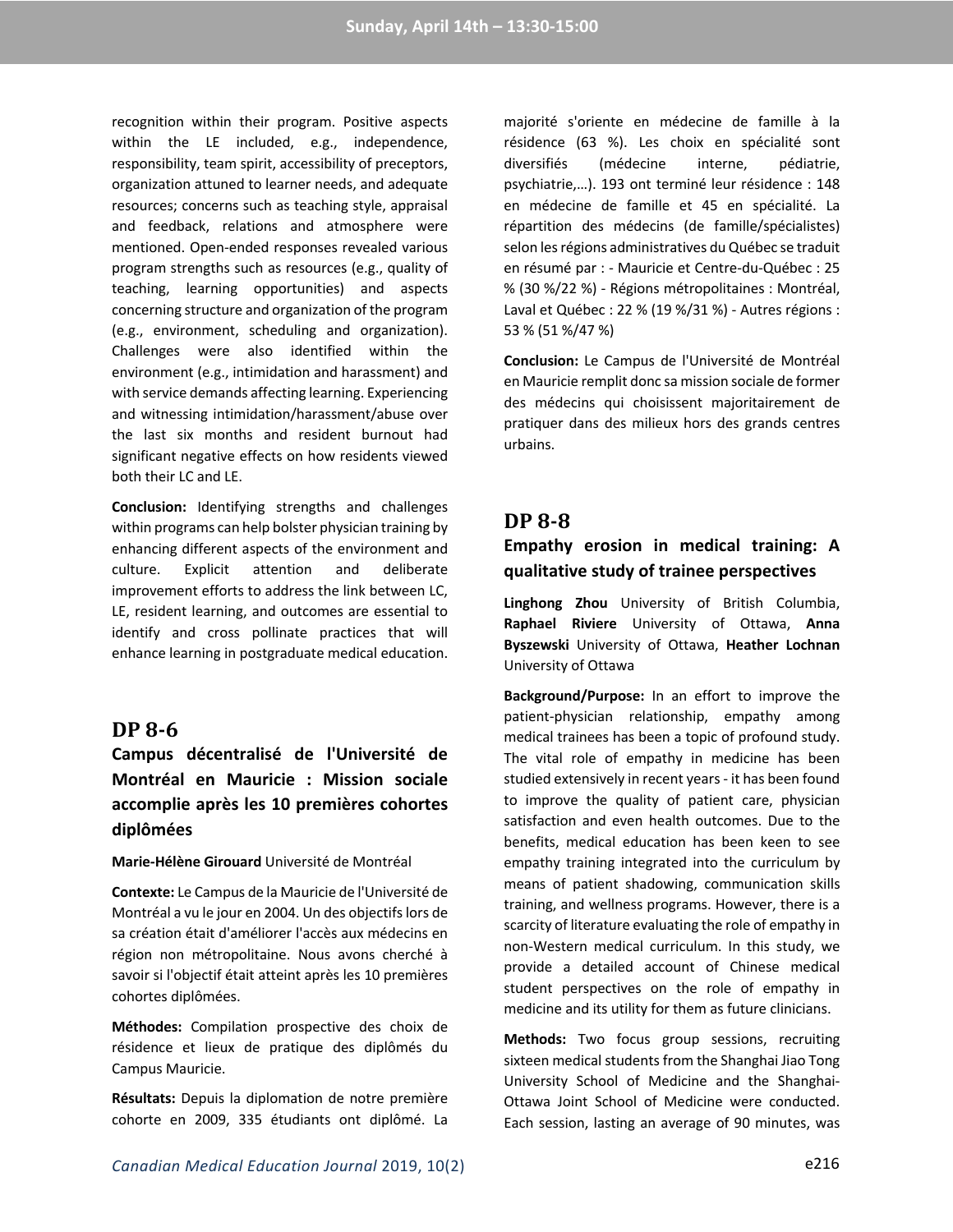led in a semi-structured interview style to explore perspectives in an in-depth manner. Following data collection, thematic data analysis was applied for thematic coding, and visual thematic data maps were constructed using Leximancer thematic software.

**Results:** Thematic data analysis presents results in four main themes, organized as follows: (i) defining empathy; (ii) establishing the role of empathy in medicine, (iii) empathy erosion and its associated factors, and (iv) empathy training.

**Conclusion:** As the physician-patient relationship becomes increasingly strained in many countries worldwide, an exploration of the role of empathy in medicine in relation to sociocultural factors is of paramount importance. This study expands the current body of literature examining the role of empathy in medicine, as well as the novel concept of artificial empathy, from a unique cultural and student-focused perspective.

## **DP 9-1**

## **Apprentissage des habiletés d'entrevue : former des patients simulés formateurs comme tuteur d'apprentissage**

**Isabelle Burnier** University of Ottawa, **Diane Bouchard-Lamothe** University of Ottawa, **Manon Tremblay** chercheuse indépendante

**Background/Purpose:** L'enseignement avec des patients simulés (PS) est efficace pour améliorer les habiletés cliniques des étudiants de médecine au préexternat. Les étudiants rapportent toutefois un manque d'uniformité quant aux rétroactions des médecins-tuteurs, lors des séances de cliniques simulées. Par ailleurs, le recrutement de tuteurs francophones s'avère difficile et le coût associé à leur service est très élevé.

**Summary of the Innovation:** But : Ce projet pilote vise à décrire l'intégration de patients simulés à titre de patients simulés formateurs (PSF) dans les cliniques simulées. Méthodes : Une étude multi-cas comportant deux volets : une formation de cinq PS et une mise en situation de ceux-ci dans les cliniques simulées a été conduite par les chercheures auprès d'étudiants en 1e année de médecine. Les méthodes

de collecte de données utilisées sont l'enquête par questionnaire auprès des étudiants, l'observation directe avec une grille d'observation par le chercheur et des questionnaires d'autoévaluation par les PSF. Résultats : Les étudiants ont évalué les médecinstuteurs et les patients simulés formateurs de façon égale quant à leurs habiletés à donner de la rétroaction. Un besoin de formation accrue des PSF sur l'utilisation du langage médical et sur la pratique de la rétroaction est ressorti de cette étude.

**Conclusion:** Les patients simulés formateur ont un potentiel certain à agir comme tuteur de cliniques simulées du pré-externat. Leurs commentaires ont permis d'identifier certaines mesures vis-à-vis du recrutement et la formation des patients simulés appelés à jouer ce rôle.

### **DP 9-5**

## **Mapping key competencies in sustainability : a case study of Université Laval's doctoral degree in medicine**

**Julie Thériault** Université Laval, **Daniel Forget** Université Laval, **Martin Lamarre** Université Laval, **Roxanne Lemieux** Université Laval, **Gabrielle Bujold** Université Laval

**Background/Purpose:** At Université Laval, sustainability is reflected by its marked presence in numerous action plans and long-term objectives. Based on Wiek, Withycombe and Redman's "Key competencies in sustainability : a reference framework for academic program development" (2011), a mandated work group at Laval produced evaluation grids for courses and programs. A list of courses and programs related to sustainability was then produced, following teachers and heads of programs' participation. The mapping of KCS also helped faculty members foster a better understanding of the scope of sustainability and how KCS can be developed in any discipline.

**Summary of the Innovation:** The internalization of sustainability education has been especially visible in Université Laval's medical faculty. A faculty "Strategic Plan 2015-2019" was developed, centered on delivering a medical program in the pursuit of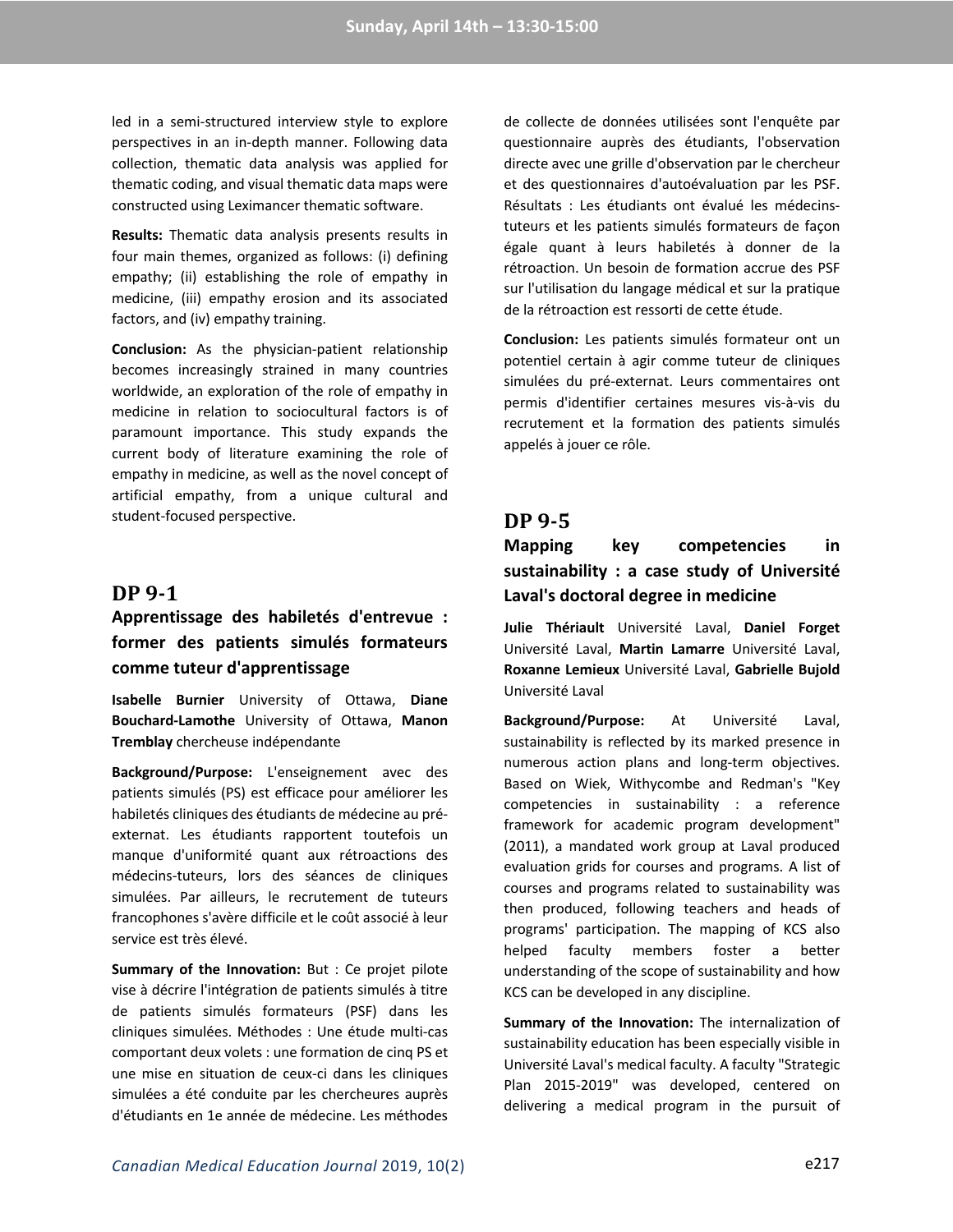"sustainable health." But how has the tools for sustainability assessment been applied? What steps have been involved in its implementation? What are the results so far? And how can these initiatives be improved and replicated in other universities?

**Conclusion:** More than merely producing a list of courses and programs in sustainability, Laval's unique and global approach helps to better understand the scope of sustainability and allows a wider implementation of sustainability competencies in the classroom. This unique case study illustrates the operationalization of Wiek et al.'s work, and proposes an innovative method of mapping KCS in both courses and programs in medicine.

### **DP 9-6**

## **Une démarche de conception d'activités d'enseignement en partenariat étroit avec des patients sur leur expérience vécue**

**Anne-Marie Boire-Lavigne** Université de Sherbrooke, **Stéphane Laberge** Université de Sherbrooke, **Jocelyn Bernard** Université de Sherbrooke, **Marc Dumas** Université de Sherbrooke, **Perrine Garde-Granger** Université de Sherbrooke, **Michèle Héon-Lepage** Université de Sherbrooke, **Sylvie Lafrenaye** Université de Sherbrooke, **Iris Le Sieur** Université de Sherbrooke, **Guy Drouin** Université de Sherbrooke, **Diane Clavet** Université de Sherbrooke

**Background/Purpose:** Comprendre l'expérience du malade et intervenir en conséquence est un défi pour les étudiants en médecine. Or ces apprentissages développent le professionnalisme. Sera décrite une démarche de conception innovante d'activités d'enseignement en partenariat avec des patients sur leur expérience.

**Summary of the Innovation:** Une équipe de professeurs et patients-proches partenaires ont coconstruit une démarche de conception d'ateliers sur l'expérience-patient, pour des groupes de 35 étudiants, portant sur maladie chronique/handicap, douleur et fin de vie. Cette démarche repose sur 4 éléments : 1) développer le partenariat; 2) coconstruire les contenus d'apprentissage : partage et réflexion sur l'expérience-patient, suivis de

comptes rendus (CR); analyse de contenu des CR et identification et priorisation de thèmes; formulation de messages-clés; 3) produire un modèle d'atelier basé sur le témoignage d'un patient et d'échanges des étudiants avec lui sur l'impact du témoignage; 4) soutenir les patients pour produire le témoignage. La première prestation, réalisée en duo professeurpatient en 2018, pour 208 étudiants a été évaluée par questionnaire : 85% des étudiants étaient fortement en accord qu'ils pouvaient témoigner de l'importance de comprendre l'expérience/vécu du patient et l'importance du partenariat; 82% de reconnaître des manifestations concrètes du souci envers le patient et 77% de démontrer son engagement à agir avec sollicitude et responsabilité envers le patient.

**Conclusion:** En suscitant à la fois une expérience affective et cognitive chez les étudiants, les visées d'apprentissage ont été atteintes. Chaque élément de la démarche et l'animation en tandem de l'activité avec échanges entre le patient et les étudiants sur leurs expériences ont été cruciaux.

## **DP 9-8**

# **The Face of Oasis: Understanding Youth Mental Health Issues through Portraiture and Narrative**

**Wendy Stewart** Dalhousie University, **Mark Gilbert** Dalhousie University

**Background/Purpose:** There are significant concerns regarding the increasing prevalence of mental health issues in youth. Unidentified or unmanaged conditions like anxiety, depression, conduct disorder and attention difficulties in youth, can significantly impact adult functioning. Previous research has demonstrated that the creation of images humanizes, gives voice and empowers the people pictured. This innovative project combined portraiture and transcribed dialogue to explore the experience of youth attending KV Oasis Youth Centre.

**Methods:** Following REB approval, the researchers recruited 20 youth aged 13-25 years of age. Project data included: the artists field note journal chronicling the portraiture process; recorded interactions between the artist and participants; and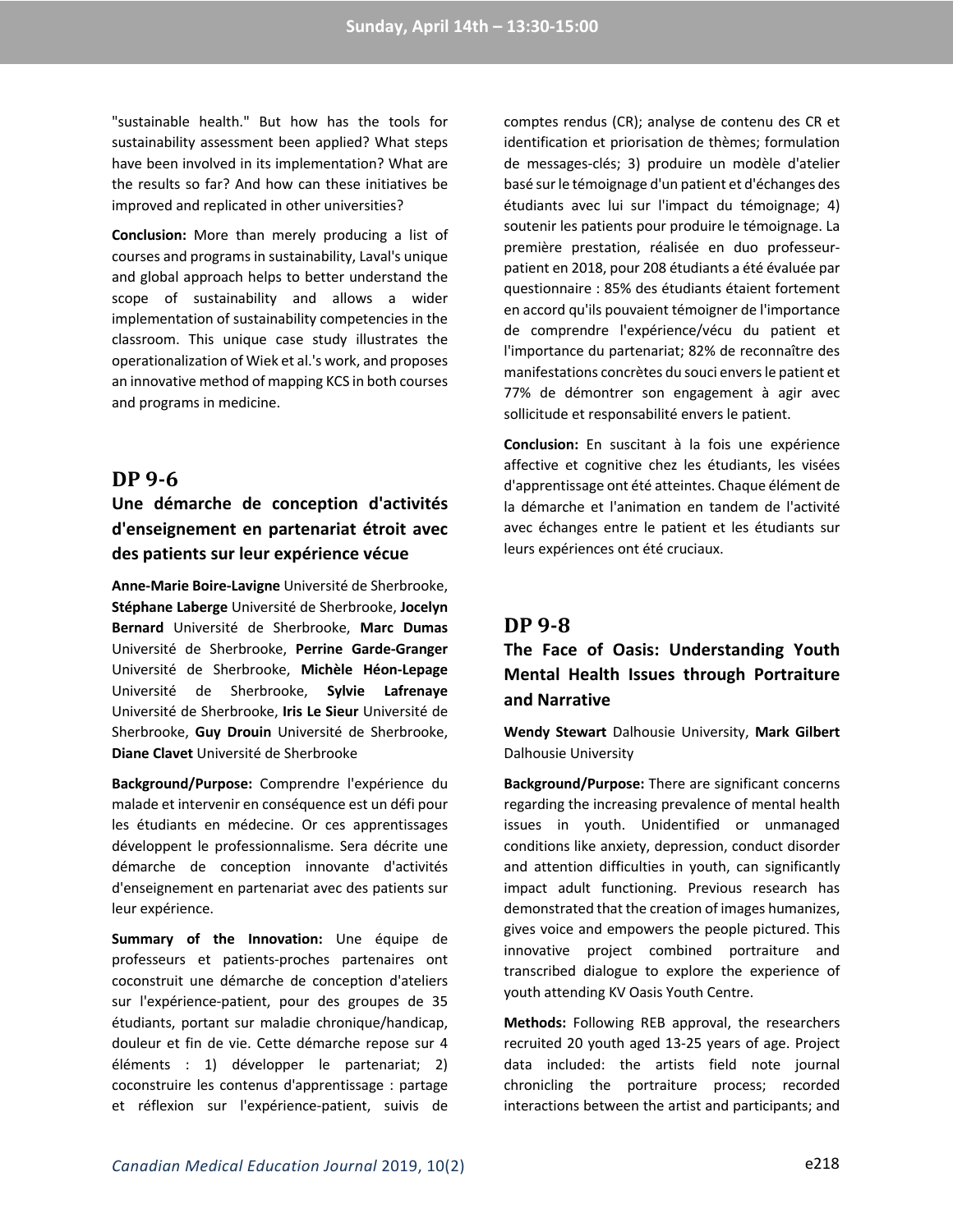semi-structured interviews. The visual images and transcribed dialogue were analyzed using phenomenology. Analysis centered on their daily lives, the types of stresses and challenges that impact their sense of wellbeing and mental health, and identification of helpful programming and activities.

**Results:** The youth experiences centred around three themes: the Youth Centre itself; the daily mental health challenges they face; and the portraiture process. Mental health issues included: sleep issues, anxiety, depression, suicidal ideation, anorexia, abusive or unhealthy relationships, and online promotion of mental illness and eating disorders.

**Conclusion:** These data provide a unique perspective on youth mental health struggles. The portraiture process provided a safe space to share their life experiences and formed a sense of community on completion and display. The portraits and qualitative data are being used to engage stakeholders in expanding relevant programming aimed at prevention and early identification of youth mental health issues.

#### **DP 10-2**

### **Medical Assistance in Dying: A Resource Library for Practitioners**

**Angela Coderre-Ball** Queen's University, **Nancy Dalgarno** Queen's University, **Heather Braund** Queen's University, **Eleftherios Soleas** Queen's University, **Bryn Fraser** Queen's University, **Rylan Egan** Queen's University

**Background/Purpose:** With Parliament expected to table its final reports on Medical Assistance in Dying (MAiD) in the fall of 2018 and Canadian health practitioners still considering its practical implications for themselves and their patients, a resource library was created to inform health practitioners about precedents, cases, processes and stakeholder opinions.

**Summary of the Innovation:** Following a systematic review of Canadian grey literature of Palliative End of Life Care (PEOLC) and MAiD, these publicly available articles were organized into categories and subsequently smaller categories allowing users to

quickly narrow their inquiry to salient documents. For example, a user could choose to look at all the recent cases in the news related to MAiD in Ontario or choose to look at learning resources for pharmacists. The interface was constructed in Storyline and can be hosted on websites.

**Conclusion:** The library itself has undergone three distinct rounds of stakeholder consultations with health practitioners, education scientists, librarians, and healthcare leaders. As the Canadian healthcare landscape continues to adapt and evolve, a forum for gathering and hosting relevant materials will be crucial for ensuring continuing professional development. We offer our resource library as a transferable vehicle for storing and exhibiting resources for health practitioners.

### **DP 10-5**

## **Development of Nationally-Validated Competencies for Medical Undergraduates in Palliative and End-of-Life Care**

**Anne Boyle** McMaster University, **Shirley H. Bush** University of Ottawa, **Srini Chary** University of Calgary, **Amanda Roze des Ordons** University of **Calgary** 

**Background/Purpose:** Recognizing that all Canadians should receive high quality end-of-life care (EOLC), a project called "Educating Future Physicians in Palliative and End-of-Life Care" (EFPPEC) was undertaken in 2004-2008 to develop national medical undergraduate competencies for palliative and EOLC. After adoption by the Deans of Canada's medical schools, the competencies were implemented to varying degrees in the schools' curricula. However, by 2017, the competencies required updating to reflect changes in practice environment, legislation and to align to the 2015 CanMEDS framework.

**Summary of the Innovation:** In 2017-2018, a core project team from the Canadian Society of Palliative Care Physicians (CSPCP) Undergraduate Education Committee, in collaboration with the original project partners, updated the original competencies and completed a multi-stage national validation process. Key changes in the updated national competencies: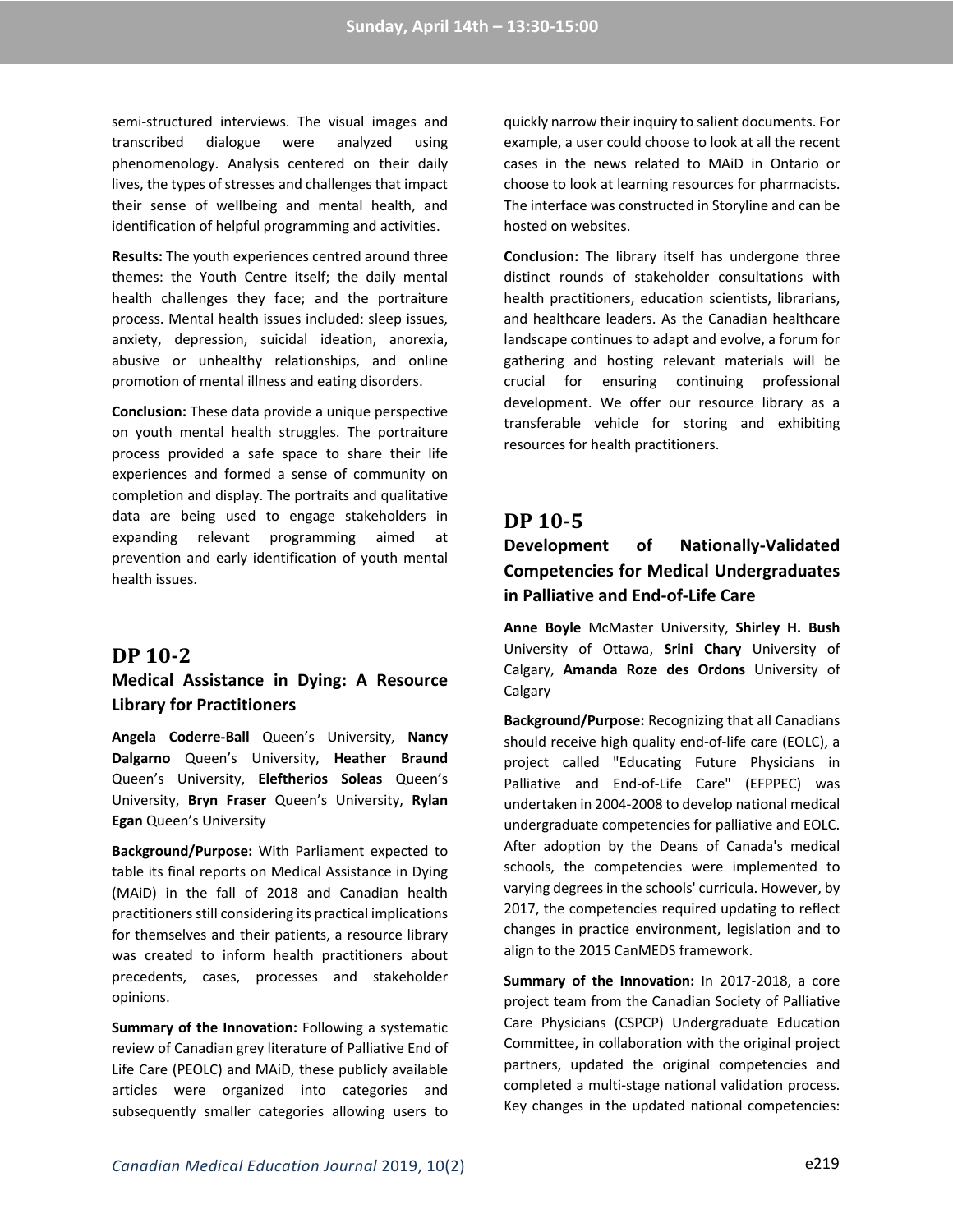Shift from 'palliative care' (which historically was provided primarily to individuals with cancer at the end of life) to an 'early, integrated, collaborative palliative approach to care' starting earlier in the course of a life threatening malignant or nonmalignant illness, in addition to EOLC. Addition of competencies to address recent practice environment changes, e.g. opioid prescribing in the context of palliative care and the opioid crisis, role of cannabis in palliative care, legalization of Medical Assistance in Dying in Canada, and more robust inclusion of pediatric palliative care.

**Conclusion:** The updated competencies have been shared with all Canadian medical schools and some schools have already started implementation.

### **DP 10-6**

## **Dynamically using rotation capacity to optimize our Clerkship Lottery scheduling method**

**Mike Paget** University of Calgary, **Chaoji Liu** University of Calgary, **Pamela Veale** University of Calgary

**Background/Purpose:** Historically, students have entered a lottery to be assigned a clerkship track, which were a finite number of predetermined streams of clerkship rotations following a period of electives. At a three year program, this is a critical event as student portfolios are submitted to CaRMs halfway through their clerkship program. We previously reported on an alternate process for clerkship stream selection that generates optimized schedules based on student desires, expressed through tokens. Chaoji Liu et al. A New Algorithm For The Clerkship Rotation Selection. Poster presented at: Canadian Conference for Medical Education; 2016 April 29 - May 2; Winnipeg, MB)

**Summary of the Innovation:** We have now improved the algorithm to reflect flexibility in rotation capacity throughout the clerkship year. This maximizes capacity in popular rotations prior to the Medical Student Performance Record (MSPR) deadline. When dynamically allocating capacity on a per-block basis, the system calculates the relative popularity of any given rotation and factors it into a capacity increment based on the minimum capacity within the departmentally defined range.

**Conclusion:** Over three years we have maintained a perfect track record in granting first choice discipline as well as highly optimized schedule for second, third and fourth choices, for three years. The algorithm balances the need to fulfill scheduling requirements for clerkship rotations and student desires in a fair and transparent mechanism.

## **DP 11-1**

## **Supporting and Training Moderators of Online CPD Courses**

**Lara Hazelton** Dalhousie University, **Susan Love** Dalhousie University, **Lisa Bonang** Dalhousie University

**Rationale/Background:** Online courses are increasingly used in continuing professional development. Discussion boards are often components of these programs. There is limited information regarding what constitutes effective discussion board moderation or how best to develop moderators.

**Instructional Methods:** Dalhousie Faculty Development offers online, asynchronous courses that feature moderated discussion boards to promote interactivity and enhance learning. Despite positive evaluations of the online programs by participants, comments from discussion course instructors led us to believe that additional resources and training in discussion board moderation would be welcomed.

**Target audience:** We surveyed previous online course participants and moderators, seeking to understand which qualities and actions of moderators were viewed as most helpful in facilitating learning, and to identify the moderators' perceived unmet needs. The information gathered was used to develop a workshop to support moderators and improve the overall quality of our programming.

**Summary/Results:** There were 20 responses from participants, and 9 from moderators. A variety of moderator behaviors were identified as helpful by participants, while moderators identified the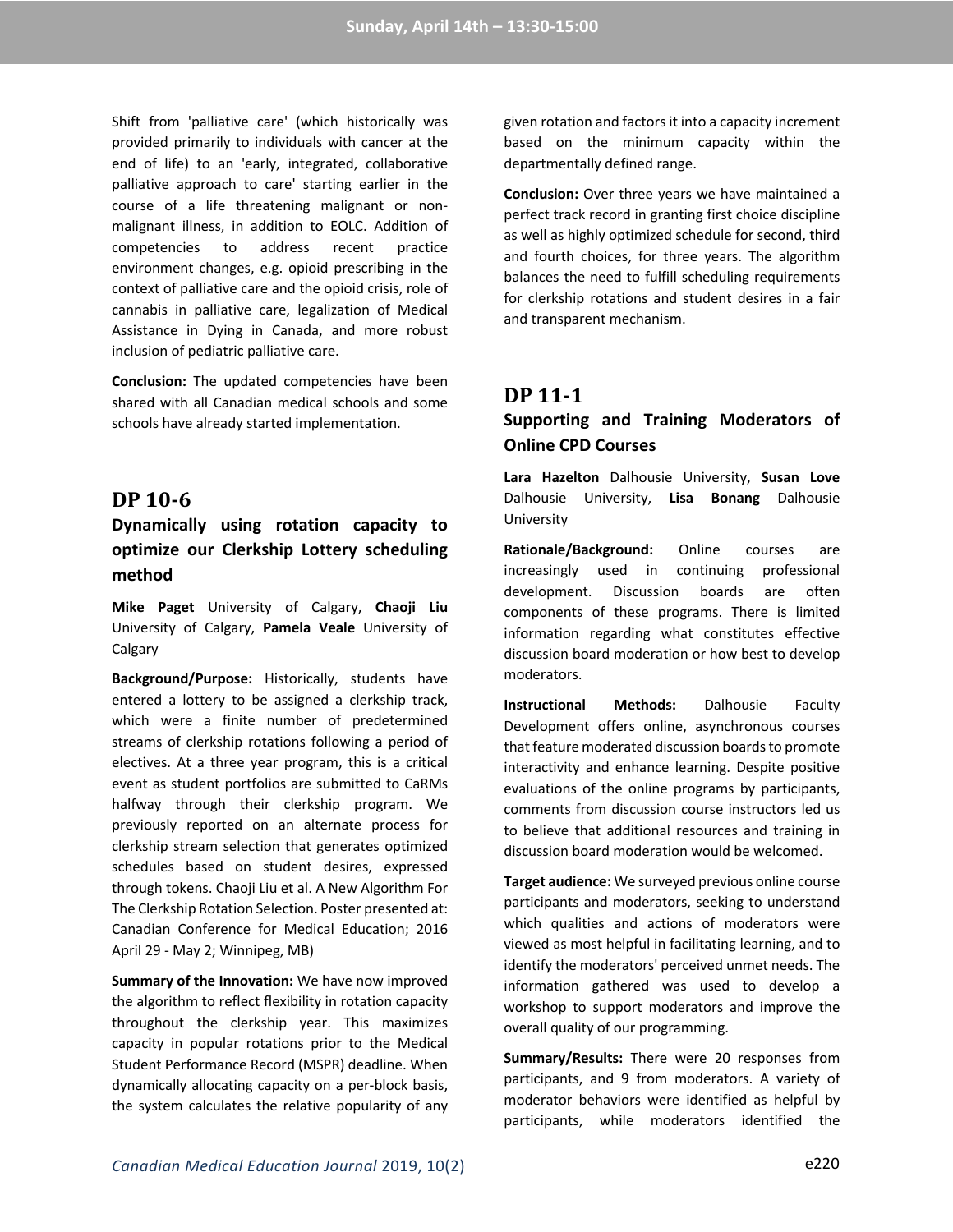following needs: orientation to instrumental tasks (e.g. navigating the Learning Management System), advice on how to facilitate discussion, opportunities for mentoring by experienced moderators, and feedback. These findings informed the development of a workshop attended by 9 moderators. Feedback suggested the most useful aspects of the workshop were practical tips and hearing about experiences of other moderators.

**Conclusion:** Discussion board moderators for online courses may have unmet needs which can be addressed through additional training and support.

## **DP 11-2**

## **MacAdemia: a novel faculty development program that meets the needs of distributed medical educators at McMaster University**

**X. Catherine Tong** McMaster University, **Anjali Kundi** McMaster University, **Amanda Bell** McMaster University, **Cathy Morris** McMaster University, **Anne Wong** McMaster University

**Background/Purpose:** Faculty members in distributive medical education practice at varying distances from the university and face increasing clinical demands. They contribute voluntarily and may not prioritize academic promotion. As a result, the usual university-based incentives may not be as effective. Despite these constraints, institutions must ensure the quality of training by providing ongoing faculty development. Earlier this year, the McMaster University Program for Faculty Development (PFD) Team administered a perception and needs assessment survey to 17 highly engaged distributive campus faculty members. The results confirmed that faculty members are enthusiastic participants in a wide range of teaching activities. They believe that it is "worth it" to be a faculty member. However, they were not confident in their ability to teach, and identified a lack of feedback as a weakness in their current teaching practice.

**Summary of the Innovation:** In spring 2018, the MacMaster PFD team launched MacAdemia, a new faculty development certificate program for faculty

members affiliated with distributive campuses. This program provides a structured framework for improving various non-clinical professional skills in a self-directed manner. It consists of didactic, practical and mentorship components. It is adaptable to the learning needs of individual faculty members. Ten faculty members have since enrolled in the program. They anticipate that the program will have a positive impact on their teaching skills, career trajectory, educational outcome and patient outcome.

**Conclusion:** McMaster distributive campus faculty members have unmet learning needs. The McMaster PFD team works to address them through MacAdemia, a new structured and self-directed faculty development program.

### **DP 11-4**

### **Edu-cafes - an opportunity for faculty development?**

**Sarah McClennan** University of Toronto, **Jana Lazor** University of Toronto

#### **Background/Purpose:**

1. Faculty involved in student reflection courses don't have time themselves to reflect on the topics discussed and to develop a community of practice around areas of struggle.

2. It is becoming increasingly difficult to find time for faculty development for the variety of courses taught in the new medical undergraduate curriculum and to understand the faculty development needs of these tutors.

**Summary of the Innovaton:** Implemented a 45 minute "edu-cafe" for faculty following a 1st and 3rd medical student reflection course to develop a community of practice and provide opportunity for faculty development.

**Conclusion:** Edu-cafe's are unique opportunities to develop a faculty community of practice that leads to faculty reflection on experiences with students and identifies areas for future faculty development.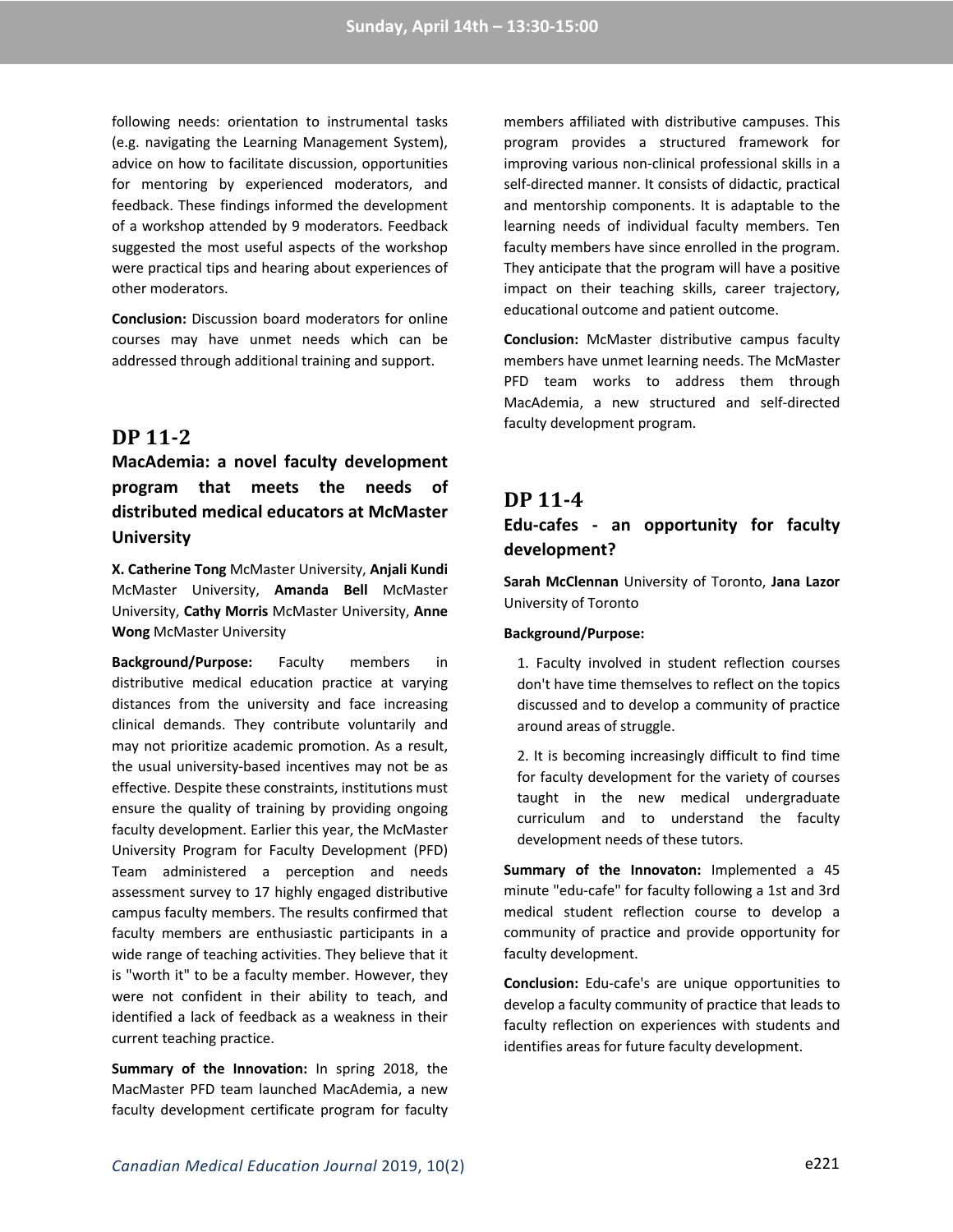#### **DP 11-5**

### **Better Together: A new model for supporting education scholarship**

**Joyce Nyhof-Young** University of Toronto, **Betty Onyura** University of Toronto, **Risa Bordman** University of Ottawa, **Rachel Ellis** University of Toronto, **Melissa Nutik** University of Toronto, **Nicole Woods** University of Toronto, **Sarah Wright** University of Toronto, **Risa Freeman** University of Toronto, **Milena Forte** University of Toronto, **Mahan Kulasegaram** University of Toronto

**Background/Purpose:** Academic medicine institutions seek to enhance clinician participation in education scholarship through various capacity building initiatives. Capacity building can involve both institutional-level (e.g. grant funding) and individuallevel (e.g., training) support for faculty. The augmentation of structural supports with personalized support for faculty may be an effective way of optimizing capacity building efforts. With this view, the Office of Education Scholarship within the Department of Family and Community Medicine (DFCM) introduced a novel paired-consultation service to provide coaching to faculty interested in pursuing education scholarship (ES).

**Summary of the Innovation:** A clinician educator (MD) and an education scientist (PhD) provide coaching to DFCM faculty who express interest in ES projects. Broadly, consultants help consultees understand the processes, demands of, and resources for scholarship within the context of their intended activity. Consultants also use complimentary disciplinary perspectives to help consultees clarify the scope and focus of proposed projects. Planning guides are often used to guide consultees' efforts to conceptualize projects.

**Conclusion:** Consultations between 2016 and 2018 supported 28 seed ES grants in diverse areas (e.g. undergraduate, postgraduate, global health, quality improvement) across 9/14 sites. The project was evaluated by drawing on temporal theories of coaching including an adapted model of Prochaska's Stages of Change. Administrative records and longterm follow-up strategies were used to capture project trajectories and outcomes. Paired consultants learned from each other, supported ES capacity building, and engaged distributed faculty while enhancing scholarly activity, networks, and capacity.

### **DP 11-6**

## **What is the Resident Perspective on Quality Improvement Education in Family Medicine Residency Programs in Canada?**

**Kelsi Cole** McMaster University, **Kelsi Cole** McMaster University, **Hiromi Tissera** McGill, **Camille Hortas-Laberge** Université Laval, **Jason Chhina** University of British Columbia, **Derek Chan** University of Alberta, **Alicja Krol-Kennedy** University of Calgary

**Background/Purpose:** Quality Improvement (QI) skills are critical within family medicine (FM) to improve patient care, safety, healthcare delivery, and collaboration within healthcare teams. There are several competencies within CanMEDS FM that address QI skills that residents should achieve. To enhance QI curricula in FM residency programs, it is critical to understand the resident perspective of their current QI education.

**Methods:** As part of the Guide for Improvement of FM Training Project 2018 (CFPC Section of Residents), we developed a national online survey to determine the perspective of FM residents in Canada on QI education within their curricula.

**Results:** 489 residents completed the survey (response rate 21%). 50.5% of residents expressed QI was important to their current education, and 49.3% believed they have sufficient knowledge to implement QI in practice. Residents felt QI courses were the most useful experience. Residents felt they would be more engaged in QI if they viewed successful projects and if they had increased mentoring from FM preceptors. Limited time, preceptor knowledge, and resources were barriers to QI education.

**Conclusion:** This study identified a need to enhance QI curricula within Canadian FM residency programs to improve resident engagement in QI and enable residents to achieve CanMEDS competencies. FM preceptors should have adequate knowledge to be excellent mentors in QI. Residents should be able to review other successful QI projects, and have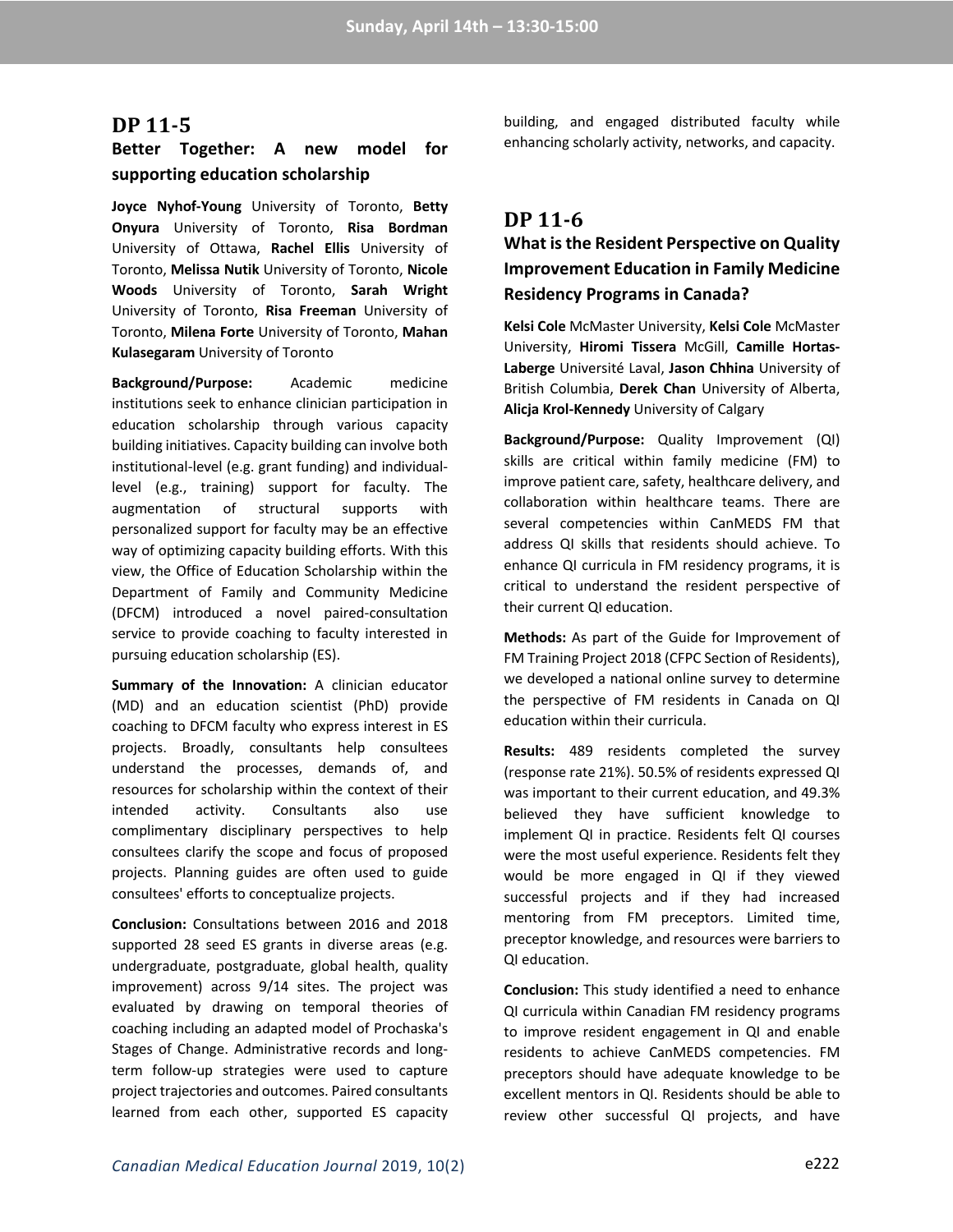dedicated time and resources to participate in experiential QI activities and projects. This study provides a baseline for further assessment of the implementation of enhanced QI curricula into FM programs.

### **DP 11-7**

## **Realignment of an Established Faculty Development Program for New teachers: A Systematic Approach**

**Viola Antao** University of Toronto, **Jana Lazor** University of Toronto, **Risa Bordman** University of Toronto, **Eleanor Colledge** University of Toronto, **Natascha Crispino** University of Toronto, **Rob Gabor** University of Toronto, **Susan Goldstein** University of Toronto, **Monica Branigan** University of Toronto, **Michelle Homer** University of Toronto, **Maria Ivanovic** University of Toronto, **Rahul Jain** University of Toronto, **Michael Kates** University of Toronto, **Camille Lemieux** University of Toronto, **Deborah Kopansky-Giles** University of Toronto, **Milena Markovski** University of Toronto, **Michael Roberts** University of Toronto, **Carrie Schram** University of Toronto, **Rebecca Stoller** University of Toronto, **Thea Weisdorf** University of Toronto, **Heather Zimcik** University of Toronto, **Rick Penciner** University of Toronto, **Gwen Sampson** University of Toronto

**Background/Purpose:** Family Medicine teachers need robust faculty development (FD) that aligns with learner, and accrediting requirements. In 2005 at University of Toronto a 3 day annual BASICs program was implemented to support new faculty to function optimally as teachers. Over the years sessions were revised, but there was evidence of misalignment. This project was designed to redevelop a FD program to address gaps and stakeholder needs.

**Methods:** The FD committee used quantitative /qualitative evaluation data, information from participants, focus groups and a systematic 9-step instructional design process to redesign the BASICs program.

**Results:** Despite a 95% satisfaction rate, participants wanted shorter sessions and options for workplace FD. Analysis of learner characteristics, task analysis

around teaching level expectations and review of content sequencing revealed a needed realignment, around Competency by Design, QI, Wellness, relevance for inter professional audiences, and building a sense of academic identity. Three theoretical models guided the teaching approach: (1) adaptive expertise; (2) self-determination theory and (3) learning- centered approach. The redesigned program incorporated the following approaches: • a blended learning design of 3 core face-to-face sessions offered across 6 months, with developmentally sequenced modular streams of teaching and assessment • 2 pre-designed workplace FD components facilitated by local FD leads for peer coaching

**Conclusion:** Faculty Development is an essential tool to support teachers in alignment with new curricular, institutional and accrediting requirements. The poster will provide an overview of the redesign process and key components of the new BASICs program.

# **DP 11-8 Just what I wanted to hear: Target teaching tips by podcast**

**Chelsea Jalloh** University of Manitoba, **Steve Yurkiw**  University of Manitoba, **Anita Ens** University of Manitoba

**Background/Purpose:** A significant component of Pre-clerkship Population Health course content at the University of Manitoba is delivered through small group sessions (SGS). Typically, for an SGS session there are 8 groups of 1 instructor and  $\gamma$ 14 students. In examining aggregate student evaluations of SGS, a number of recurring positive themes (i.e. effective time management, able to explain key concepts) and undesirable themes (i.e. did not encourage student participation, deviated off topic) were identified regarding SGS instruction. Grounded in student feedback, a teaching development resource for SGS instructors was created. Intended to be quick, accessible, and practically applicable, a series of podcasts re: best practices for SGS instruction were developed by a course coordinator and members of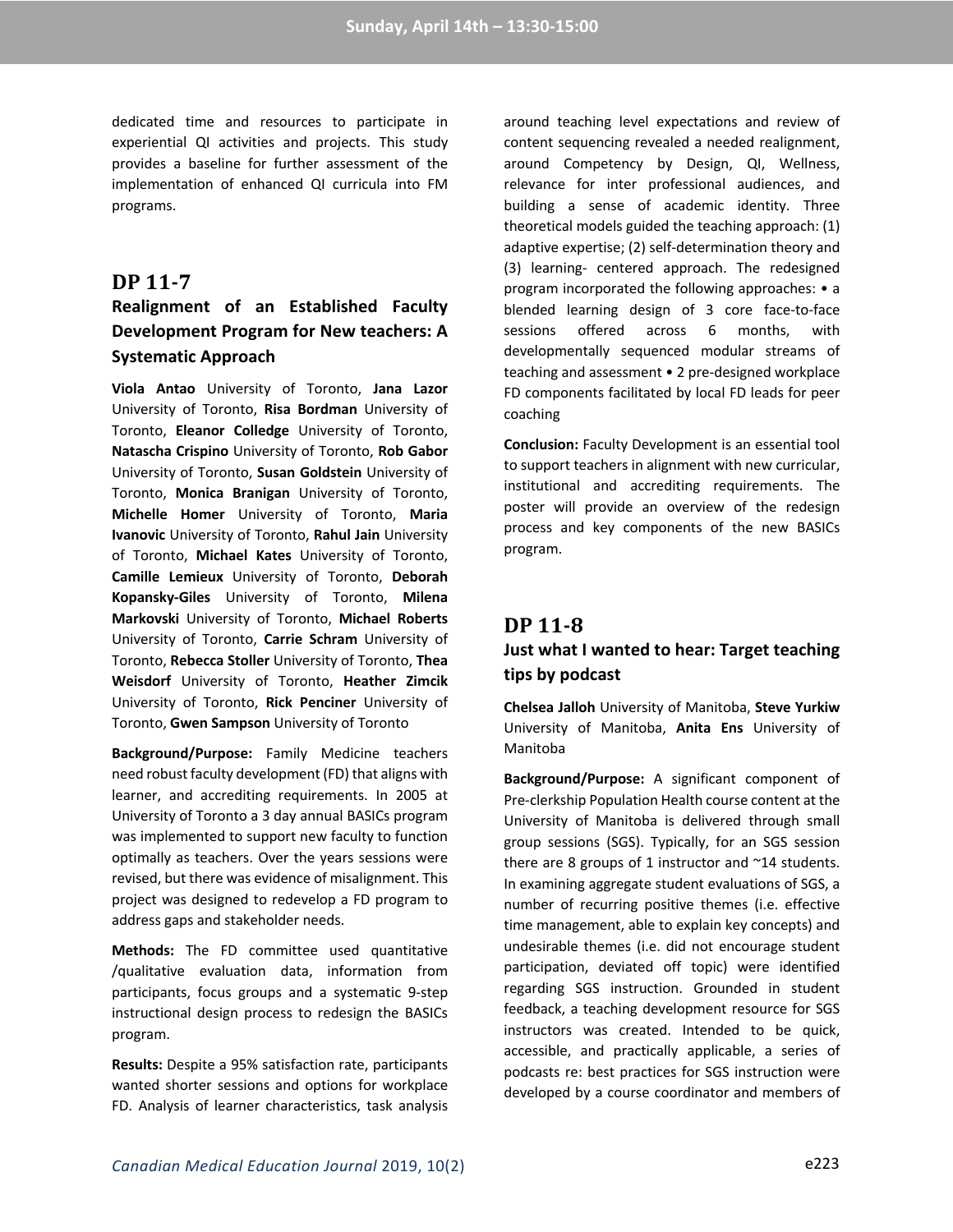the Office of Educational and Faculty Development (OEFD).

**Summary of the Innovation:** An initial set of podcasts used an interview format with questions eliciting discussion about themes identified in students' SGS evaluations. Of the initial six podcasts, four featured SGS instructors who consistently receive strong student evaluations, and two featured educational specialists from OEFD. Drawing from these original recordings, a second set of shorter podcast excerpts was developed to address specific topics such as time management, answering questions effectively, and increasing student engagement. Podcast links were shared with SGS instructors and paired with administrative changes to support suggested best practices (i.e. ensuring availability of whiteboard markers to aid in instructor explanations, providing instructors with pictures/names of students in their SGS groups to facilitate student participation). Feedback on the podcasts was solicited from faculty and subsequent student evaluations will be compared with the previous year's to evaluate change.

**Conclusion:** The development of podcasts specific to SGS instruction was responsive to student feedback and combined the practical experience and insights of several successful SGS instructors with best educational practices from the literature. Particularly in a course that relies upon upwards of 50 SGS instructors each academic year, these podcasts share targeted, practical and evidence-based information to support instructors' educational development. These podcasts provide a flexible and accessible method to address CACMS Accreditation Standard 4.5 Faculty Professional Development by fostering SGS instructor development in teaching and instructional methods.

### **DP 12-1**

**The Development and Implementation of a Novel Simulation-based Interprofessional Trauma Education Module for Pre-licensure Health Professions Students**

**Lucy Patrick** Dalhousie University, **Lorri Beatty** Dalhousie University, **Stephen Miller** Dalhousie University, **Kelly Lackie** Dalhousie University

**Background/Purpose:** Trauma resuscitations are a unique opportunity in medical education. They require clinical knowledge and skills, but learning the non-technical skills (communication, role clarification, crisis resource management) is also paramount. Interprofessional education (IPE), simulation, and trauma care have all independently been areas of focus in medical education. Several publications have highlighted deficiencies in IPE activities as well as trauma knowledge and skills among undergraduate medical students. Simultaneously, simulation had been gaining increased attention and application in medical curriculums. Dalhousie University has developed a novel trauma education module involving case-based scenarios with simulated patients.To our knowledge no other simulated patient based course combines trauma and IPE at the pre-licensure level.

**Summary of the Innovation:** The module was a simulation-based IPE activity for undergraduate medicine, nursing, paramedicine and respiratory therapy students. Course content focused on basic principles and skills related to trauma care as well as interprofessional competencies such as role clarification, collaboration and communication. Small interprofessional groups ran through two trauma scenarios with oversight from interprofessional educators from the various disciplines. A facilitated debrief, with a major focus on interprofessional competencies, followed each simulation. Approximately 140 students participated in the event.

**Conclusion:** Well received by facilitators and students, trainees indicated that the session not only increased trauma knowledge but also gave them an opportunity to hone interprofessional skills and interact with their colleagues at the undergraduate level. Though logistically challenging, educators plan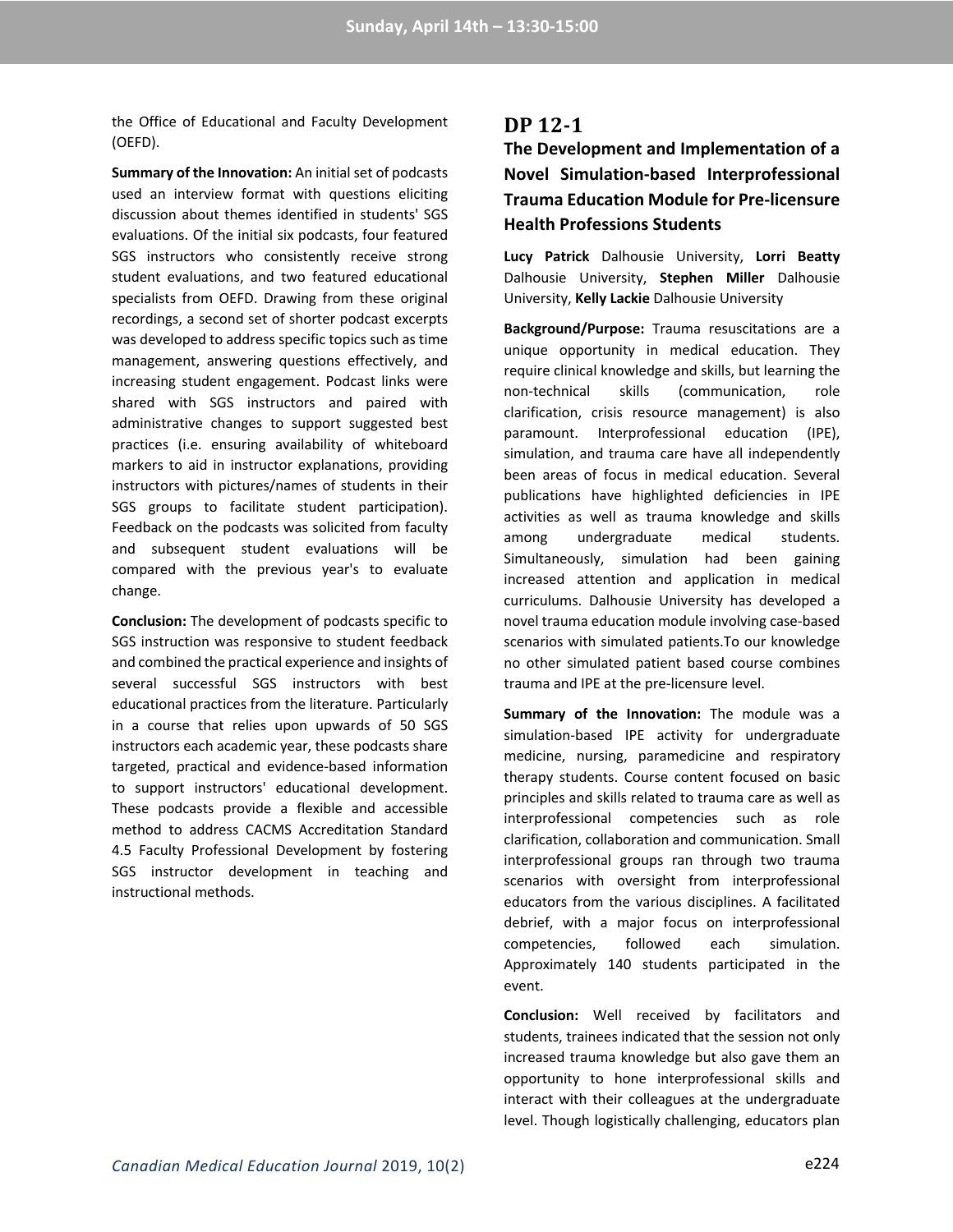to continue to develop and refine this valuable session, making it a part of the regular curriculum.

### **DP 12-2**

## **Dispensing Distributed Education: Interprofessional pharmacology training of McMaster Physician Assistant Students by Waterloo School of Pharmacy Students**

**Kristen Burrows** McMaster University, **Janie Bowles-Jordan** Ms.

**Background/Purpose:** As Physician Assistant (PA) practice continues to evolve in Ontario, PA students and graduates often request additional pharmacology training in order to strengthen their expertise. In order to maximize interprofessional learning opportunities, a collaborative arrangement was established between McMaster University's Physician Assistant Education Program and the University of Waterloo's School of Pharmacy.

**Summary of the Innovation:** This mode of delivery was trialed in 2018, and was delivered in six sessions over a 12 week period. Topics of interest were proposed by the PA program in consultation with the regional coordinator of the School of Pharmacy. Topics included prescription writing, renal dosing, deprescribing, and specific topics relevant to PA practice, including pharmacological management of chronic pain, osteoporosis, COPD, depression and other topics of interest. Pharmacy student presentations were reviewed by pharmacy faculty to ensure accurate content. Student evaluations were collated from both the pharmacy student presenters and the PA student participants, and collected by both Waterloo and McMaster for internal use.

**Background/Purpose:** The delivery of supplementary pharmacy curriculum by final year pharmacy students is an innovative way to foster interprofessional collaboration between different health professionals, allowing both groups to better understand each other's professions, programs, and the benefits of collaborative practice. PA students benefit from an updated and dynamic pharmacology curriculum, including the most recent guidelines, tips and tricks, and basic pharmacology. Pharmacy students benefit from refreshing and updating pharmacological knowledge of topics taught earlier in Waterloo's curriculum, and using this experience to meet community outreach/IPE criteria as part of their own program.

### **DP 12-6**

**When 'mental health' meets 'interprofessionalism' meets 'social innovation': A disruptive curriculum for disruptive impact**

**Dr. Arlene MacDougall** Western University, **Raksha Sule** University of Toronto, **Ruth Ruhara** Africa Mental Health Foundation, **Dr. Susan Rodger** Western University, **Dr. Victoria Mutiso** Africa Mental Health Foundation, **David Ndetei**, **Dr. Nadine Wathen** Western University, **Dr. Marlene Janzen Le Ber** Western University, **Dr. Oana Branzei** Western University, **Michael Njenga** Users and Survivors of Psychiatry - Kenya, **Kaitlin Saxton** Western University

**Background/Purpose:** The burden of mental disorders is still increasing worldwide; thus, novel approaches for training programs is required. The Global Mental Health INcubator for Disruptive Solutions Fellowship Program (GMFP) at Western University uses social innovation to incubate and accelerate disruptive solutions for the wicked problem of reducing the global burden of mental and substance use disorders and related issues. Through innovative pedagogy, students as innovators are capable of catalyzing impactful health system changes.

**Summary of the Innovation:** The 2017-18 GMFP, focused on the Kenyan context, offered Fellows a transdisciplinary environment to develop solutions to mental health system challenges proposed by Kenyan Community Partners (CP). 20 Fellows compromised four interprofessional teams, which included Western University and Kenyan medical students and residents, health professional students, and social and health science students. Fellows engaged in three GMFP curriculum pillars: a) Community-based Experiential Learning (2-week Summer Institute in Machakos, Kenya; follow-up year with close collaboration and communication with CPs); b) Social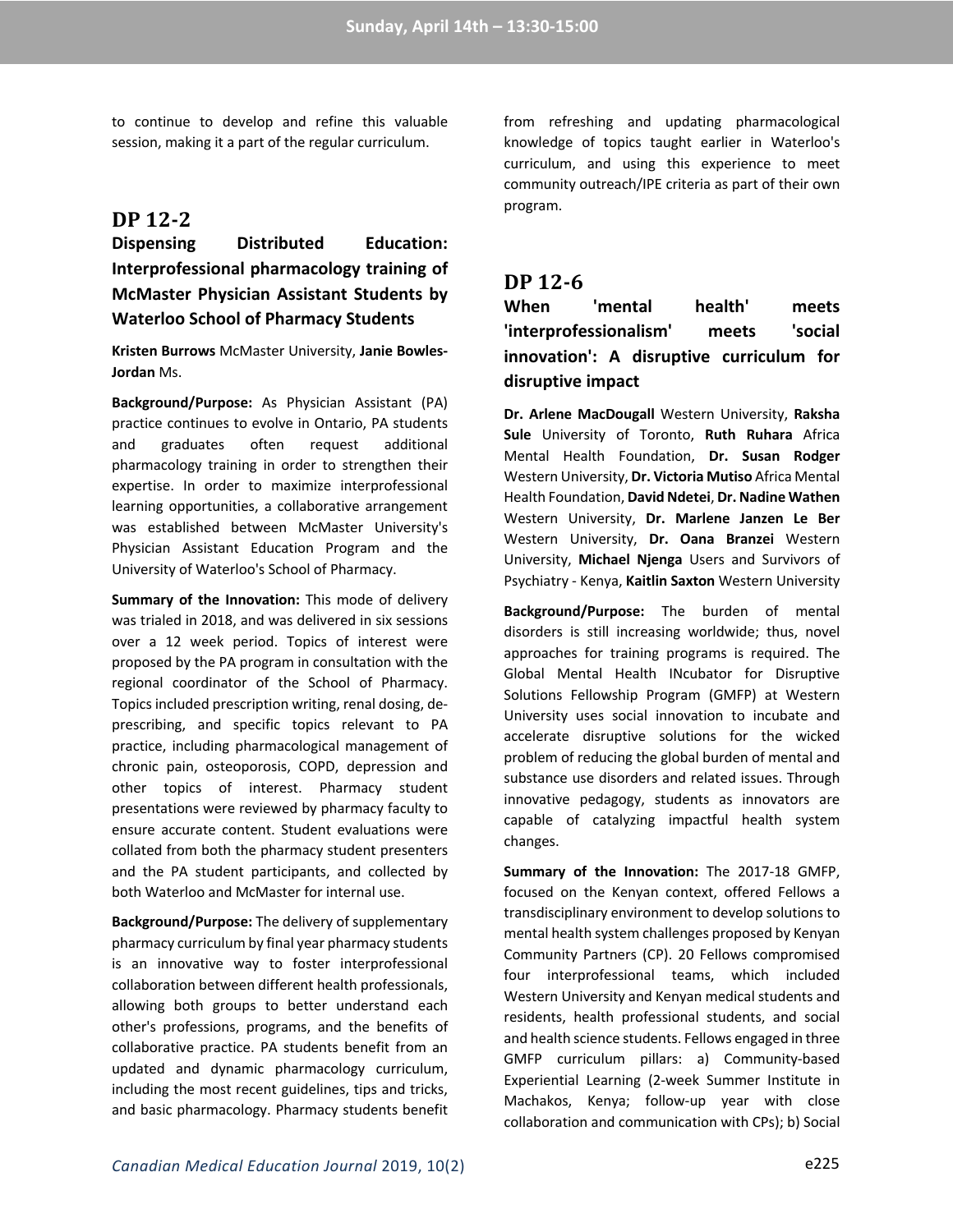Innovation Framework (sense-making, ideating, and prototyping; pitching to receive seed funding; implementing and evaluating; dissemination activities); and c) Professional Capacity Development (mindfulness and reflective practice; skillsdevelopment sessions, e.g. public speaking, leadership, etc.).

**Conclusion:** Solutions included: sustaining/scaling a social enterprise co-created by people with severe mental illness (PWSMI); designing an advocacy incubator with and for PWSMI; and testing a family education program to reintegrate PWSMI into the community. Curriculum feedback included: strength of interprofessionalism, significance of fostering self growth, and importance of community-led collaboration. Overall, training programs should disrupt curriculum norms, and support student innovators for meaningful health systems change.

### **DP 13-2**

**Transition to Practice: Evaluating the need for formal training in supervision and assessment among senior emergency medicine residents and new to practice emergency physicians**

**Sarah Kilbertus** University of Toronto, **Kaif Pardhan** University of Toronto, **Juveria Zaheer** University of Toronto, **Glen Bandiera** University of Toronto

**Rationale/Background:** Supervision and assessment are core skills identified by both the Royal College of Physicians and Surgeons and the College of Family Physicians of Canada in their CanMEDS and CanMEDS-FM competency frameworks.

**Instructional Methods:** Emergency medicine residents are transitioning to practice with minimal training on how to effectively supervise and assess trainees. It remains unclear how comfortable senior emergency residents are with these competencies.

**Target audience:** Our study sought to examine physician comfort with supervision and assessment; what the current gaps were in training; whether there is a need for formal training in these areas; and what barriers or enablers would exist in implementing it.

**Summary/Results:** Qualitative data was collected during September 2016-November 2017, through 18 one-on-one interviews of PGY5 and CCFP-EM emergency residents, and attendings within their first 3 years of practice, at the University of Toronto and McMaster University. Transcripts were coded, analyzed, and collapsed into themes. Thematic analysis revealed five themes: Supervision and assessment skills were acquired passively through modeling; the training available in these areas is variably used, creating a diversity of comfort levels; competing priorities in the emergency department represent significant barriers to improving supervision and assessment; providing negative feedback is difficult and often avoided; competency by design (CBD) will act as an impetus for formal curriculum development in these areas.

**Conclusion:** As programs transition to a CBD model, there will be a need for formal training in supervision and assessment, with a focus on negative feedback, to achieve a standardized level of competence among emergency residents.

## **DP 13-3 Developing role models in clinical settings**

**Sonia Ijaz Haider** The Aga Khan University, **Roger Gill** The Aga Khan University, **Qamar Riaz** The Aga Khan University

**Background/Purpose:** Role modeling is a key component of teaching professional values, behaviors and attitudes in medicine. It facilitates student learning and is vital in developing their professional identity. The aim of the present study is to explore how positive role modeling attributes can be developed in students, residents and medical teachers.

**Methods:** This was a qualitative study using focus group discussions. A total of 60 medical students, 35 residents and 21 medical teachers participated in the study. Four focus group sessions were conducted with medical students, three sessions with residents and two focus group sessions were conducted with medical teachers. Content analysis was used to analyze the transcribed verbatim.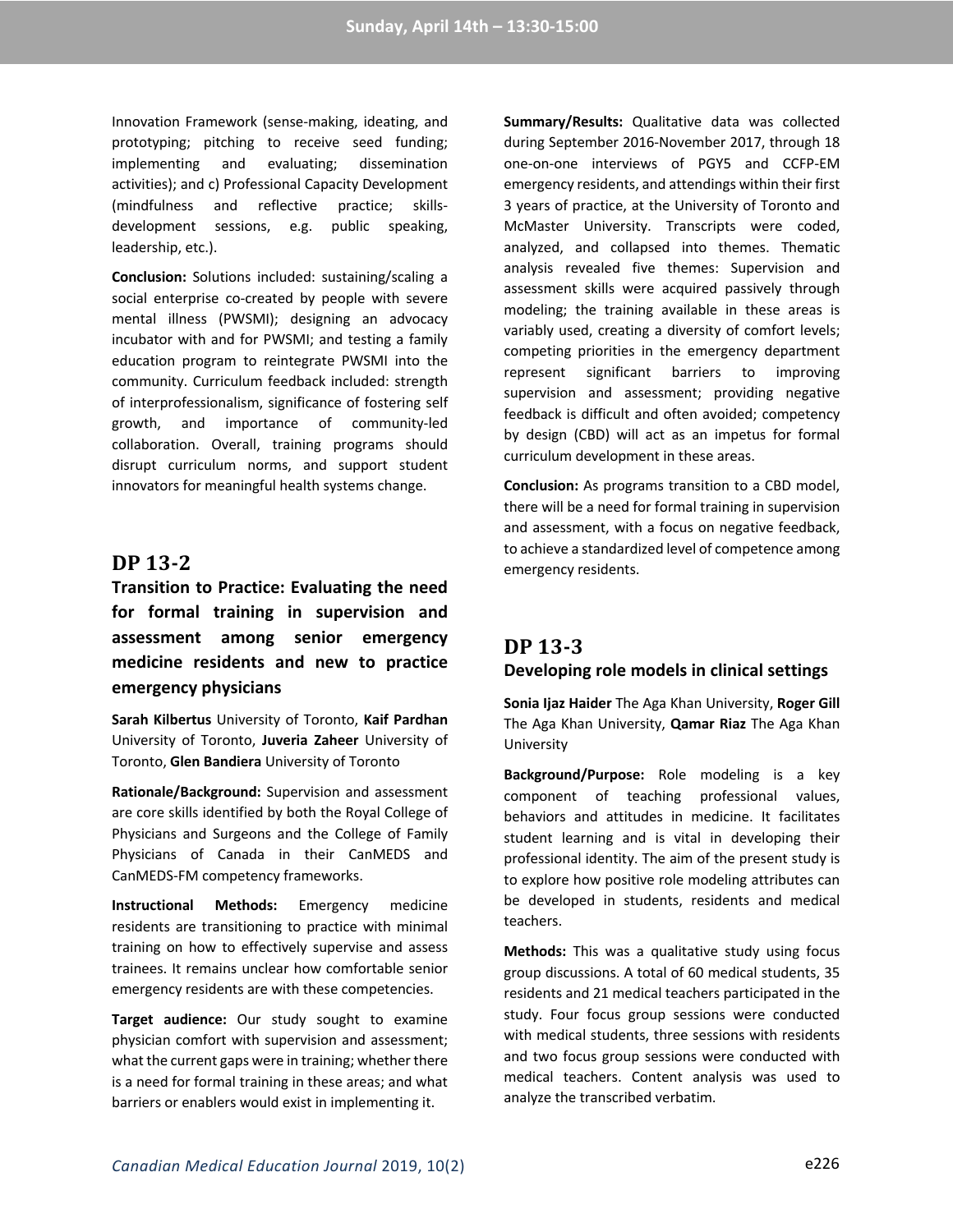**Results:** Four major themes that emerged from the study included attributes of role models, role modeling as a learnt behavior, challenges in developing role models, and recommendations for developing positive role models. A number of attributes of positive and negative role models were identified by the participants. All the participants including students, residents and teachers appreciated the importance of role modeling in developing professionalism among health professionals and medical students. Factors hindering development and demonstration of positive role modeling were also identified and possible solutions suggested.

**Conclusion:** Medical teachers need to be made cognizant of their role as positive role models in developing professionally competent physicians. The medical institutions need to develop and implement policies that would enhance positive role modeling by the teachers and facilitate learning of positive attributes at all levels

#### **DP 13-4**

## **Palliative and End-of-Life Care Programs: Preceptorships, Mentoring, and Case-Based Learning to Build Capacity**

**Ingrid Harle** Queen's University, **Karen Smith** Queen's University, **Laura McDiarmid** Queen's University, **Eleftherios Soleas** Queen's University, **Katie Evans** Queen's University, **Bryn Fraser** Queen's University

**Background/Purpose:** The increased focus on Palliative and End-of-Life Care (PEOLC) among patients, families, and practitioners has led to a surge in interest among primary care physicians to learn more about the discipline and how it impacts their practice through Continuing Professional Development (CPD) (Hui et al., 2014). Palliative care is a deeply sensitive topic to most, if not all practitioners, hence it is an educational topic that is most effectively imparted through a mentorship model and an immersion process with an expert practitioner.

**Summary of the Innovation:** This biannual education program has entered it's ninth cycle of cohorts and

combines small-group didactic learning about PEOLC with an in-depth immersion preceptorship in the palliative care field. Participants complete the 3 credit-per-hour didactic learning including casebased learning over 4 days and follow-up their learning by participating in the preceptorship with a skilled PEOLC practitioner. Additional reinforcement strategies included follow-up exercises driven by cases and pre and post reflections and needs assessments.

**Conclusion:** Approval scores from the nine cohorts have been overwhelmingly positive with 90% of respondents awarding perfect scores (average findings were universally positive). Early cohorts of the study took place during the height of the opioid crisis and pointed to an increased need for education about prescribing practices and the management of expectations of family and patient stakeholders. Organizations seeking to provide education on this topic should consider going beyond didactic sessions to handle a topic of this sophistication and sensitivity.

# **DP 13-5**

## **ARLO: The role of feedback in a CPD environment**

**Jeremy Rezmovitz** University of Toronto, **Elizabeth Wooster** OISE/University of Toronto, **Jerry Maniate** University of Ottawa, **Ian MacPhee** University of Toronto

**Background/Purpose:** It has been well documented that feedback and reflection are critical for learning across the medical education continuum. While opportunities for feedback (both formal and informal) exist in multiple formats at both the undergraduate (UME) and postgraduate (PGME) levels, the same does not hold true for continuing medical education (CME). As the medical education continuum shifts to a competency based model and CME shifts to a professional development bend (CPD), feedback and reflection will only gain importance for health care practitioners.

**Summary of the Innovation:** Building on research previously conducted, we conducted a literature review to describe the integral features of feedback in a CPD environment. The focus of this review was to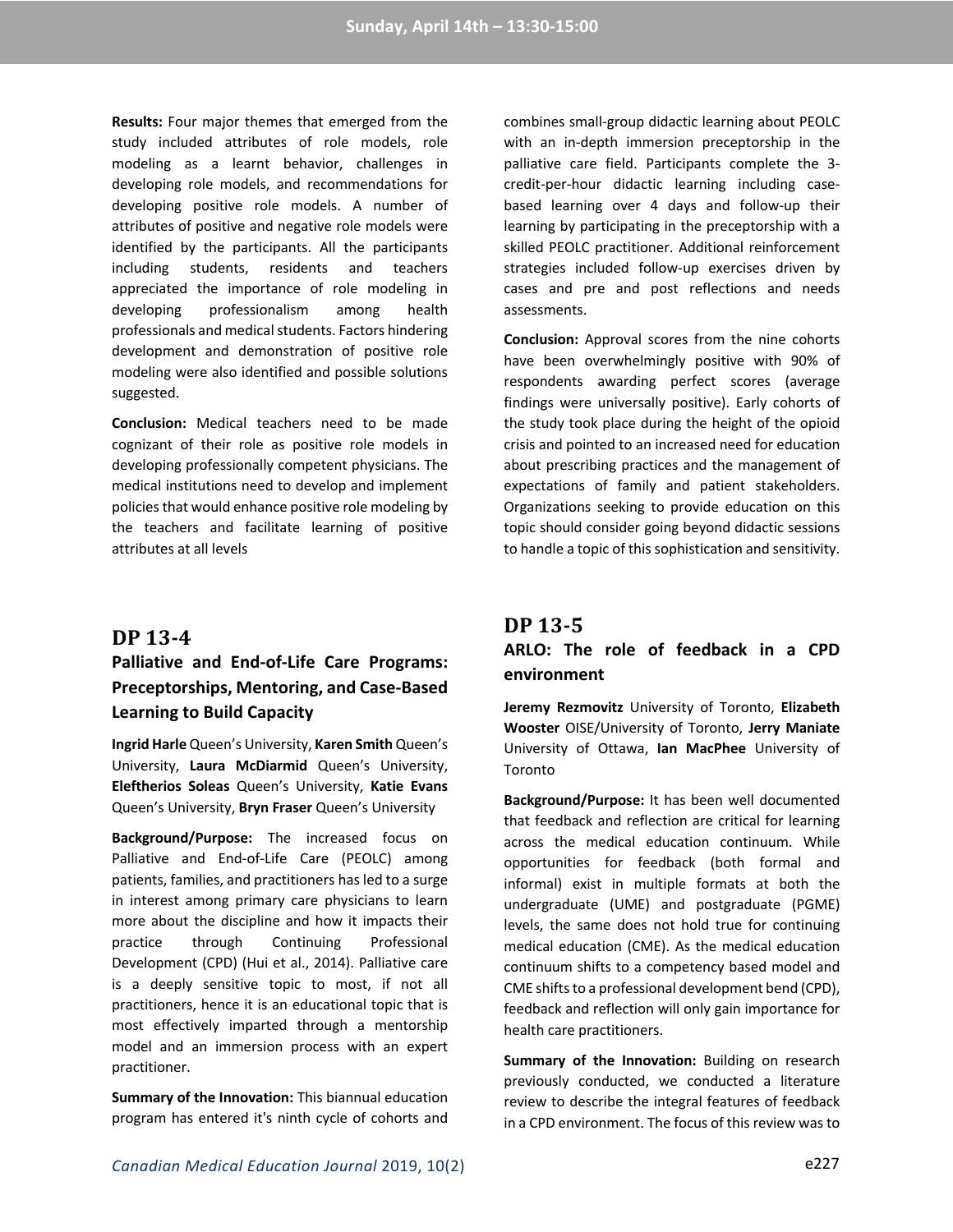determine whether there had been any key shifts within the CPD learning environment and to describe any major differences between the CPD and UME and PGME environment.

**Conclusion:** While literature surrounding the role of feedback in a CPD environment is not as rich as in a UME or PGME environment, key features were determined. These features included that feedback is highly dependent on the context in which it is given and that it needs to be valued. To maximize feedback opportunities in CPD, they should be asynchronous, repetitive and linked to learning opportunities (ARLO). First, that feedback in the CPD milieu is a highly socialized construct. How the feedback is given, who is given it and by what method play essential roles in the CPD environment. If the feedback being provided is not seen as credible and specific, it will not be determined as valuable. Second, that feedback should be provided at frequent intervals.

### **DP 13-7**

## **Lessons Learned: A multi methods systems approach to improving the culture and practice of feedback**

**Susan Glover Takahashi** University of Toronto, **Rebecca Dube** University of Toronto

**Background/Purpose:** Our purpose was to determine if we improved the culture of feedback using a multimethod co-learning approach targeting local challenges with feedback would be effective in improving competence in giving and receiving feedback across multiple postgraduate programs at our institution. While feedback is central to effective health professions education, it is repeatedly viewed by both learners and faculty as unsatisfactory. Much has been written about the need for, and the mechanics of feedback. Recent work suggests feedback may need to be re-conceptualized to be less frequent but more effective, and welcomed by the receiver within the context of a constructive relationship and a culture of continuous learning and improvement.

**Methods:** This case study describes a multi-level, systems approach that applies an integrated

relationship-centred approach to building individual, program and systems capacity for effective feedback. This approach builds on lessons gleaned from the education and leadership research. Specifically, the approach differentiates data from feedback and coaching, and identifies the myths and mistakes that need to be overcome by givers and receivers of feedback for successful and sustained improvements to individual learners and faculty feedback culture and practices. The workshop portion of our intervention was delivered on seven occasions, to mixed resident-faculty audiences. Cases reflecting local challenges with feedback were solicited from faculty and residents prior to the workshops. These were debated by the mixed audience, resulting in rich discussion. The grant competition program funded five initiatives developed by faculty-resident pairs. In the post-intervention focus group and survey evaluations, co-learning was seen as integral to the program's success. The symposium was attended by over 100 participants, including residents, attending physicians, and other health professionals. Topics covered by the keynote speaker and five panelists included video playback to support feedback, coaching, relationship-centred feedback, and CBME implementation. The importance of the relationship between the faculty and trainee was considered a take-away lesson for one-third of participants.

**Conclusion:** Key lessons from this case study highlight: the value of inventory of program needs for improved culture of feedback; the benefits of concurrent developmental activities that includes faculty and learners, the benefits of flexibility in educational delivery; the need for longitudinal mentorship of learners and faculty; and the positive potential impact of multi-level, systems approach that applies an integrated relationship-centred approach to building individual, program and systems capacity for effective feedback. Further evaluation of the impact of the co-learning approach utilized in this intervention on the feedback process is underway. We aim to expand and disseminate our intervention by engaging faculty and resident medical education leaders in its delivery at additional postgraduate programs at our institution.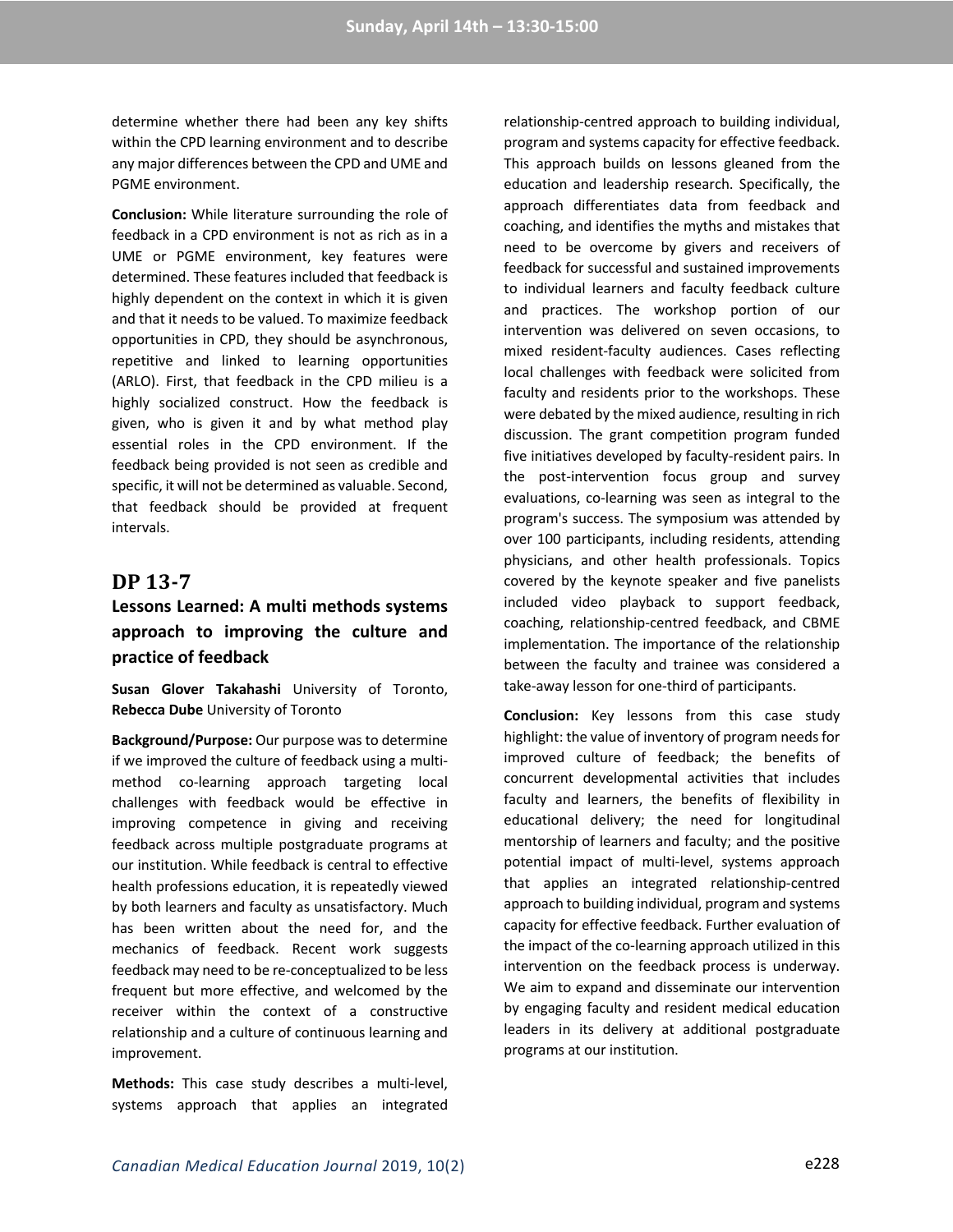#### **DP 14-2**

## **Revamping senior resident Scenario Rounds using curriculum mapping and a constructivist approach**

**Kevin Venus** University of Toronto, **Lindsay Melvin** University of Toronto, **Rupal Shah** University of Toronto

**Background/Purpose:** Oral case scenarios are a core component of the internal medicine Royal College certification exam. However, residents do not commonly encounter this assessment method early in their residency. As a teaching tool, case-based scenarios help foster and assess clinical judgement. With the Royal College examination moving to PGY3, residents would benefit from earlier exposure to oral scenarios for practicing clinical decision-making and exam preparation.

**Summary of the Innovation:** We redesigned Scenario Rounds for senior (PGY2/PGY3) internal medicine residents on our clinical teaching unit (CTU) at Toronto Western Hospital, University of Toronto. The curriculum was mapped to Royal College exam objectives to ensure that scenario topics covered the breadth of core content. Other key design elements included a) a constructivist approach to advance scenario difficulty throughout the academic year b) a balanced frequency of ambulatory and acute-care scenarios to reflect real-life practice c) achieving 'desirable difficulty' by emphasizing higher-order tasks, such as management decisions, to stimulate discussion but not discourage participation. Rounds were evaluated via anonymous survey.

**Conclusion:** 23 senior residents participated in Scenario Rounds and 13 (57%) completed the survey. All respondents either 'agreed' or 'strongly agreed' that the rounds increased their understanding of the Royal College exam format, were appropriately challenging, and provided helpful feedback. Narrative comments indicated that residents sometimes found the environment intimidating due to the presence of multiple observers and suggested limiting attendance to peers. Scenario Rounds mapped to Royal College exam objectives and focused around high-order tasks, such as clinical decision-making, aid in residents' exam preparation.

### **DP 14-3**

## **25 Years of Distributed Medical Education at a Rural Manitoba Community**

**Jose Francois** University of Manitoba, **Scott Kish** University of Manitoba, **Don Klassen** University of Manitoba, **Bruce Martin** University of Manitoba, **Karent Grant** University of Manitoba

**Background/Purpose:** The recruitment of Family Physicians to rural areas has historically been a challenge. The Parkland Rural Residency Program (the Program), which was the first of its kind in Canada, was developed based on a belief that residents who train in rural areas would be prepared for rural practice. The purpose of this research was to evaluate the success of the Program after 25 years of preparing graduates for rural medical practice.

**Methods:** This cross-sectional survey used an online questionnaire with multiple choice, closed, and openended questions about past and current practice locations and scope of practice to explore the practice trajectory of Family Physicians who completed their residency in the Program. An email invitation to participate in the study was sent to the 150 graduates; 27 emails were returned and 44 (35.8%) of the remaining 123 graduates responded to the survey.

**Results:** Of graduates, 60% practiced solely in a rural location, 14% started practice in a rural or northern location and moved to an urban practice, 7% began practice in an urban area and returned to a rural setting, and 19% practiced only in an urban area. Forty of 43 physicians indicated being well or extremely well prepared for rural practice. The primary themes identified for changing practice location included family, practice location, and scope of practice.

**Conclusion:** The demonstrated success of the Program in preparing Family Physicians for rural practice has been positive for Manitoba. The implications of this study is that the model of training can be adapted to be implemented in other Canadian medical schools.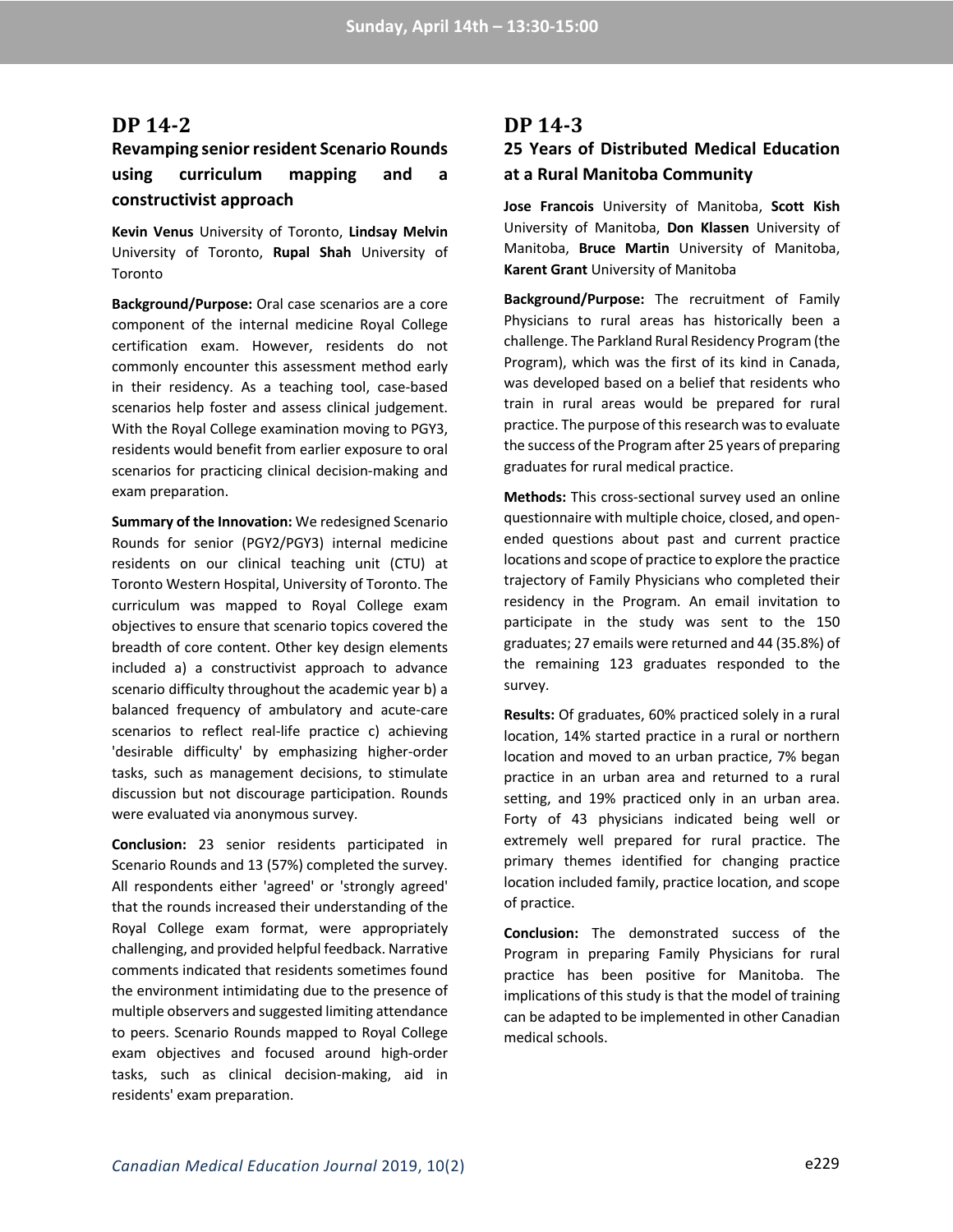#### DP 14-4

**If you build it they will come and stay: Implementing a new Family Medicine Residency Program (FMRP) in an underserved community**

**Stuart Murdoch** University of Toronto, **Mary-Kay Whittaker** University of Toronto, **Linda Rozmovits** University of Toronto, **Caroline Abrahams** University of Toronto, **Risa Freeman** University of Toronto

**Background/Purpose:** In response to a government request to recruit and retain physicians in underserved communities, a University of Toronto FMRP was established at the Royal Victoria Regional Health Centre (RVH) in Barrie. This study investigated the correlation between postgraduate medical training and future practice locations, and the strengths, unique features and opportunities for improvement of this new FMRP.

**Methods:** RVH graduates from 2011-2016 (45) were invited to participate. Current practice location was determined using a government funded data set and the public registry of the provincial licensing body. Semi-structured 1:1 interviews gained insight into graduates' experience in the program. Interviews were recorded, transcribed and coded; thematic analysis and a constant comparative method were used, including anticipated and emergent findings and searches for disconfirming evidence. Purposive sampling was employed for thematic saturation.

**Results:** Tracking practice patterns of graduates demonstrated that 2/3 of participants continued to work in the Barrie region after graduation. Analysis of qualitative data provided insights into an overwhelmingly positive educational experience. Strengths of the program included a wide range of hands-on training opportunities and graduates perceived that the program added value to the local community by increasing capacity to provide care to an underserviced patient population.

**Conclusion:** Establishment of a postgraduate FMRP has been an important physician recruitment and retention strategy for the RVH community. The experience of RVH graduates suggest that this new program has much to offer as a model for successful

expansion of community-based postgraduate medical residency programs.

### **DP 14-5**

**Identifying the supports and barriers to the implementation of an educational intervention to promote residents' use of Evidence-Based Medicine: a knowledge translation study**

**Chantal Cassis** McGill, **Aliki Thomas** McGill, **Fadi Al Zoubi** McGill, **Heather Owens** McGill

**Background/Purpose:** Evidence-based medicine (EBM) in cancer care has been shown to have a significant positive impact on patient outcomes. Despite EBM being a core competency in medical education in Canada, it is underutilized in cancer care. Residents must therefore develop EBM competencies during training. Purpose Using a knowledge translation (KT) approach, we drew from the Theoretical Domains Framework (TDF) to explore 1) hematology/oncology faculty and residents' perceptions of EBM, and 2) the supports and barriers to EBM and to an innovative educational intervention designed to increase the adoption of EBM amongst residents.

**Methods:** Sequential mixed methods design. The quantitative phase consisted of a survey measuring knowledge of, practice of and attitudes towards EBM. The qualitative phase consisted of focus groups with faculty and residents to elicit perceived supports and barriers. Survey data were analysed using descriptive statistics and focus groups transcripts were analysed using deductive coding guided by the TDF.

**Results:** 26 survey participants (39% response rate) indicated comfort with and favorable attitudes towards EBM. Supports and barriers relevant to the uptake of EBM were mapped to six TDF domains: knowledge, environmental context, social influences, decision-making, beliefs about consequences and capabilities. Supports and barriers associated with the educational intervention included knowledge, environmental context, beliefs about consequences and reinforcements.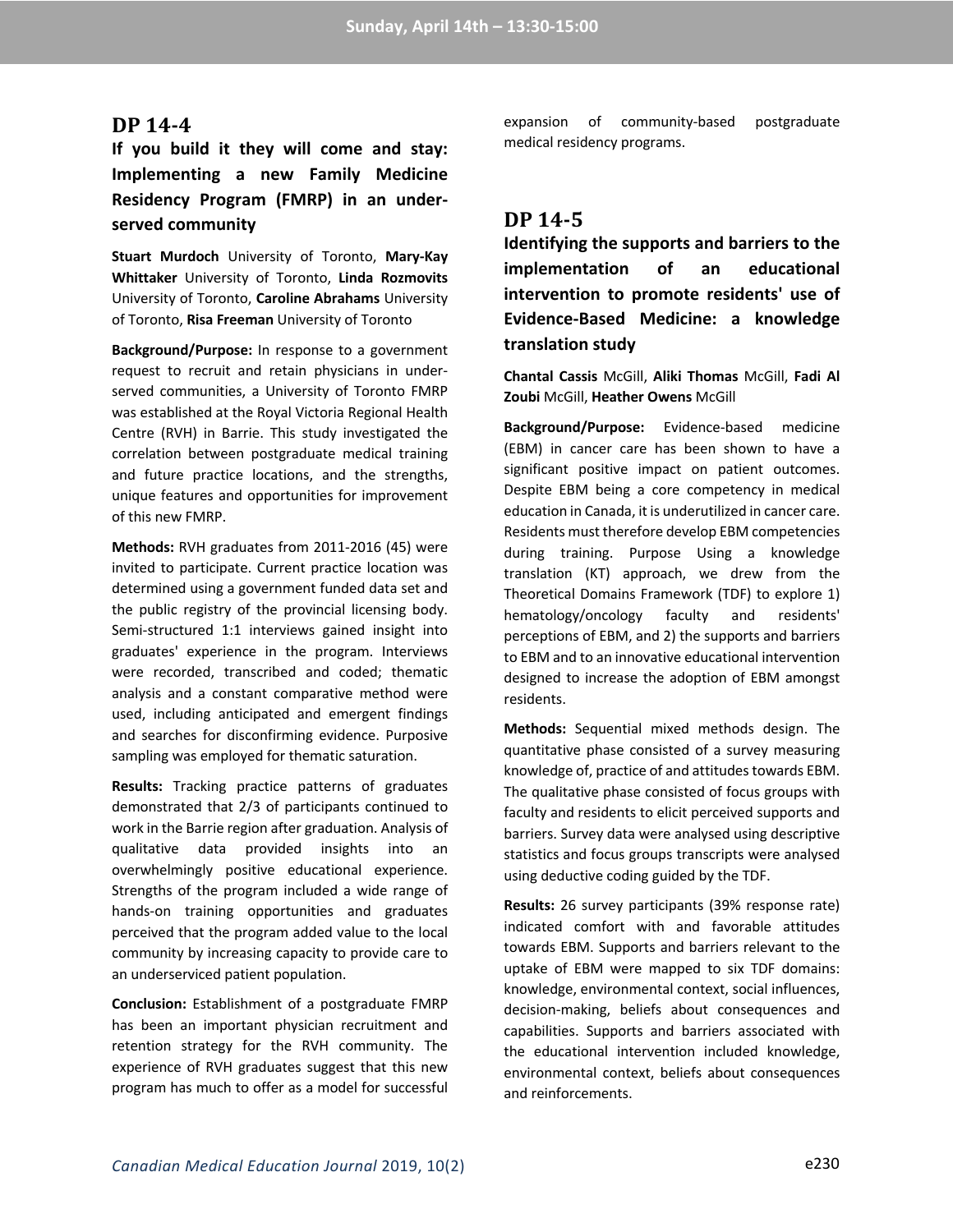**Conclusion:** Barriers impacting the educational intervention were addressed with changes to the intervention to increase the likelihood of its success. A robust KT framework was used to guide the design and implementation of an educational intervention aimed at changing health professional's behavior.

#### **DP 14-7**

## **Designing innovative programs in Translational Medicine: A case of Developmental Evaluation**

**Wei Yan** Queen's University, **Chi Yan Lam** Queen's University, **Stephen Archer** Queen's University, **Stephen Vanner** Queen's University, **David Taylor** Queen's University, **Paula James** Queen's University

**Background/Purpose:** Translational medicine research fosters the multidirectional integration of basic, patient-oriented and population-based research with the long-term aim of improving the health of the public. It is a rapidly growing discipline that has already started to establish its territory in the United States and Europe; however, gaps remain in Canada. The development of research-based graduate programs in Translational Medicine was therefore undertaken at Queen's University.

**Methods:** This study investigated the utility and feasibility of applying developmental evaluation to facilitate the creation of innovative graduate programs in Translational Medicine. This study explored the events, activities, and processes as they happened during the development of the programs. Members of the advisory committee, faculty, potential students, and other collaborators were invited to participate.

**Results:** This study is guided by developmental evaluation theory (Gamble, 2008; Patton, 2011), which allowed us 1) to track program decisions; 2) to engage the developers in reflective activities to make sense of progress and development; and 3) introduce purposeful activities to aid program development. As the researchers and participants engaged in the process of developmental evaluation, the Translational Medicine graduate programs were

developed, revised, approved, and launched in September 2018.

**Conclusion:** The programs are unique research-based programs that offer a curriculum interweaving graduate level research with authentic clinical experiences in a multidisciplinary environment. This study contributes to the growing body of knowledge about the implementation of developmental evaluation in innovative medical education programs.

### **DP 14-8**

**Post-graduate training in autism-spectrum disorder (ASD) and intellectual disabilities (ID): a review**

**Zachary Adirim** University of Toronto, **Anupam Thakur** University of Toronto

**Background/Purpose:** People with Autism-spectrum disorder (ASD) and intellectual disabilities (ID) represent a diverse population that have high levels of unmet physical and mental health needs. Robust training of today's health professionals can help bridge this gap. In conducting this review of postgraduate training in ASD and ID, we aim to; i) identify post-graduate training standards available in the literature; ii) explore curriculum content, different pedagogical approaches and evaluation strategies, and consider potential scalability to the broader field.

**Methods:** To conduct this review, databases searched including OVID, MEDLINE, EMBASE according to relevant MeSH terms and keywords including 'autism', 'intellectual disability', 'developmental disabilities', 'post-graduate training', and 'residency/internship'. Firstly, the titles and abstracts were screened according to inclusion/exclusion criteria, secondly full texts were reviewed, both steps performed by two independent reviewers. This data was then analyzed in order to provide an informed summation of the state of the field currently.

**Results & Conclusion:** Preliminary results suggest that there may be a paucity of research on clinical and educational programs provided to residents training today. Of the published literature, a variety of curricula developed in pediatrics, psychiatry and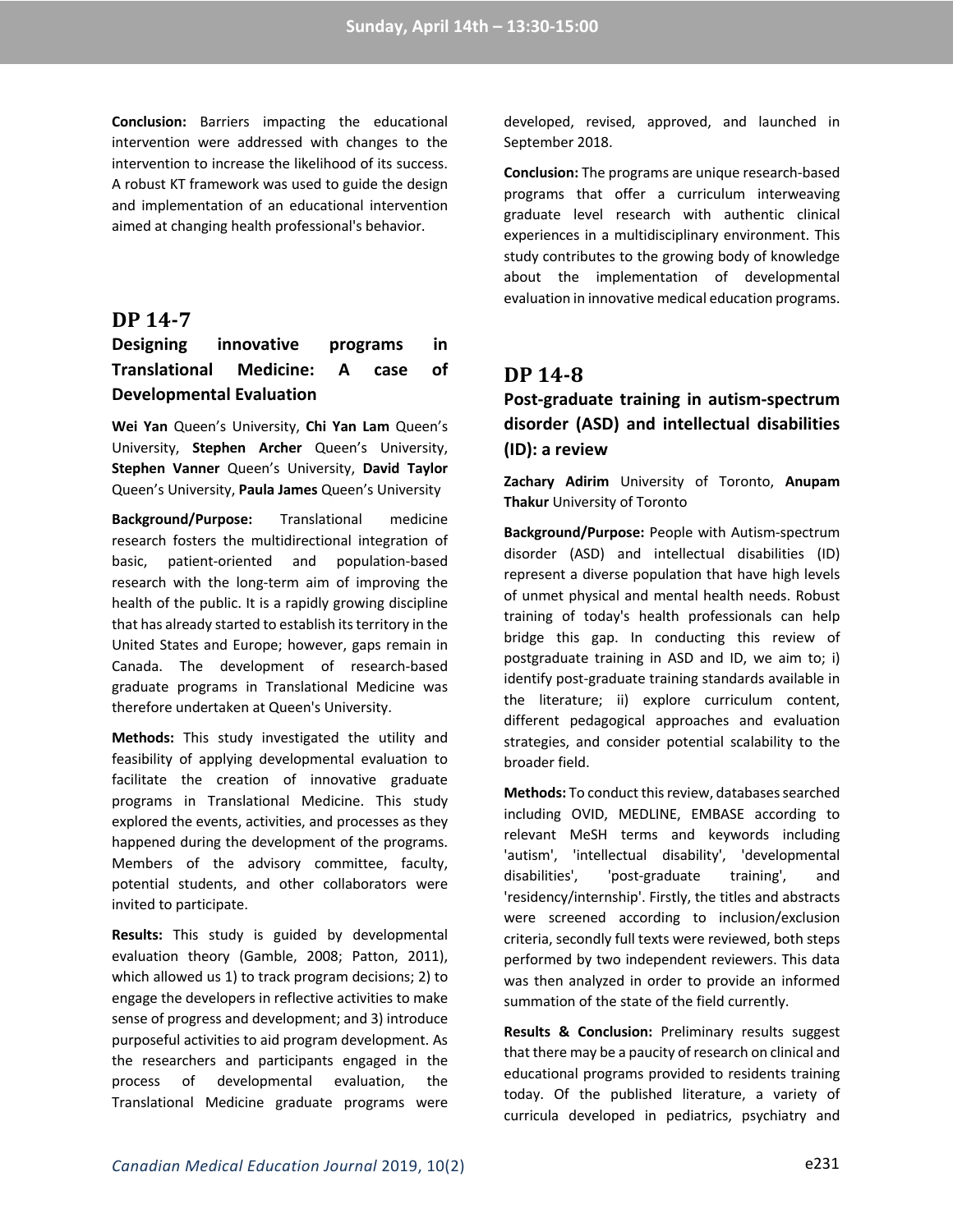family medicine have been developed, employing such methods as case-based simulation, online workshop, mandatory clinical rotations and didactic lecture models, which when taken together demonstrate the need for further study and innovation. This review can provide a framework for clinical educators developing comprehensive approaches to train future doctors adept at helping those with ID and ASD.

### **DP 15-2**

# **University of Alberta Professionalism: A Transparent, Supportive, & Consistent Approach to Professionalism Concern Reporting, Process & Intervention**

**Penelope Smyth** University of Alberta, **Bruce Fisher** University of Alberta, **Seema Ganatra** University of Alberta, **Manjula Gowrishankar** University of Alberta, **Britney Jones** University of Alberta, **Cary Ma** University of Alberta, **Sujata Persad** University of Alberta, **Jennifer Walton** University of Alberta, **Sandy Widder** University of Alberta, **Kunimoto Dennis** University of Alberta

**Background/Purpose:** Although many in medicine have likely experienced mistreatment, few report it. All individuals should feel safe reporting mistreatment and other professionalism concerns and administrators dealing with professionalism concerns must be supported. To accomplish this, organizations need to create systems and resources that are widely known, transparent and accountable.

**Summary of the Innovation:** Professionalism concerns are submitted through the virtual professionalism 'button'. The Triage Officer acts upon named concerns; actions include communication to the supervising administrator with an Administrator Approach to a Professionalism Concern. This resource outlines: (1) meeting with the subject as per adapted SPIKES professionalism meeting protocol; (2) applying the "misunderstanding, oops, can't, won't" classification model of professionalism; (3) apology as per apology template if appropriate; and (4) undergoing graduated levels of intervention with support throughout from the Office of Professionalism. The actions taken regarding

anonymized professionalism concerns depend on number of concerns submitted, external verification of event, or by Faculty administrator-third party submission.

**Conclusion:** Our development of an algorithm to professionalism concern reporting with standardized approach to professionalism lapse language, process, and levels of intervention is relatable to administrators, faculty and learners. This process recognizes multiple views of a professionalism incident, while identifying and acting upon unprofessional behaviours that require greater intervention. Our transparency in reporting and intervention has potential to improve workplace safety and culture, expanding resources for administrators, increasing system accountability.

### **DP 15-3**

## **Knowledge and implementation of current opioid guidelines among health care providers**

**Diana C Sanchez Ramirez** University of Manitoba, **Christine Polimeni** University of Manitoba

**Background/Purpose:** Due to the magnitude of the opioid crisis, it is imperative to disseminate the current opioid guidelines in order to improve opioid prescribing practices. This study aimed to explore self-perceived knowledge and implementation of current opioid guidelines among healthcare providers, and to assesses the effect of an opioidrelated educational intervention.

**Summary of the Innovation:** A 50-minute presentation on the opioid crisis and guidelines was incorporated in a larger accredited continuing professional development (CPD) event. Sixty-nine HCPs completed the pre-intervention survey, 45% of them also completed a post survey. A 5-point Likert scale was used to estimate their self-reported knowledge and implementation of current opioid guidelines, along with their self-perceived abilities and level of comfort in prescribing opioids (Moore's conceptual framework).

**Results:** Fifty percent of the participants were familiar with current opioid prescribing protocols and 46%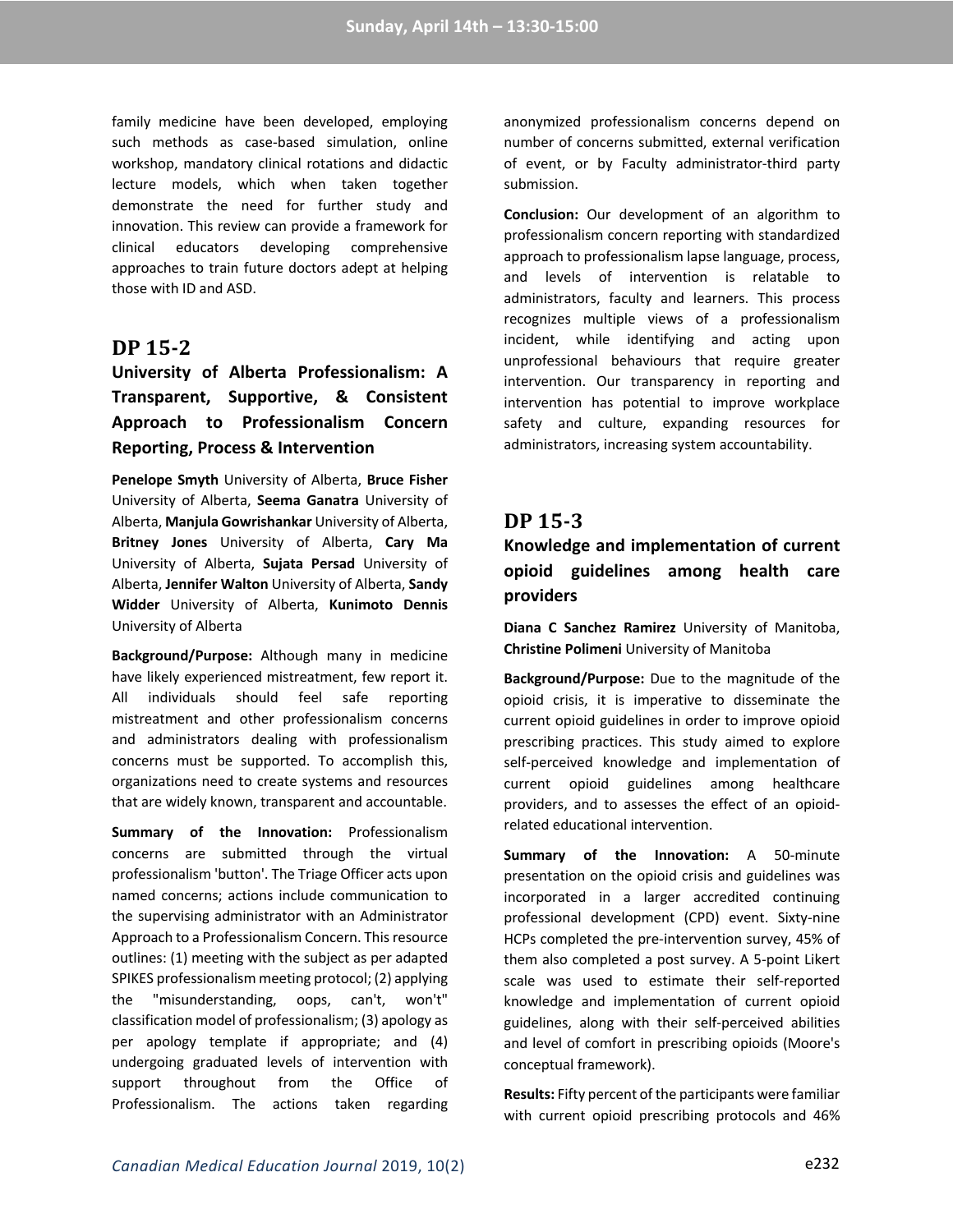were implementing them, 62% stated that were able to identify drug seeking behaviors in patients, 82 % knew patients' risk factors and 78% evaluated them before prescribing opioids, 90% indicated that they prescribe non-opioid alternatives, and 35% expressed that they feel comfortable prescribing opioids. Selfreported levels of familiarity with the current opioid prescribing protocols (p <0.001) and knowledge of patients' risk factors for prescribing opioids (p=0.012) increased after the intervention. Improvements in their ability to identify drug seeking behavior in patients (p=0.033), and in their comfort prescribing opioids for chronic non-cancer patients (p=0.015) were also reported.

**Conclusion:** Healthcare providers' knowledge and implementation of current opioids guidelines need to be strengthened. A single presentation on the opioid crisis and guidelines incorporated within a larger CPD event showed significant gains in self-reported knowledge and skills among health care providers.

### **DP 15-4**

## **Adjusting to Duty Hour Reforms: Residents' Perception of the Patient Safety Climate in Interdisciplinary Night-Float Rotations**

**Adrien Harvey** Université Laval, **Alexandre Lafleur** Université Laval, **Caroline Simard** Université Laval

**Background/Purpose:** Following duty-hour reforms, residents looked for innovative scheduling models providing safe conditions for learning and patient care. In interdisciplinary night-float rotations, four to six residents from most residency programs collaborated for after-hour cross-coverage of most adult hospitalised patients as part of a Faculty-led rotation. Residents worked sixteen 12-hour night shifts over a month. This efficient but unusual combination of residents and supervisors from different programs needed validation.

**Methods:** We measured residents' perception of the patient safety climate during implementation of night-float rotations in five Canadian tertiary hospitals. We surveyed 267 residents who had completed the rotation in 2015-2016 with an online version of the Safety Attitudes Questionnaire. First year residents came from most residency programs, second- and third-year residents came from internal medicine.

**Results:** 130 residents completed the questionnaire. Scores did not differ across hospitals and residents' years of training for all six safety-related climate factors: teamwork climate, job satisfaction, perceptions of management, safety climate, working conditions and stress recognition.

**Conclusion:** Simultaneous implementation in five hospitals of a Faculty-led interdisciplinary night-float rotation for most junior residents proved to be logistically feasible and showed similar and reassuring patient safety climate scores.

## **DP 15-6**

#### **Changing the World One Toy at a Time**

**Michiko Maruyama** University of Alberta, **Robert Lederer** University of Alberta

**Background/Purpose:** There are many educational resources to teach the adult population about cardiovascular disease and living a "heart healthy" lifestyle; however, there are few resources that target the pediatric population. In fact, many of the "pediatric" educational resources are intended for parents or guardians rather than the child.

**Summary:** Children learn through play. Keeping this in mind, the goal was to create educational toys that will teach children about cardiac anatomy, introduce medical terminology, discuss the importance of cardiac health and encourage a cardiac healthy lifestyle. By combining two unlikely fields, cardiac surgery and toy design, a series of toys were created to explore cardiac health. Low cost and sustainability were key factors in the design. Three toys were created: The "Sternotomy Bear" is a bear with multiple accessories used to teach children about their perioperative experience including details about the surgery, post operative wound care and living cardiac healthy lifestyle. Organami is a series of paper-based three-dimensional anatomical model organs that children and even adults can cut, fold and glue together to learn anatomy. "Suzy the Surgeon" is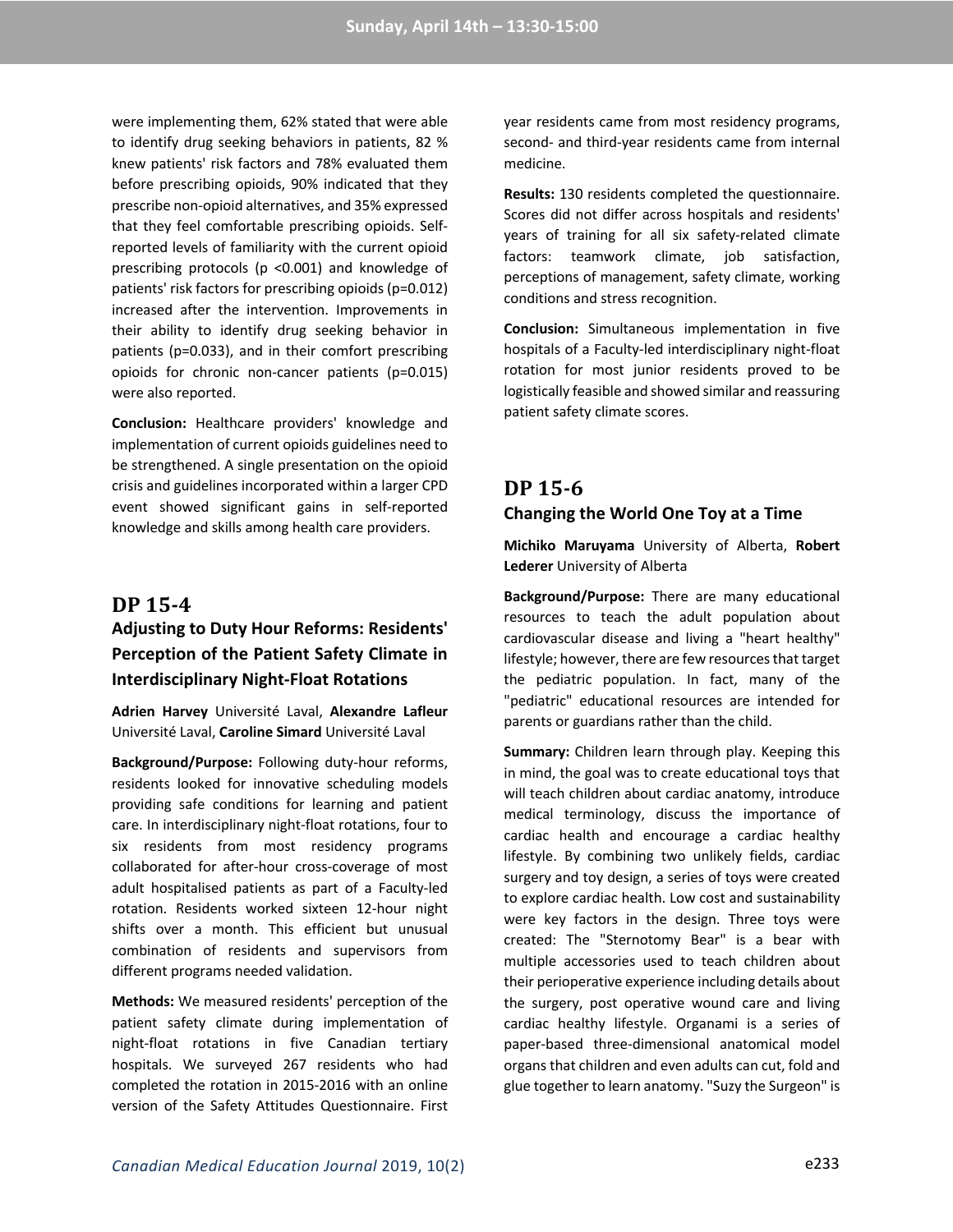a cardiac surgeon action hero intended to encourage young girls to pursue a career in medicine.

**Conclusions:** The educational toys were very well received and the feedback from the target audience during toy making workshops was positive. By introducing the importance of cardiac health at an early age, a possible long-term outcome is a decrease in the incidence of cardiac disease among the adult population.

### **DP 16-1**

## **Supports and constraints for memorable palliative care learning: implications for emerging professional identity.**

**Frances Kilbertus** Northern Ontario School of Medicine, **Rola Ajjawi** Deakin University

**Background/Purpose:** The aging demographic in many areas of the world will require healthcare providers including physicians who embrace this practice as part of their professional identity. Learning in health professions is a process that happens within complex and dynamic workplaces. Using the theoretical framework for learning as becoming: both embodied within an individual and shaped by social interactions within workplace and institutional cultures, this study explored memorable learning in palliative care for family medicine residents. Along with assimilation of knowledge and skill, professional identity is increasingly recognized as a goal of medical education. Through deepening the understanding of what supports and hinders memorable learning, implications for professional identity formation can be explored.

**Methods:** Using a qualitative approach, we undertook a study of narratives of memorable learning (NMLs) for palliative care recounted by family medicine residents. A thematic framework was developed inductively. The focus of this presentation is the themes of affordances and constraints for memorable learning.

**Results:** Themes of affordances and constraints for memorable learning was aligned along personal, interpersonal and systemic sub-themes. Learning at

all these levels was identified as memorable, even when it did not support the practice of palliative care.

**Conclusion:** Learning happens broadly through experience in the socio-cultural milieu of the workplace and factors that support and hinder learning can be addressed at the appropriate level. By creating a reflective and reflexive space within clinical workplaces, the implications of this interplay between the individual and their environment on emerging professional identity can be explored.

### **DP 16-2**

## **Bringing the voice of primary care to BC Cancer: Results from a province-wide primary care oncology needs assessment**

**Laura Beamish** University of British Columbia, **Brenna Lynn** University of British Columbia, **Cathy Clelland** BC Cancer, **Dawson Born** University of British Columbia, **Jennifer Wolfe** BC Cancer, **Kelly Little** Vancouver Division of Family Pracitce

**Background/Purpose:** The prevalence of cancer in British Columbia (BC) is growing by approximately 3% per year and the survival rate for all cancers continues to increase. With this marked increased in prevalence and survival rates, there is a need to leverage the expertise of family physicians (FPs) to ensure the increasing demands are met. A province-wide needs assessment was completed to better understand the needs of FPs providing care for patients with cancer in BC.

**Methods:** The needs assessment was conducted in three phases, with results from each phase informing the next. The phases consisted of nine key informant interviews, followed by a comprehensive online survey, and five focus groups.

**Results:** Analysis found that FPs see themselves as the key point of contact and psychosocial support for their patients throughout their cancer journey and value being involved in treatment decisions. Clinical knowledge related to cancer is highly variable in FPs and there is a need for more support around transitions in care and managing comorbidities, posttreatment follow-up and late-effects. Family physicians identified gaps in communication channels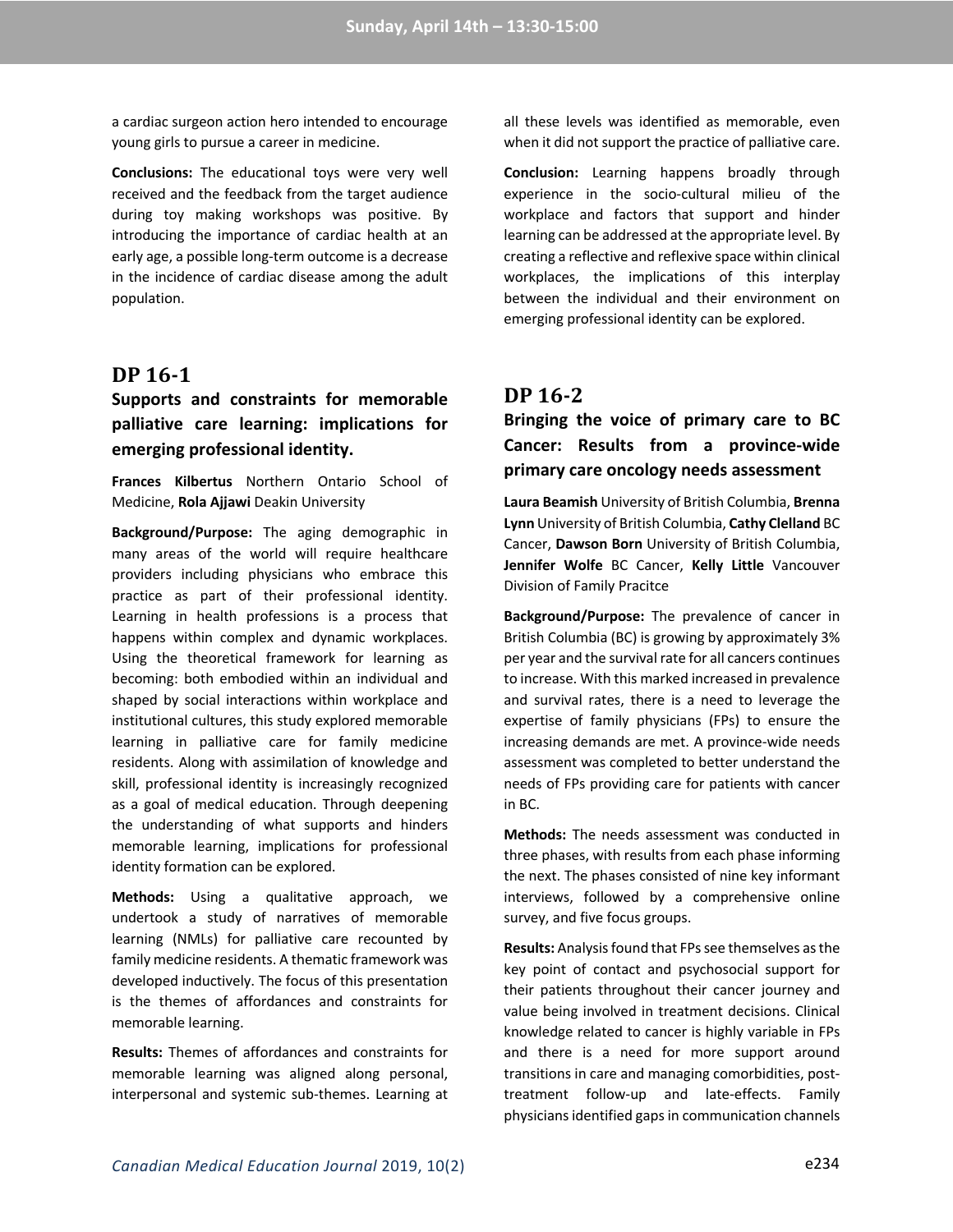between community FPs and cancer providers. Finally, recommendations related to education and resources moved away from tumor-specific education towards more care pathway-based education and resources.

**Conclusion:** Specific barriers, enablers and support gaps were identified by FPs providing care to their patients with cancer. The findings will inform the development of programming, resources and educational offerings to better support FPs and improve the sustainability of cancer care in BC.

### **DP 16-4**

## **Exploring the Meaning and Implications of Emotional Safety in Medical Education Using a Peer Mentoring Initiative**

**Sian Tsuei** Department of Global Health and Populations, Harvard T H Chan School of Public Health, Harvard University; School of Population and Public Health, UBC, **Dongho Lee** University of British Columbia, **Charles Ho** University of British Columbia, **Glenn Regehr** University of British Columbia, **Laura Nimmon** University of British Columbia

**Background/Purpose:** The medical education field has acknowledged the importance of safe learning spaces for students to reflect on their formative learning experiences. However, little empirical medical education research has explored what constitutes "safety" from the learners' perspectives or exactly how it enables "better" learning.

**Methods:** In a pilot Peer Mentorship in Medical Education (PMME) program, six residents shared their academic, emotional, and clinical experiences with 16 pre clerkship students over 16 semi-formal, small group sessions that used clinical scenarios. Employing a phenomenological approach, eight medical students from PMME were recruited for semi-structured interviews to gain an understanding of their experience. Transcripts were thematically analyzed integrating social ecological theory.

**Results:** The learners interpreted safety as not feeling judged, which is related to a belief that their learning activities will not carry consequences. They also indicated that having supportive relationships amongst the peers and mentors as a key factor shaping their sense of safety. They reported that safety freed them to focus on learning in the present moment without considering the consequences, which enabled them to deepen their relationship with the mentors.

**Conclusion:** Our findings highlighted how engendering educational safety may empower learners by diverting their focus away from the consequences of actions. This engagement in the moment cultivated flow and enhanced learning engagement. This resulting phenomenon may also affect learners' identity formation, but warrants further research. Overall, learners' improved social experience may foster well-being, while simultaneously creating and enriching self-reinforcing learning environment.

## **DP 16-5**

**Providing Education, Improving Access: Training Nurse Practitioners (NPs) to Provide HIV Treatment and Prevention in British Columbia (BC) - A Novel Interdisciplinary HIV Training Program**

**Cathy Puskas** British Columbia Centre for Excellence in HIV/AIDS, **Silvia Guillemi** British Columbia Centre for Excellence in HIV/AIDS, **Karah Koleszar** British Columbia Centre for Excellence in HIV/AIDS, **Jennifer Beaveridge** Vancouver Coastal Health Authority, **Donna Nicholson** Fraser Health Authority, **Martin Payne** Dr. Peter AIDS Foundation

**Background/Purpose:** To meet provincial goals of HIV Treatment as Prevention®, including increased access to and maintenance of HIV prevention and care, the College of Registered Nurses of British Columbia, in collaboration with the BC Centre for Excellence in HIV/AIDS (BC-CfE), sought to update prescribing standards and education requirements for NPs in BC.

**Summary of the Innovation:** A joint working group of NPs and the BC-CfE Clinical Education and Training team identified a list of competencies based on existing HIV prevention and treatment guidelines, and recommendations for training NPs to meet the competencies were developed. To expedite training,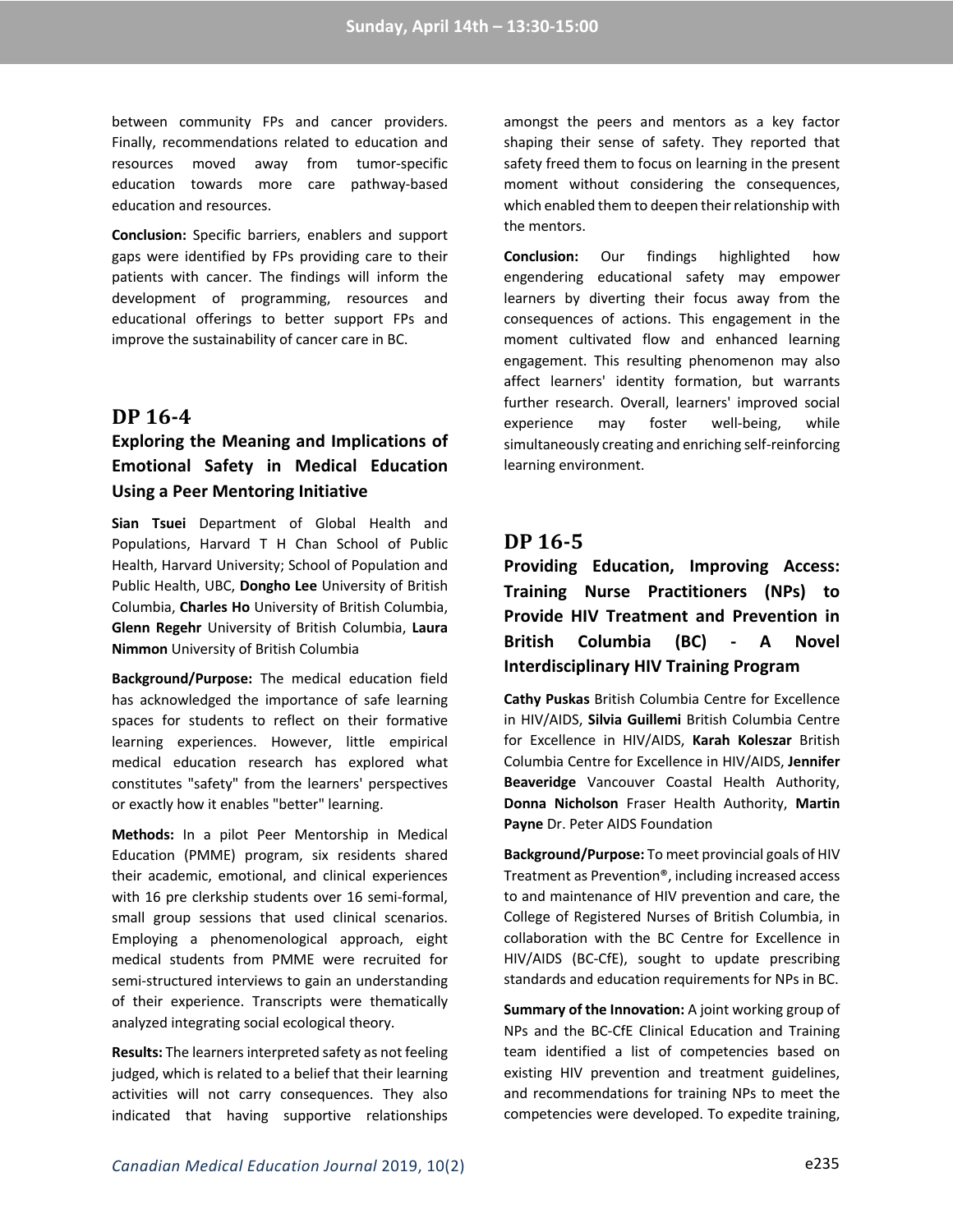and to address the differing needs of people living with HIV (PLHIV) and those at risk of acquiring HIV, a tiered system was proposed: Tier 1: Treatment for HIV Prevention (PEP/PrEP prescription), and Tier 2: Treatment for PLHIV (ART initiation and management). Both are comprised of online learning and evaluation. Tier 2 also includes the on-site BC-CfE Intensive Preceptorship Training program (previously described: Kang, et al., 2018) and continued support through a mentorship program. Training is prioritized for NPs that work in remote or underserved areas with at-risk populations, e.g. men who have sex with men, people who inject drugs. Tier 1 launches in Fall 2018, while Tier 2 launches in Spring 2019.

**Conclusion:** This novel program will provide opportunities to expand the role of NPs in the treatment and prevention of HIV infections. In turn, this will increase patients' access to HIV care and prevention. Successful development of this program can serve as an example of interdisciplinary collaborations in training program development.

### **DP 16-6**

# **A Description of the Professional Identity of Massage Therapists in Ontario**

**Amanda Baskwill** McMaster University, **Kelly Dore** McMaster University, **Meredith Vanstone** McMaster University, **Del Harnish** McMaster University

**Background/Purpose:** The absence of a strong professional identity leaves healthcare practitioners at risk of role blurring, ethical distress and burnout. Factors that may influence professional identity formation are: the workplace and workplace values, education, professional culture and mentorship, and cumulative professional experience. Massage therapists have been described as having a feeble professional identity; the description of which is not clearly articulated in the literature. The description of a professional identity, in the practitioners' own words, is a first step in understanding the values and beliefs that underpin thinking, actions, and interactions. To explore this, an exploratory sequential mixed methods study was conducted, the results of the qualitative strand are reported here.

**Methods:** This qualitative description study explored how registered massage therapists (RMTs) in Ontario described their professional identity. Data were collected using semi-structured interviews. Qualitative content analysis was undertaken by two of the researchers.

**Results:** Participants described six themes related to their professional identity: passion as professional motivation, confidence and competence, the therapeutic relationship, individualized care, patient empowerment and role recognition. Their identity is one of a healthcare provider who may not always feel respected as such.

**Conclusion:** Understanding professional identity as described by the members of a profession is an opportunity for educators to consider how preservice education supports, develops, or detracts from an individual's alignment with, and development of, a professional identity. Insights from this profession with fragmented practice patterns can inform other health professions as patterns of specialization increase.

### **DP 16-8**

**The transition of International Medical Graduate (IMG) fellows into the ICU team: Identity Gain or Loss?**

**Dominique Piquette** University of Toronto, **Anne Mecklenburg** University of Toronto, **Umberin Najeeb** University of Toronto, **Louise Rose** University of Toronto, **Lorelei Lingard** Western University,

**Background/Purpose:** IMGs play an integral part in health care systems worldwide. The practice of critical care is complex, the inability or delayed ability of IMGs starting a critical care fellowship to adapt to their new training environment and role may be problematic for the trainees and for patient care. We explored how known theories on professional transition apply to the ICU environment with the ultimate goal of developing evidence-informed initiatives to support IMG fellows and ICU teams.

**Methods:** We conducted 16 individual interviews with IMG fellows who were enrolled in the adult critical care fellowship program of the University of Toronto. Fellow's perceptions of their role and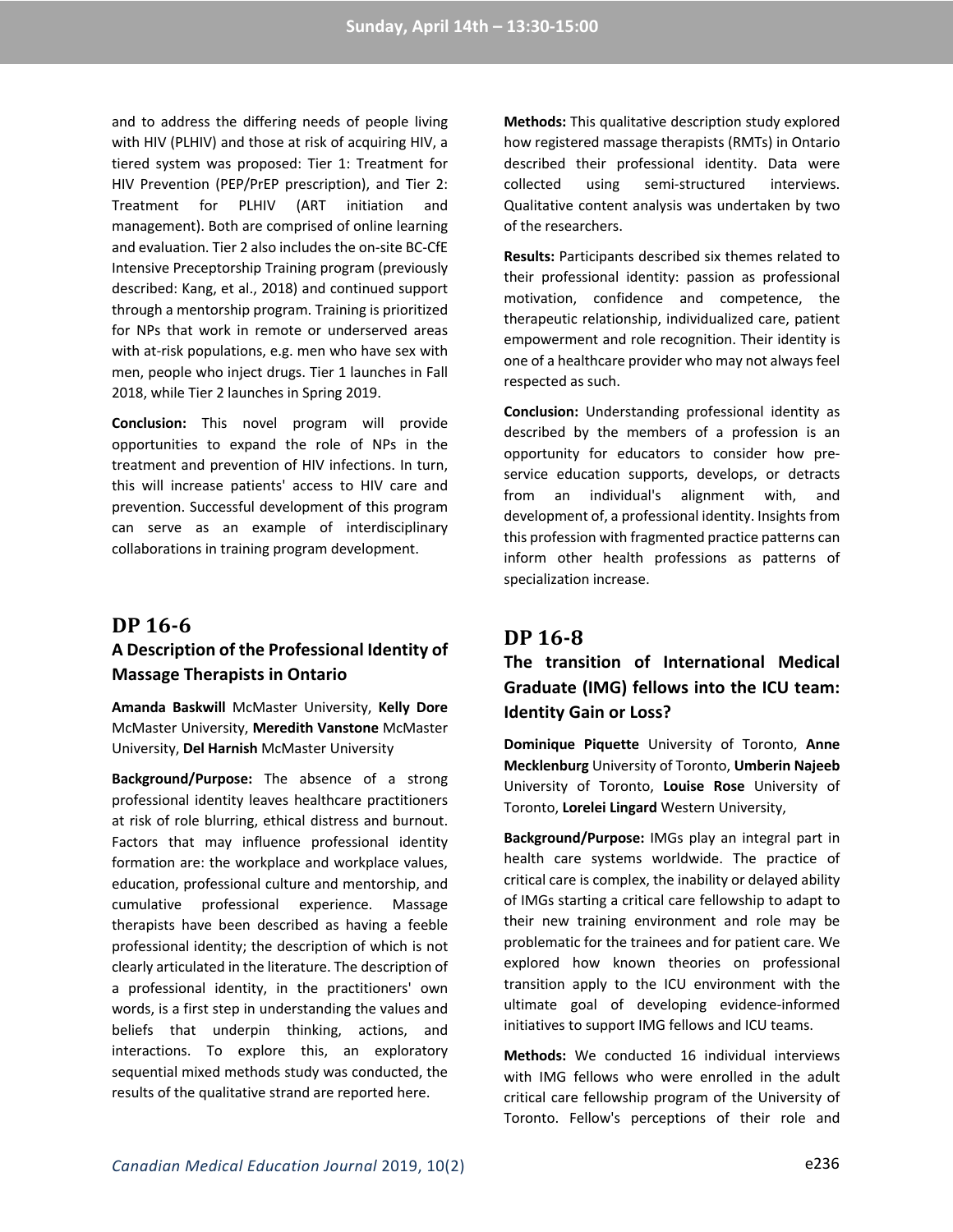transition within the ICU team were analyzed through a constructivist grounded theory approach.

**Results:** Analysis revealed that most of the participants had a limited understanding of the role of a fellow. For many fellows, this uncertainty translated into an initial lack of confidence in their ability to fulfill their role. The multidisciplinary ICU team (composition and roles) was perceived as a huge challenge. Participants reported experiencing many losses: autonomy, appreciation, efficiency, skills, and personal work standards. Fellows maneuvered this period of transition by relying on honed clinical skills, building trust with ICU team members, changing attitudes towards teamwork, or seeking social support.

**Conclusion:** Our findings show that IMGs who have to transition into the role of a fellow within an interdisciplinary ICU team encounter uncertainties that lead to a dynamic process of collapse and reconstruction of their professional identity.

#### **DP 17-1**

## **Using Mixed Methods and Multiple Data Sources to Assess Comparability of Sites in Clerkship Rotations**

#### **Helen Mawdsley** University of Manitoba

**Background/Purpose:** Medical educators are interested in assessing the comparability of sites to determine if students achieve comparable learning, regardless of the site at which they trained. While each site derives masses of data over the course of delivering education, viewing each source of data in isolation may be misleading. The purpose of this study is to consider the value of incorporating several sources of readily available information to provide insight into whether or not sites are comparable.

**Summary of the Innovation:** A sequential mixed methods design was used to assess comparability of sites. Data available at an individual level included: rotation satisfaction, FITER results, and NBME results. Rotation satisfaction was collected as Likert and narrative responses through an online survey delivered by a learning management system. FITER results included 19 consistent elements across all

rotations, collected as ordinal data. NBME results included NBME status, as well as results. The Kruskall-Wallis test, ANOVA, and Pearson correlation analysis were used on quantitative data. Thematic analysis of narrative comments completed the analysis.

**Conclusion:** While there is some variability across sites, there is also comparability for learning experience shown. If only one data source was considered, the differences between sites may be unfortunately magnified or diminished. It is recommended to: 1) consider multiple sources of data and mixed methods analysis, when assess comparability of sites in medical education, and 2) consider how organizational data structures and processes can be built to support robust analysis of comparability of sites within medical education programs.

#### **DP 17-4**

## **Halving your Paperwork: The Administrative and Emotional Benefits of Combined CPD and FD forms**

**Kate Kittner** Queen's University, **Eleftherios Soleas** Queen's University, **Allyson James** Queen's University, **Mikaila De Sousa** Queen's University, **Carolyn Scott Lee** Queen's University

**Background/Purpose:** Although a highly rewarding and fulfilling endeavour, accrediting Continuing Health Education (CHE) activities generates a significant amount of paperwork. Fulfilling the requirements for Continuing Professional Development (CPD) and Faculty Development (FD) accreditation by the Royal College of Physicians and Surgeons of Canada (RCPSC) and College of Family Physicians of Canada (CFPC) for CHE in our office previously required several separate applications laden with redundancies when both accreditations were sought.

**Summary of the Innovation:** Prompted by revisions to the accreditation standards of CACME, RCPSC, and CFPC, our office established a working group that reviewed our then separate applications (n=5) and drafted a unified application that would fulfil the requirements for Mainpro+ and Mainport accreditation for both CPD and FD in one document.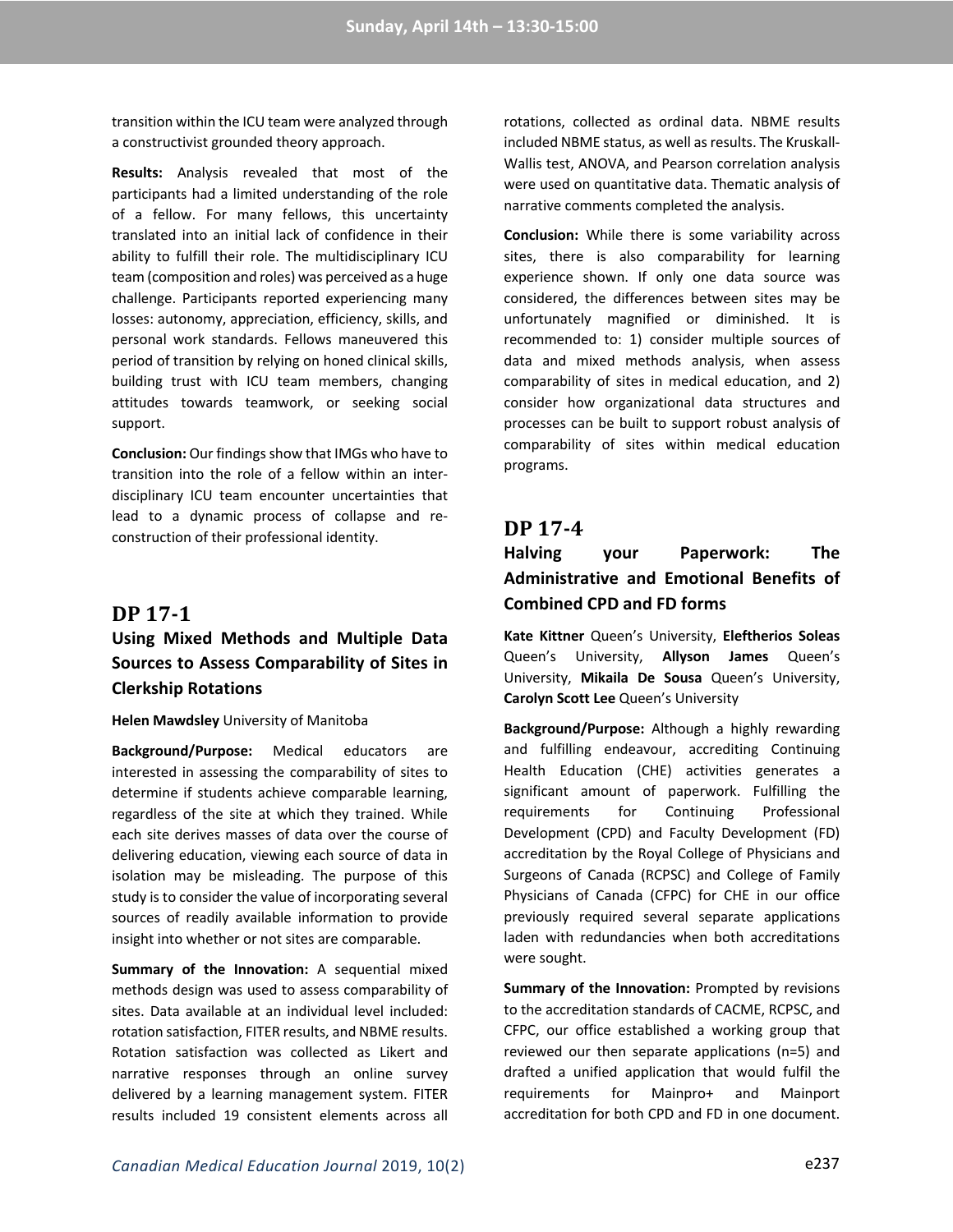This process was iterative and as a bonus, familiarized our accrediting staff with the new requirements as outlined by both colleges.

**Conclusion:** Applying for programs that sought accreditation from CFPC and RCPSC used to require multiple applications and corresponding forms that created significant redundancy for applicants and reviewers. We successfully expedited the review process by having one form to complete, creating guides that reflect the nature of a sufficiently completed application, and addressing frequently asked questions. We will illustrate the process that we undertook to design the application, how we reconciled all the supplementary documentation, and visually articulate the potential benefits.

## **DP 17-5**

#### **Resident Engagement in Accreditation**

**Terry Colbourne** University of Manitoba, **Adriana Krawchenko-Shawarsky** University of Manitoba, **Jerry Maniate** University of Ottawa, **Margaret Moores** University of Ottawa, **Rani Mungroo** Resident Doctors of Canada

**Background/Purpose:** Accreditation is a peerreviewed quality improvement process, playing a significant role in the maintenance of quality postgraduate medical education in Canada. New residency accreditation standards are being implemented in 2018, this brings an opportunity to further engage residents in accreditation. Residents can provide unique perspectives on the quality of their programs, but this perspective is sensitive given their positions as trainees and must be handled differently than other sources.

**Methods:** From September 2017 to March 2018, the Resident Doctors of Canada (RDoC) developed a preaccreditation questionnaire to confidentially gather quantitative and qualitative information on residents' overall residency experience, prior to an onsite full accreditation survey. We undertook an in-depth, iterative review of the 80-question RDoC preaccreditation questionnaire that was developed in 1983 and mapped new questions to the new accreditation standards. Beta-testing took place with RDoC's training committee, board of directors, national stakeholders and provincial housestaff organizations.

**Results:** Beta-testing and consultations show that this questionnaire is a valid, reliable and effective instrument for gathering resident feedback. It is being implemented for the Dalhousie University accreditation in November 2018. RDoC will evaluate the implementation of the questionnaire following this accreditation and revise as needed.

**Conclusion:** The RDoC pre-accreditation questionnaire remains a valid and unique opportunity to integrate resident feedback into the accreditation process in a confidential manner. Results are made available to the resident surveyors on the accreditation survey teams to inform their reviews. RDoC is exploring options to communicate the results to the survey team while ensuring that confidentiality remains paramount.

### **DP 17-6**

## **Graduate studies for Clinician Educators: a continuum of learning perspective at Laval University**

**Danielle Saucier** Université Laval, **Nathalie Gingras** Université Laval, **Andréane Beaulieu** Université Laval

**Background/Purpose:** Graduate studies in health professions education are trending. But available Canadian programs are more often aimed at Educational Researchers rather than Clinician Educators, whereas expressed needs favor the later. How can graduate study programs better respond to learners' needs to prepare the future Clinician Educators our institutions also need?

**Summary of the Innovation:** Université Laval has developed since 2013 a series of complementary graduate programs (see Figure 1) geared toward the competencies expected of Clinician Educators (see Table 1), in a continuum of learning perspective (see Figure 2) where one can register first to a short program then move on to a longer one, building upon previous learning. They are offered online and in French, open to all health professions and facilitated by interprofessional faculty, and highly interactive and practical in format. Our program evaluation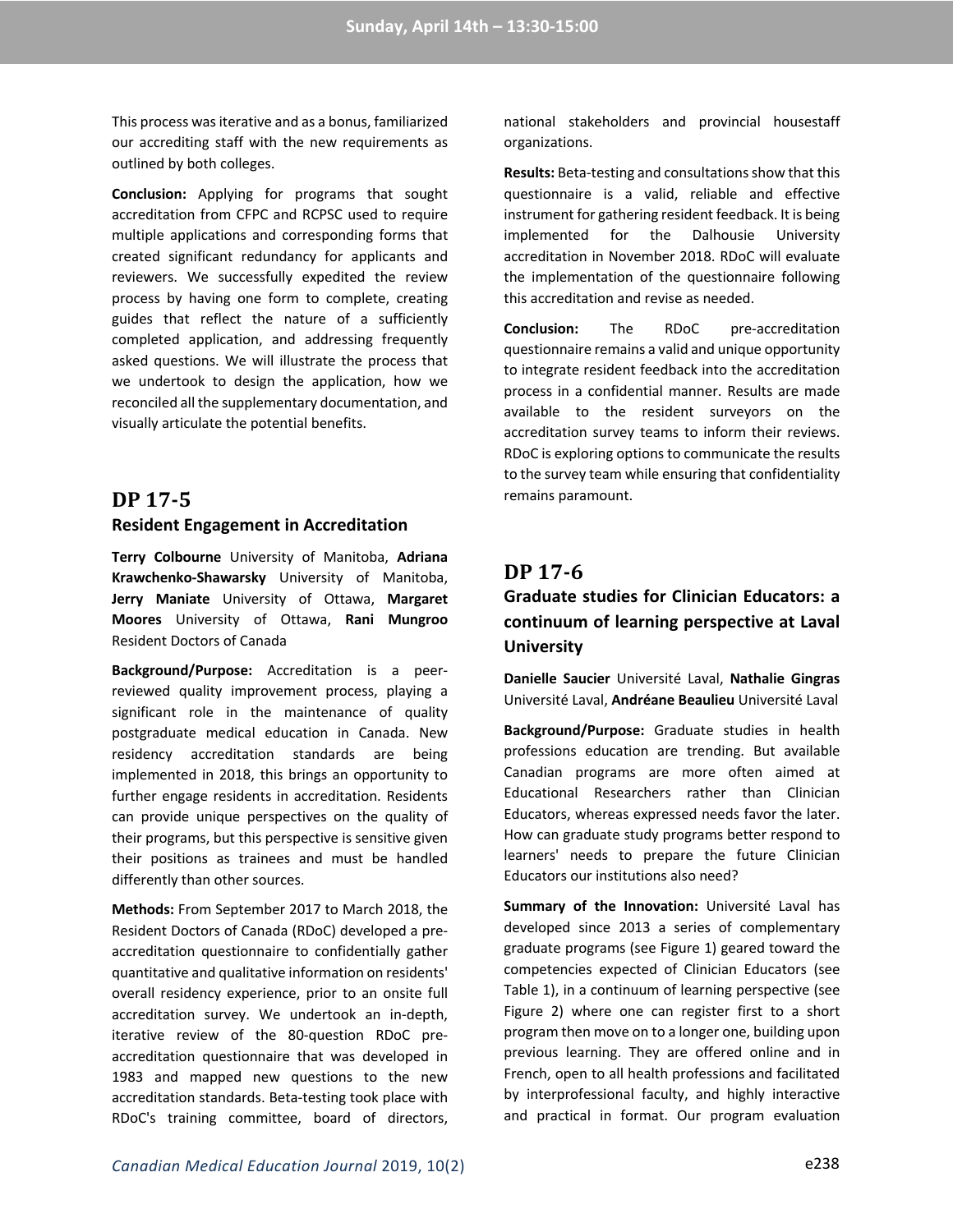system and admission data confirm that these programs cater to a variety of learning needs and professional contexts, most learners studying parttime. Each program is of interest to health professionals with specific career plans. Most of our graduates engage further in educational leadership positions in their university or clinical institution; they consider having gained a new educational vision as well as specific competencies.

**Conclusion:** Laval's School of Medicine was able to design and implement graduate programs to train Clinician Educators, within the university's traditional graduate studies system and in a continuum of learning perspective, while responding to societal requests for applied learning experiences and distance-learning formats. This is an impactful addition to traditional Faculty development workshops and Research-oriented Masters programs.

#### **DP 17-7**

## **Conflict of interest numbers after establishing reporting mechanisms in clerkship**

**Pamela Veale** University of Calgary, **Mike Paget** University of Calgary

**Background/Purpose:** As a response to accreditation standard 12.5: Non-Involvement of Providers of Student Health Services in Student Assessment/Location of Student Health Records, we have a conflict of interest instrument (COI) that we include in our clinical assessments. Knowing about a student/preceptor relationship in advance is difficult for several reasons: unless one party discloses, accessing student medical records is inappropriate and students may not know who their preceptor is prior to arriving on a rotation (particularly those that are scheduled by department). We have a policy (https://bit.ly/2NBIgvy), but also needed to monitor the conflicts and ensure there is a mechanism for communication.

**Summary of the Innovation:** Placing a mandatory COI box in the In Training Evaluation Report (ITER) was our solution with a process to follow up when a conflict is identified. Additionally we expanded our definition of a conflict beyond patient/preceptor relationships to include having been the student's employer, having a personal relationship with the student and/or their family members. This gave preceptors a way to opt out and forces a communication step with all preceptors.

**Conclusion:** This has been very effective in 4486 ITERs over 18 months, allowing us to reconcile a small number of conflicts. None were considered to interfere with evaluation. Only one had been a past patient/preceptor relationship.

## **DP 18-1**

### **A New Technique for Considering Point of View in History of Medicine Research**

**Carol Nash** University of Toronto

**Background/Purpose:** Historical research in medicine is undertaken to interpret previous work of those engaged in healthcare delivery and medical research from the perspective of currently relevant social concerns. As such, this research is both limited and shaped by social interest. Constructed in this way, historical research does not concentrated on coming to know the narrative of historical figures in medicine from their own point of view. Why investigating and understanding the narrative of these figures is worthwhile is it has the ability to present a fuller and a deeper assessment of medical history unbiased by interpretations of what is socially relevant at the present time.

**Summary of the Innovation:** A method was undertaken in the historical analysis of the life of Dr. Emily Stowe, Canada's first practicing female physician, using a particular order of questions designed to initially reveal the most obvious and objective aspects of Dr. Stowe's life and then proceeding to examine the more obscure and subjective features.

**Conclusion:** By using a technique to come to know the life of Dr. Stowe from her point of view rather than in relation to the present concerns of society a wellrounded narrative is revealed, one that shows Dr. Stowe's life to be based on different circumstances and values than normally assumed by historians thus increasing the scope of what is known about Dr.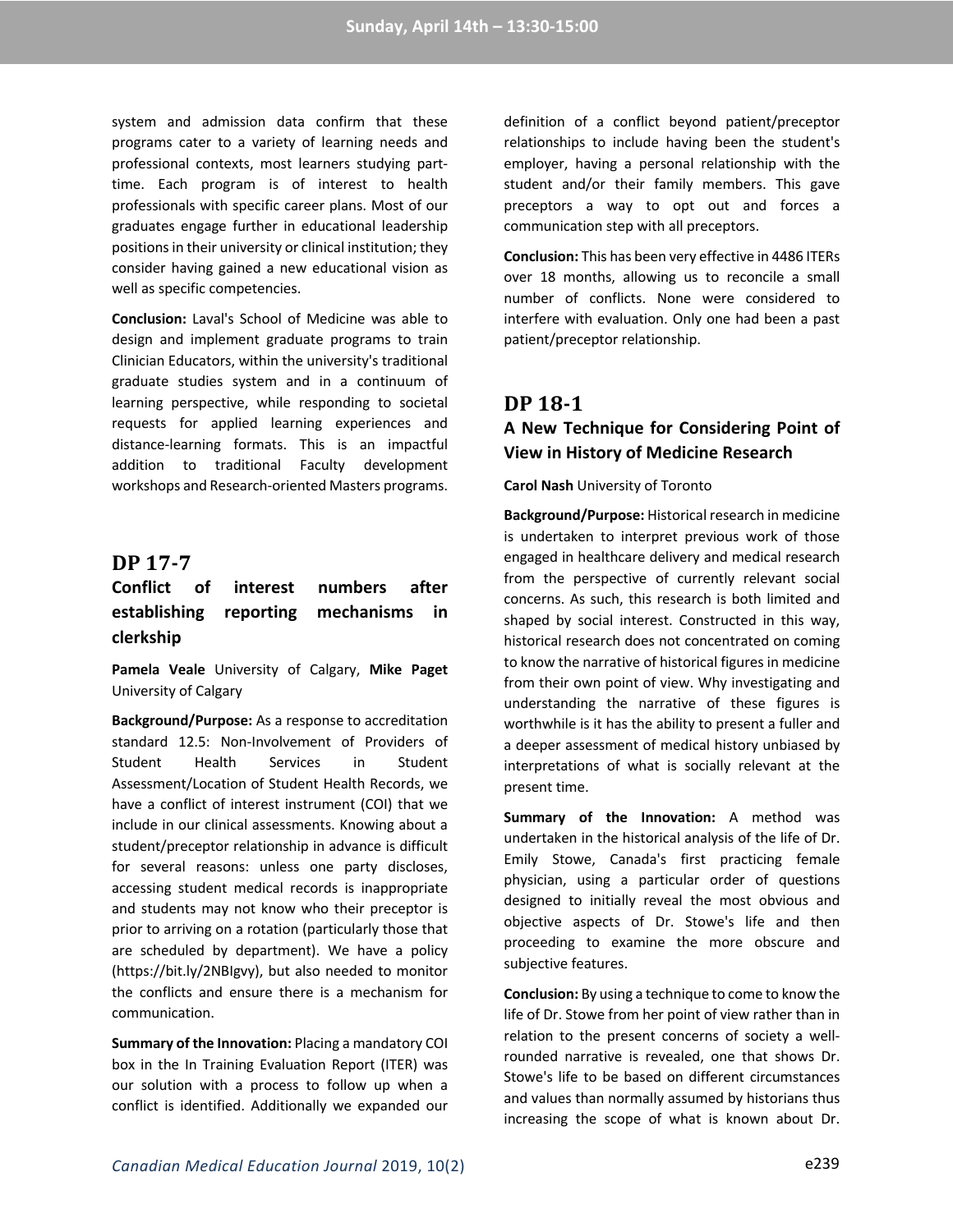Stowe and demonstrating how her life can be viewed from her own perspective.

### **DP 18-2**

## **Was it fair? Evaluating predictors of successful funding to an education scholarship grant**

**Michele Farrugia** University of Toronto, **Mahan Kulasegraram** University of Toronto, **Carrie Cartmill** University of Toronto, **Lindsay Fechtig** University of Toronto, **Tasnia Khan** University of Toronto, **Morag Paton** University of Toronto, **Risa Freeman** University of Toronto

**Background/Purpose:** Local education scholarship grants can enable education scholarship and capacity building. Evaluating the impact of such grants requires addressing issues of fairness of structural factors that may influence funding decisions. The University of Toronto, Faculty of Medicine, Education Development Fund (EDF) is a grant that aims to promote scholarship. This project critically examines predictors of success aside from proposal quality in order to evaluate fairness and bias in the EDF's funding decisions.

**Methods:** Applications to the EDF across 10 funding cycles (2007-2016, n=261) were coded for factors known from the literature to influence funding decisions including person or investigator (PI) level factors: gender, rank, department, qualifications, and experience. Project level factors included methodology type, area of focus, and amount of funding requested. These factors were then used to predict funding decisions; associations were analyzed using chi-squared, multivariate logistic and linear regressions.

**Results:** 35% of proposals were funded. Two PI level factors had weak associations with funding: academic rank (Phi=0.29) and advanced qualifications (Phi=0.13). Amount of funding requested was a weak but significant predictor (Cohen's d=0.3). No other factors were significant and regressions showed poor model fit for predicting funding.

**Conclusion:** We failed to detect any meaningful predictors of funding outside of overall proposal

quality. This suggests that known structural factors have not unfairly influenced funding decisions although further investigation on the decision making process and the constructions of quality is warranted. Implications for grant program evaluation will be discussed.

## **DP 18-3**

## **A Critical Review of Representation in Global Oncology Curricula Development and the Influence of Neocolonialism**

**Meredith Giuliani** University of Toronto, **Janneke Frambach** Maastricht University, **Michaela Broadhurst** Princess Margaret Cancer Centre, **Rouhi Fazelzad** Princess Margaret Cancer Centre, **Janet Papadakos** Princess Margaret Cancer Centre, **Erik Driessen** Maastricht University, **Maria Athina (Tina) Martimianakis** University of Toronto

**Background/Purpose:** Homogenization of medical curricula is occurring globally often through the dominance of Western perspectives in educational encounters. The purpose of this study was to assess the issue of socio-political and geographic representation in the development of global oncology curricula.

**Methods:** This systematic review involved a comprehensive search strategy in Medline, EMBASE and 6 other sources from inception to November 2017. There were no language or date restrictions. Where available, both controlled vocabulary terms and text words were used in the subject components for oncology curriculum/education and humanistic. Two investigators independently reviewed the publications for eligibility. To explore the degree of dominance of western perspectives, an anti-colonial frame was applied to determine representation across a number of axes including sex, culture, geographic sector, among other intersections of power.

**Results:** 24,316 documents were identified and ultimately 16 were included. Of the 16 curricula, 5(31%) were medical oncology, 5(31%) were radiation oncology, and 4(25%) from surgical oncology. 10 (63%) were published from 2010-2017.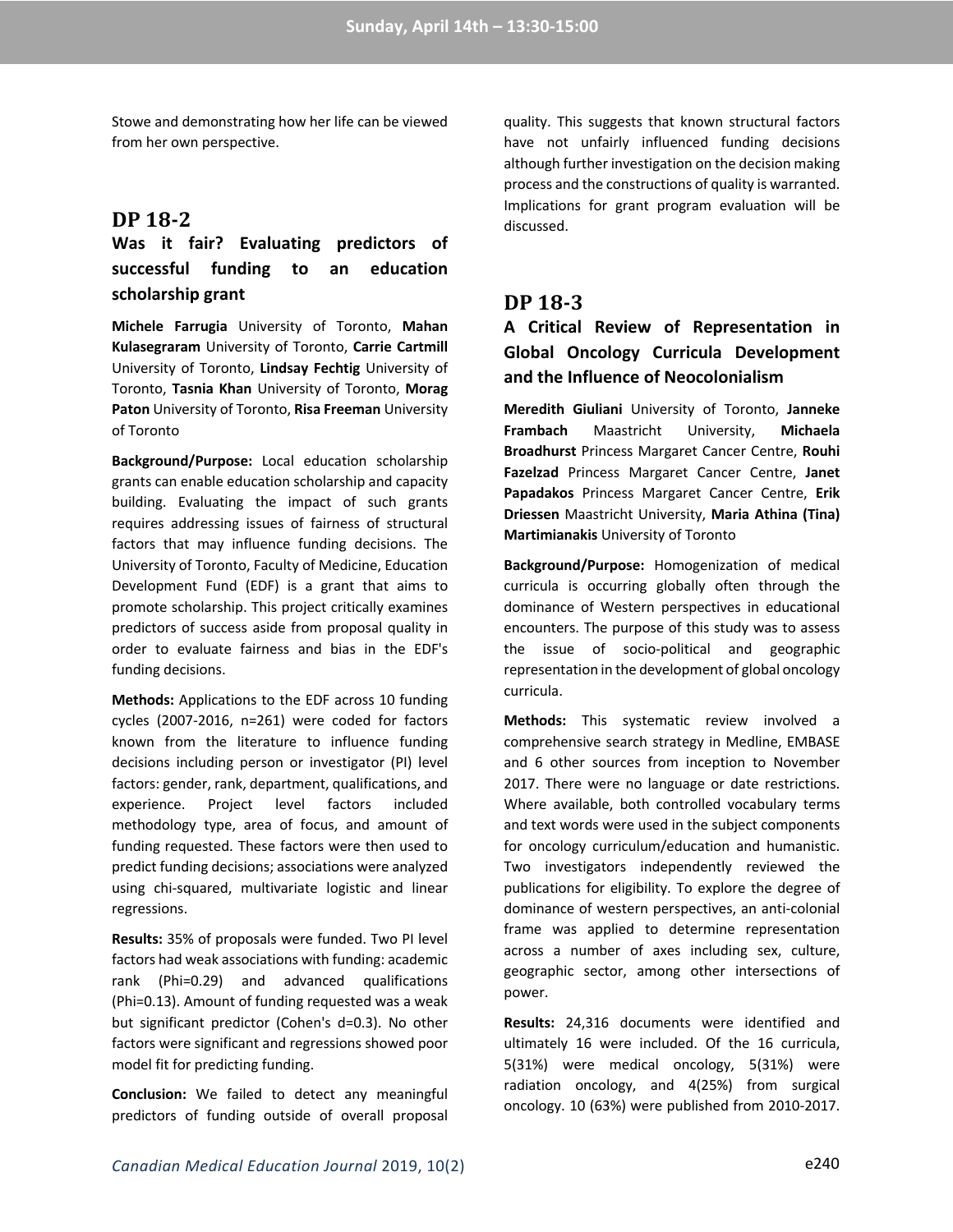13(81%) curricula originated from Europe. The 16 curricula had 289 authors; 201 were male (70%) and most were from Europe (n=187; 64%) or North America (n=70; 24%). The most common purpose for these curricula were promoting quality patient care (n=11), harmonizing training standards (n=9), and facilitating physician mobility (n=3). The methods for creation of these curricula were most commonly a committee or task force (n= 9). Over time there was an increase in the proportion of female authors and the number of countries represented in the authorship.

**Conclusion:** Existing global oncology curricula are heavily influenced by Western male authors and as a result may not incorporate relevant socio-cultural perspectives impacting care in diverse geographic settings.

### **DP 18-4**

## **Barriers and Facilitators to Research by Schulich School of Medicine & Dentistry Physicians Located in Distributed Sites**

**Lynn Doan** Western University, **Tommaso Romagnoli** Western University, **Madeline Taylor** Western University, **Danny Kim** Western University, **George Kim** Western University

**Background/Purpose:** Research serves physicians to remain up-to-date and proficient in their fields, however decreases in the number of medical students pursuing physician-scientist careers and a decline in health professionals engaged in research poses a challenge to medical advancement and knowledge translation. Distributed physicians face unique challenges which may act as barriers including patient expectations, time, resources and support. In this study we aim to identify barriers and facilitators to engaging in research for distributed South Western Ontario physicians.

**Methods:** We developed a semi-structured interview guide querying research history, training and research capacity. In-person interviews were conducted with 54 distributed physicians then transcribed verbatim and analyzed in an immersion and crystallization framework.

**Results:** Graduate degrees were held by 22.2% of physicians, 39.9% had been involved in research ethics, 25.9% had been involved in securing funding, 29.6% had received research training and 39.9% were currently involved in research. A total of 6 themes were found including time, research training, resources, clinical impact, organization and character. Themes spanned 35 unique codes. Time and resources were most commonly discussed as barriers while character and clinical impact were most commonly discussed as facilitators to research.

**Conclusion:** A large proportion of distributed physicians are participating in research, however the majority are not. While barriers such as professional time and work-life balance are difficult to remedy at the institutional level, barriers like research skills, accessibility and research culture are factors that provide Canadian medical schools an opportunity to enhance the research capacity of distributed faculty.

### **DP 18-5**

**Investigating medical student perceptions of the influence of health science research training on their learning experiences and approach to patient care: A program evaluation study**

**Telisha Smith-Gorvie** University of Toronto, **Joyce Nyhof-Young** University of Toronto, **Tony D'Urzo** University of Toronto, **Debra Katzman** University of Toronto

**Background/Purpose:** The Health Science Research (HSR) component of the University of Toronto MD Program's Foundations Curriculum introduces students to research principles and is directed at helping them use research to contribute to improving the health of patients and populations. No published literature exists on medical students' perceptions of the utility and importance of HSR-type curriculums. This study investigated the value and utility of HSR by graduating medical students who completed HSR in 2015-2016.

**Methods:** A cross-sectional, web-based, 14-item questionnaire investigated perceptions of how HSR prepared MD students to identify, critically appraise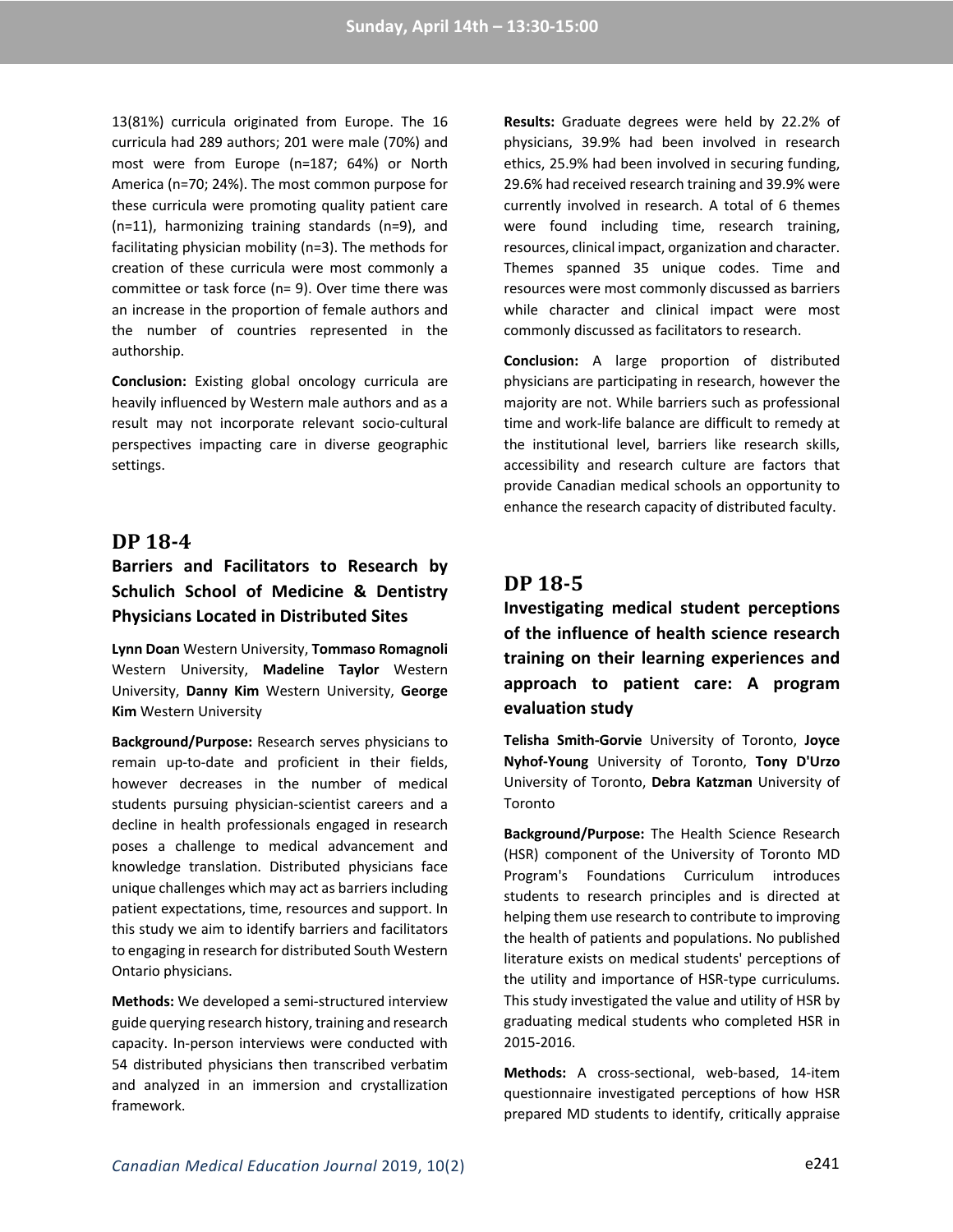and understand research during clerkship. Demographic information (e.g., age, gender, research experience) was collected. Data was analysed with descriptive statistics and descriptive thematic analysis.

**Results:** 67/266 students (25%) responded (mean age 27 years; 60% male). HSR was rated most highly in the areas of assessing study validity, determining applicability to patient care and critical appraisal (median rating of 4/5, i.e., 'agree'). Emerging themes from free-text prompts included: a desire for a greater emphasis on critical appraisal, less focus on producing research, and a greater appreciation for the value of research and research methods as clerkship progressed.

**Conclusion:** Results suggest that students would prefer more exposure to critical appraisal in HSR. They are informing ongoing changes to the curriculum to better address the needs and expectations of students and HSR faculty around teaching and learning critical appraisal. Study outcomes will be shared internally and with other medical schools and health professions organizations to inform undergraduate research educational interventions.

### **DP 18-7**

**Evaluation of the effectiveness of a hybridcourse model in the delivery of an introductory program in clinical epidemiology and biostatistics for healthcare professionals**

**Olusegun Famure** University of Toronto, **Michelle Minkovich** University of Toronto, **Ioana Clotea** University of Toronto, **George Li** University of Toronto, **Joseph Kim** University of Toronto, **Olusegun Famure** University of Toronto

**Background/Purpose:** Knowledge in clinical research is an indispensable component of medicine. Yet current literature reports a high percentage of peer reviewed publications misuse statistics and/or study design. Despite the importance of research, traditional medical training is often detached from research education, leading to sub-optimal research skills in medical professionals.

**Summary of the Innovation:** The Summer Program in Clinical Epidemiology and Biostatistics (SPICE+B) was developed and implemented at a tertiary care institution in 2013, to address the gap of research skills in medical trainees. The program combines lectures by healthcare professionals, practical exercises, and an online interactive portal. We investigated the professional profiles of attendees and evaluated the short-term effectiveness of the program in enhancing research skills, over a five year implementation period.

**Conclusion:** To date, 789 people attended SPICE+B. Biomedical/medical trainees and clinical fellows constituted majority of participants (27.4% and 17% respectively), while the lowest percentage comprised of nurses and allied health professionals (4.6%). 51% of attendees reported to have previously taken a course in research methodology. Common reasons for enrolling in SPICE+B included research skills development, (28.2%), networking opportunities with mentors and peers within one's profession in regards to clinical research (18.1%) and gaining marketable skills to advance one's career (17.5%). Overall, attendees were satisfied with the program's content, reported an increased understanding of study design and the critical appraisal of published papers. In addition to the topics presented, suggestions made by participants on additional areas of interest such as reporting clinical data and approaches to data management. The long-term impact of the program in advancing attendees educational and professional pursuits needs further exploration.

### **DP 18-8**

**Seeing the Patient: The Use of Portraiture and Narrative to Explore the Lived Experience of Children with Epilepsy and their Caregivers**

**Wendy Stewart** Dalhousie University, **Mark Gilbert** Dalhousie University, **Melanie MacGillivray** Dalhousie University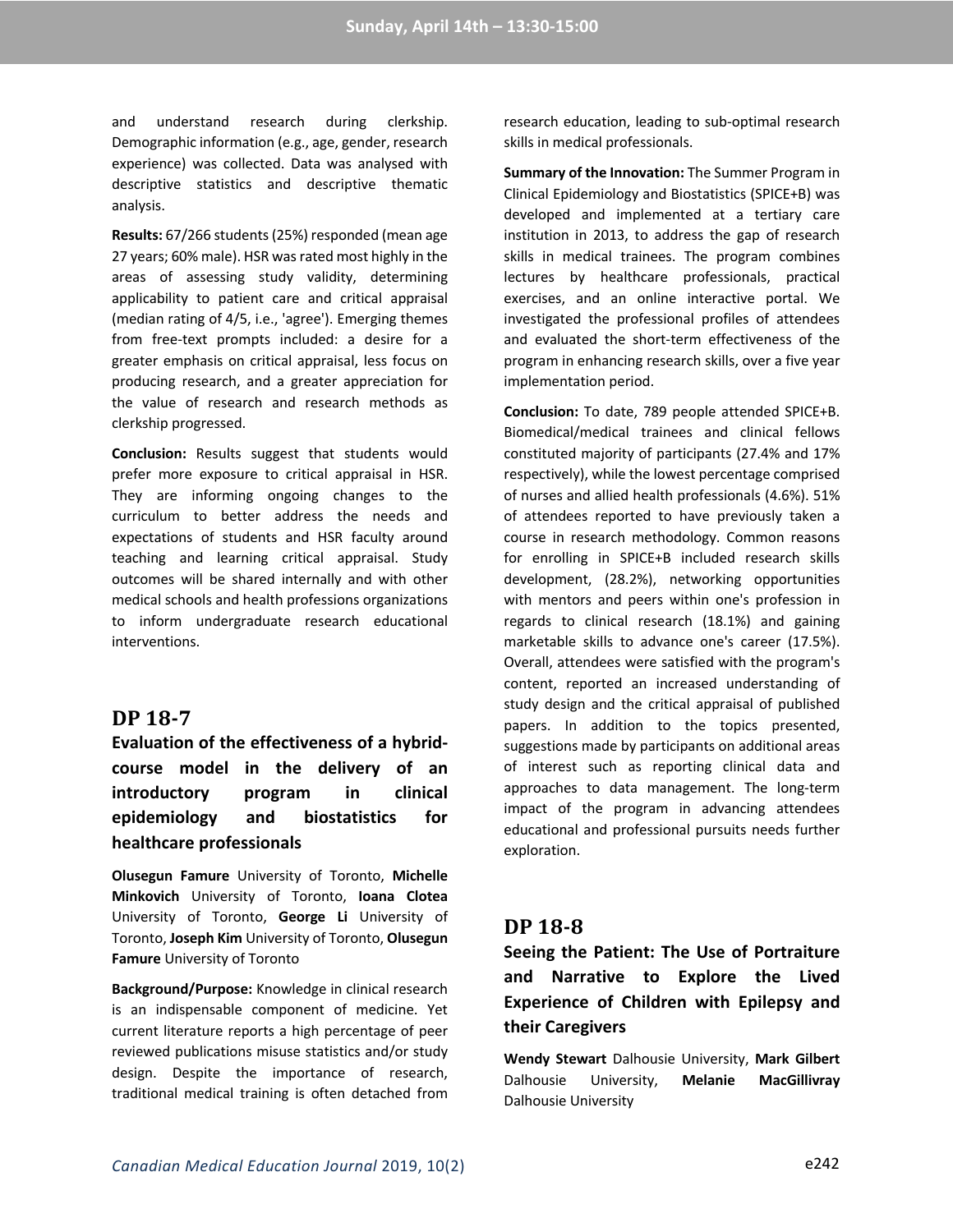**Background/Purpose:** Epilepsy impacts children and their families. The focus is often on medical treatment rather than other daily challenges. The creation of images has been shown to humanize, give voice and empower the people pictured. This innovative project combined portraiture and narrative to explore the experience of children and families living with epilepsy.

**Methods:** Following REB Approval, the researchers recruited 6 patients aged 5-25 years of age with epilepsy. Project data included: the artists journal chronicling the portraiture process with each participant; recorded interactions between the artist and participants; and follow-up interviews. Narrative data were analyzed using a phenomenological approach to understand the lived experience of the children and their families.

**Results:** Families find the seizures frightening and modify their life to deal with these fears. Parents and siblings are vigilant in their care of the child with epilepsy. The patients are resilient and often recover quickly while leaving families in fear after seizures. Families worry about their child being accepted given the stigma and fear around seizures. The project captured the relationships children have with their families, and how they have influenced them and others in terms of attributes such as compassion and kindness.

**Conclusion:** These data provide a deeper understanding of the experiences and needs of patients with epilepsy and their caregivers. The portraits provide a unique perspective on the impact of epilepsy on the children and their families. The paintings and qualitative data are being used in workshops to educate learners and the public about epilepsy and the kinds of supports families need.

### **DP 19-1**

**Using Self-Reported Measures of Confidence and Anxiety to Determine the Efficacy of the Surgical Exploration And Discovery (SEAD) Program in Reducing Anxiety and Increasing Confidence in Performing Procedural Skills**

**Frank Battaglia** University of Ottawa, **Emilie Langlois** University of Ottawa, **Marisa Market** University of Ottawa, **John Shin** University of Ottawa, **Christine Seabrook** University of Ottawa, **Tim Brandys** University of Ottawa

**Background/Purpose:** Clerkship students feel increased anxiety and lack of confidence when it comes to surgery. This study assessed whether participation in Surgical Exploration and Discovery (SEAD), a two-week intensive surgical program that includes career information, simulation workshops and operating room observerships, would help decrease anxiety, increase confidence, and foster interest in a surgical career.

**Methods:** 30 first year medical students were randomly selected for the SEAD program and 32 were only given the program's instruction manual during the duration of the program serving as the control. At baseline and after the completion of SEAD, both groups were given a survey containing the State Trait Anxiety Inventory that measures self-reported anxiety levels with an adjunct that gauges confidence and interest in a surgical career.

**Results:** Students who participated in the program showed significant improvements in self-perceived knowledge and confidence for each surgical skill: scrubbing (p-value <0.001, p-value<0.001), maintaining sterility (p-value<0.001, p-value<0.001), and surgical assisting (p-value<0.001, p-value<0.001). However, there was no difference in the average state anxiety with procedural skills (p-value=0.190) between students who participated in SEAD and those who did not. Students who completed SEAD had a notable increase in their interest in pursuing a career in surgery compared to their pre-test (pvalue=0.020) and compared to the control group (pvalue=0.600).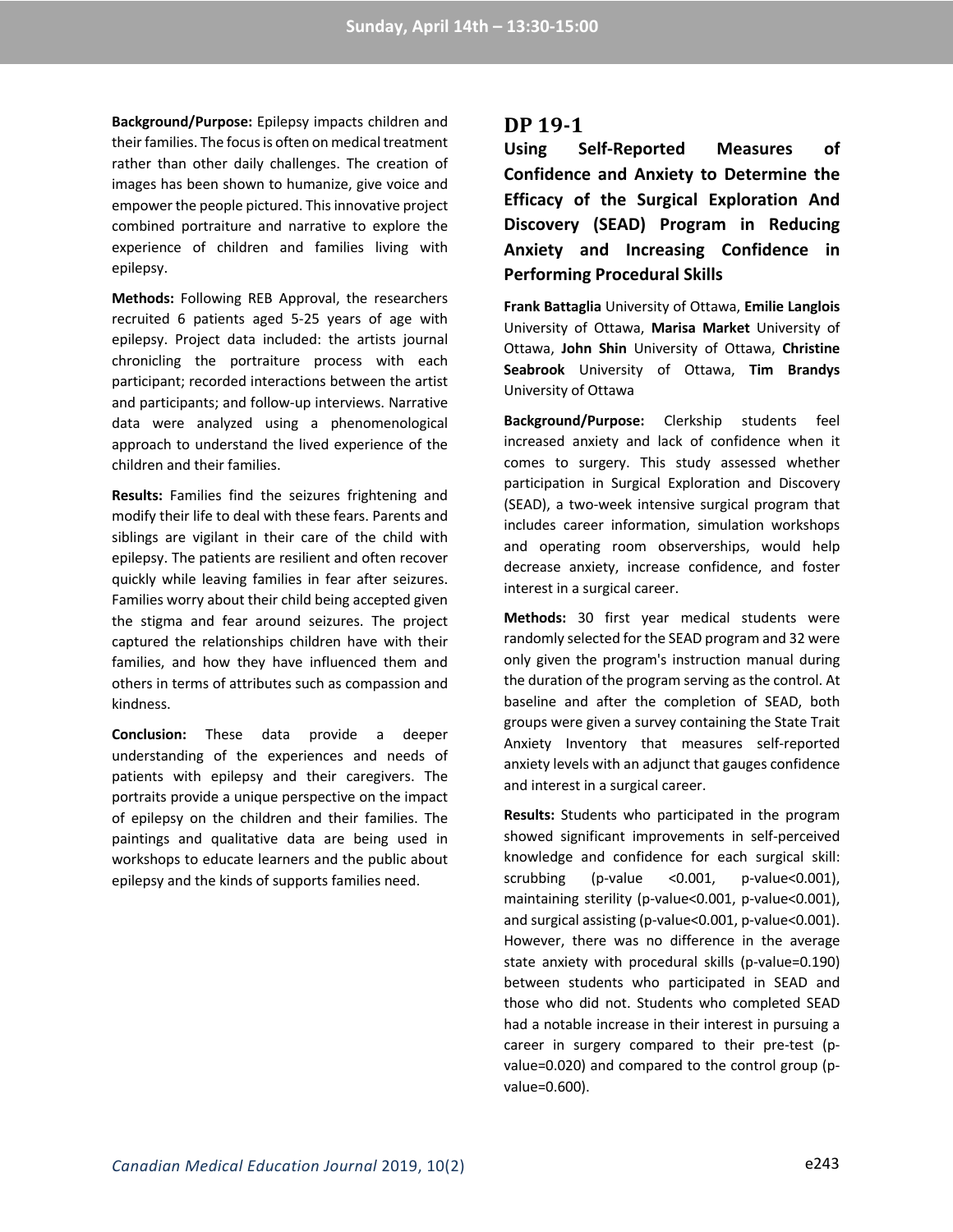**Conclusion:** The SEAD program may increase medical students' confidence and interest in pursuing a surgical career. These results encourage offering medical students with similar opportunities that provide exposure to surgery in pre-clerkship

#### **DP 19-2**

### **Office Emergencies: A Novel Simulation-Based CPD Workshop**

**Richard Waldolf** University of Ottawa, **Richard Waldolf** University of Ottawa, **Estelle Éthier** La Cité Collégiale, **Nicole Parent** Association des médecins francophones du Canada, **Alain Michon** Institut du Savoir Montfort, **George Montgomery** University of Ottawa

**Background/Purpose:** Transfer of new knowledge into practice is rarely measured or even observed in CPD activities. Furthermore, most learning objectives of accredited CPD activities offered by medical associations are not designed to promote clinical practice behaviour change. Rather, CPD activities typically assess participants' satisfaction and occasionally a change in knowledge, skills or attitudes. Small group CPD have shown greater potential for behavior change.

**Summary of the Innovation:** The Knowledge Institute at the Hôpital Montfort, in collaboration with Médecins francophones du Canada, has developed a four-hour CPD simulation workshop on the management of office emergencies for practicing physicians. This project presents the educational framework behind the workshop, the evaluation tool developed to assess behavior change as well as some results. The simulation workshop is based on the competency-based learning approach and on simulation best practice guidelines, with a six-month post evaluation questionnaire. Before the simulation workshop, participants must reflect on their current practice and review pre-course materials. During the simulation workshop, participants are each given the opportunity to act as the leader of a simulated crisis. A debriefing session takes place participants to critically reflect on their performance and identify

areas in need of improvement. Participants complete a self-assessment based on the feedback provided by the instructor and other participants. They are also given the opportunity to complete a personalized development plan based on the workshop.

**Conclusion:** This type of learning opportunity seems to have decreased participants' anxiety with the use of simulation as a teaching modality. Participants felt that the workshop triggered an interest for them to institute tangible changes in their own settings. This type of experiential learning activity should be more accessible to practicing physicians as it is was noted to be both engaging and enriching for participants as compared to other traditional CPD activities.

#### **DP 19-4**

## **Outside the comfort zone: Evaluation of a simulation-based curriculum in managing agitated patients for paediatric residents**

**Lindsay Fleming** University of Toronto, **Katherine Hick** University of Toronto, **Chetana Kulkarni**  University of Toronto, **Sharon Lorber** University of Toronto

**Background/Purpose:** Given the prevalence of mental health comorbidity in the paediatric population, it is important that paediatric trainees are competent in the management of acute psychiatric emergencies, including agitation. Simulation is used in fields where high-risk decisions must be made safely and rapidly. Limited studies exist to inform the most effective method of training paediatric residents in the management of agitation. Our innovation involved using a simulation-based workshop and evaluated whether it altered paediatric resident knowledge, comfort and competence in the management of agitation.

**Summary of the Innovation:** Residents enrolled in the Core Paediatrics training program at the Hospital for Sick Children were divided among three groups; Group 1 - a 1-hour academic half-day lecture on agitation management; Group 2 - a simulation-based workshop on managing agitation; and Group 3 -no intervention. Confidence and knowledge were assessed in both the didactic lecture and simulation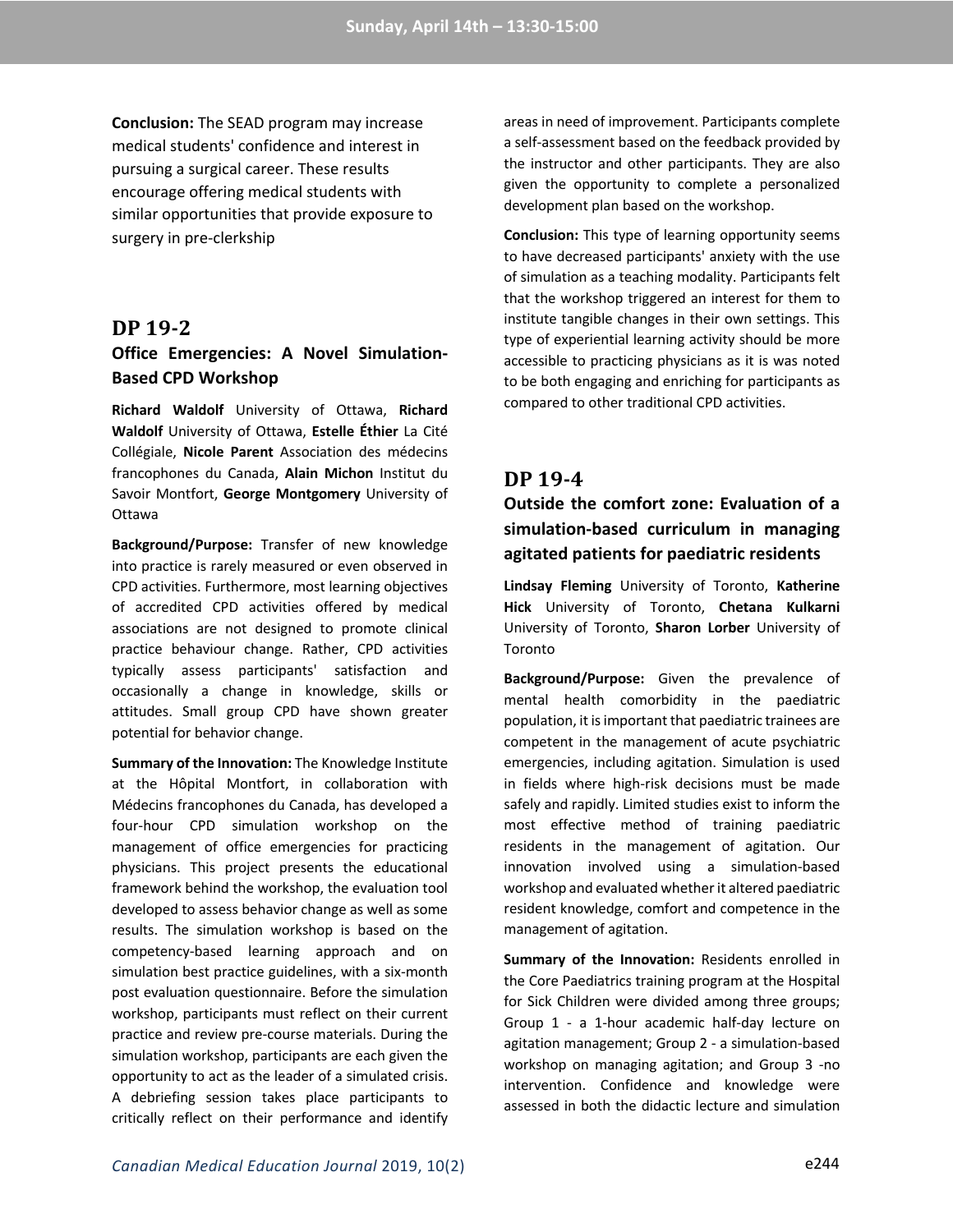groups using a pre- and post- intervention selfefficacy questionnaire and an open-ended clinical vignette. All trainees completed an agitated patient station with blinded examiners as part of their mandatory 2018 in-training OSCE assessment.

**Conclusion:** Residents who participated in the simulation-based workshop performed better in the agitated-patient OSCE scenario compared to those who participated in the 1-hour didactic lecture and those who received neither. Scores for this scenario did not improve with increased level of training as was seen in other stations, demonstrating a broader knowledge gap. Our project demonstrates that management of acute agitation is a necessary skill for paediatricians which is not being met by current curricular standards. Simulation-based learning may be an effective way of addressing this need.

### **DP 19-5**

# **Creation and Evaluation of a Standardized Sustainable Curriculum To Teach Perineal Laceration Repair To Maternity Care Providers**

**Nicolette Caccia** University of Toronto, **Kathleen Kline** Ryerson University, **Elena Kiriloff** Ryerson University, **Victoria Evans** Ryerson University, **Vicki Van Wagner** Ryerson University, **Brigit Lynch** McMaster University

**Background/Purpose:** In 2009 the Ryerson Midwifery Education Program identified the need for a standardized sustainable curriculum to teach perineal laceration repair. In response, a reusable, composite simulation-program consisting of e-modules, video, instructor demonstration, and hands-on workshop was developed. This program provides learners with basic competencies to refine their skills in clinical environments. This curriculum could be used interprofessionally for other undergraduate and early postgraduate maternity care trainees.

**Summary of the Innovation:** The tripartite curriculum includes: two narrated e-modules (theoretical and practical aspects of management and repair); a narrated video demonstrating a complete repair (added in 2012); and a 3-hour workshop involving live

demonstration of repairs followed by a hands-on 4:1 preceptor supervised practice using pork. This curriculum has been used with 479 midwifery students since 2010 at Ryerson and McMaster universities. To assess the utility of the curriculum participants completed surveys reporting their comprehension at multiple junctures: prior to the emodules; after watching the video; and after the workshop. The curriculum was rated as highly effective for teaching suturing skills and perineal laceration management. Students reported significant knowledge acquisition from the tripartite curriculum and pork simulated perineum and felt it would be useful in refining their suturing skills during clinical rotations and in early practice

**Conclusion:** The curriculum appears to provide a high-fidelity, low-cost, standardized method of teaching foundational skills in perineal repair to maternity care learners.

## **DP 20-2**

### **Performance Assessment Using Prosections In Anatomy Laboratory Teaching**

**Joyce Leo** Royal Jubilee Hospital, **Kuo-Hsing Kuo** University of British Columbia

**Background/Purpose:** The integrated learning approach is the current mainstream for the medical curriculum. The approach promotes integrated learning of basic, social and clinical sciences and health population, which has demonstrated success in enhancing critical thinking and professionalism for future physicians. However, the integrated curriculum has also resulted in a dramatic reduction in the hours of didactic teaching, which has greatly impacted anatomy laboratories using cadaveric dissection. Many studies have emphasized the central role of cadaveric dissection in acquiring in-depth knowledge of the variations in the human anatomy integral to the safety of clinical practice. Therefore, prosections were introduced as an alternative modality to overcome the challenge of reduced hours for cadaveric dissection. The current study aims to determine the learning outcome using prosections, in comparison to cadaveric dissection, by measuring students' performance.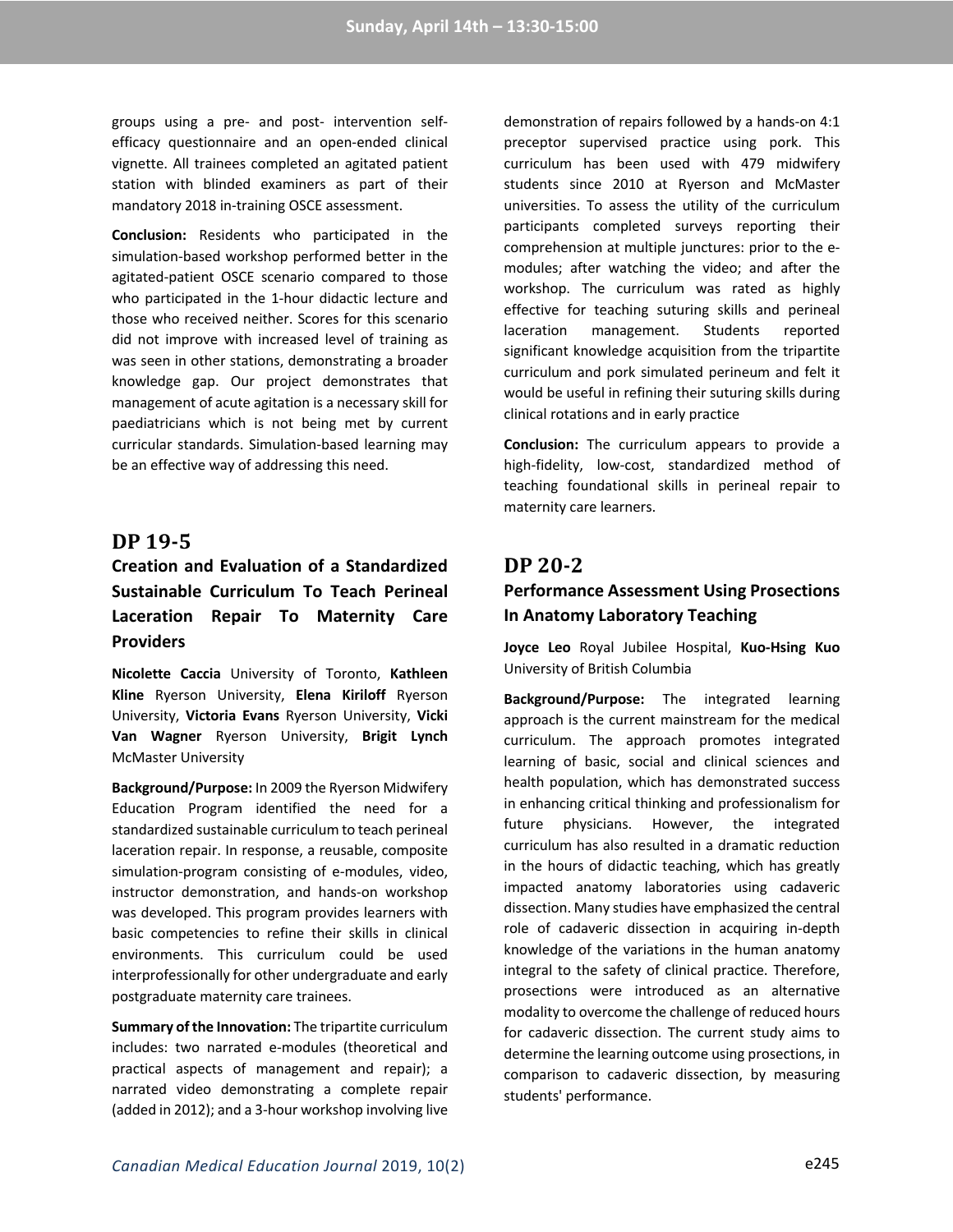**Methods:** Prosections of the reproductive system were chosen as the learning modality, while the other systems used cadaveric dissection. Traditional spot exam was used as the tool of assessment. Students' performance was compared among systems using the two different modalities. In addition, the cohort using prosections was compared to the historical cohort, which used cadaveric dissection. The findings were analyzed using the Student's t-tests.

**Results:** Students' performance using prosections as a learning modality was not inferior to cadaveric dissection.

**Conclusion:** Prosections may be deemed an alternative modality to cadaveric dissection to accommodate the reduced hours and to ensure an adequate level of anatomy knowledge for safe clinical practice.

#### **DP 20-5**

## **Case-based learning in undergraduate dermatology medical education**

**Linda Zhou** University of British Columbia, **Annie Liu** University of Toronto, **Andrea Lam** University of Toronto, **Erin Dahlke** University of Toronto

**Background/Purpose:** The instruction of dermatology can be challenging due to its large scope, heavy clinical nature, and limited curriculum space. Case Based Learning (CBL) is an emerging education paradigm and has no current literature on its use in dermatology.

**Methods:** Case-based learning was implemented in the pre-clerkship dermatology curriculum at the University of Toronto to three student cohorts (totaling 710 students and 93 tutors) between May 2016 and April 2017. We analyzed assignment performance, pre-and-post-CBL knowledge test scores, and experience surveys on students and tutors. Surveys were evaluated using aggregate descriptive statistics for quantitative data and thematic data analysis for qualitative data. All assessments were anonymous and voluntary.

**Results:** We received strong positive feedback on the CBL experience, with no score less than 3.8 on a 5 point scale (where 5 indicated "strongly agree" with a

positively-phrased question). Thematic data analysis revealed several key themes, including positive comments for (i) a specialist tutor, (ii) the use of visual media, (iii) and the "mini-cases" style of CBL, while challenges included (iv) a lack of motivation. Group assignments scored high, ranging from 88.9% to 99.3%. Tracked pre-and-post-CBL knowledge test scores showed a 32% (from 42% to 74%) increase in scores after the CBL experience.

**Conclusion:** CBL in dermatology medical education was well-received by students and tutors, with high scores in content evaluation and knowledge assessment. Future studies should examine optimal delivery methods and its long-term effects on knowledge retention.

### **DP 20-7**

## **Is it time to get serious about play? A Needs Assessment for Medical Improv in the UME Curriculum**

**Jaya Tanwani** University of Toronto, **Jeremy Rezmovitz** University of Toronto, **Judith Peranson** University of Toronto

**Rationale/Background:** Although the use and success of theatre (2,3-6,7) and improv (8-9, 10,11) has been documented in health professional education settings (9,12), the utility of a medical improv curriculum has not been, to our knowledge, formally considered in Canadian medical education programs.

**Instructional Methods:** Improvisational theatre (improv) is a form of collaborative storytelling, in which the actions of participants are unscripted and created spontaneously. Medical improv is an artsinformed education endeavour designed "to improve cognition, communication, and teamwork in the field of medicine"(1).

**Target audience:** The study's purpose is to investigate what role the humanities are playing in facilitating CanMEDS competencies in the pre-clerkship medical curriculum at the University of Toronto, from the perspective of students. We sought to identify if there is a perceived need for improvement in CanMEDS competency development using medical improv.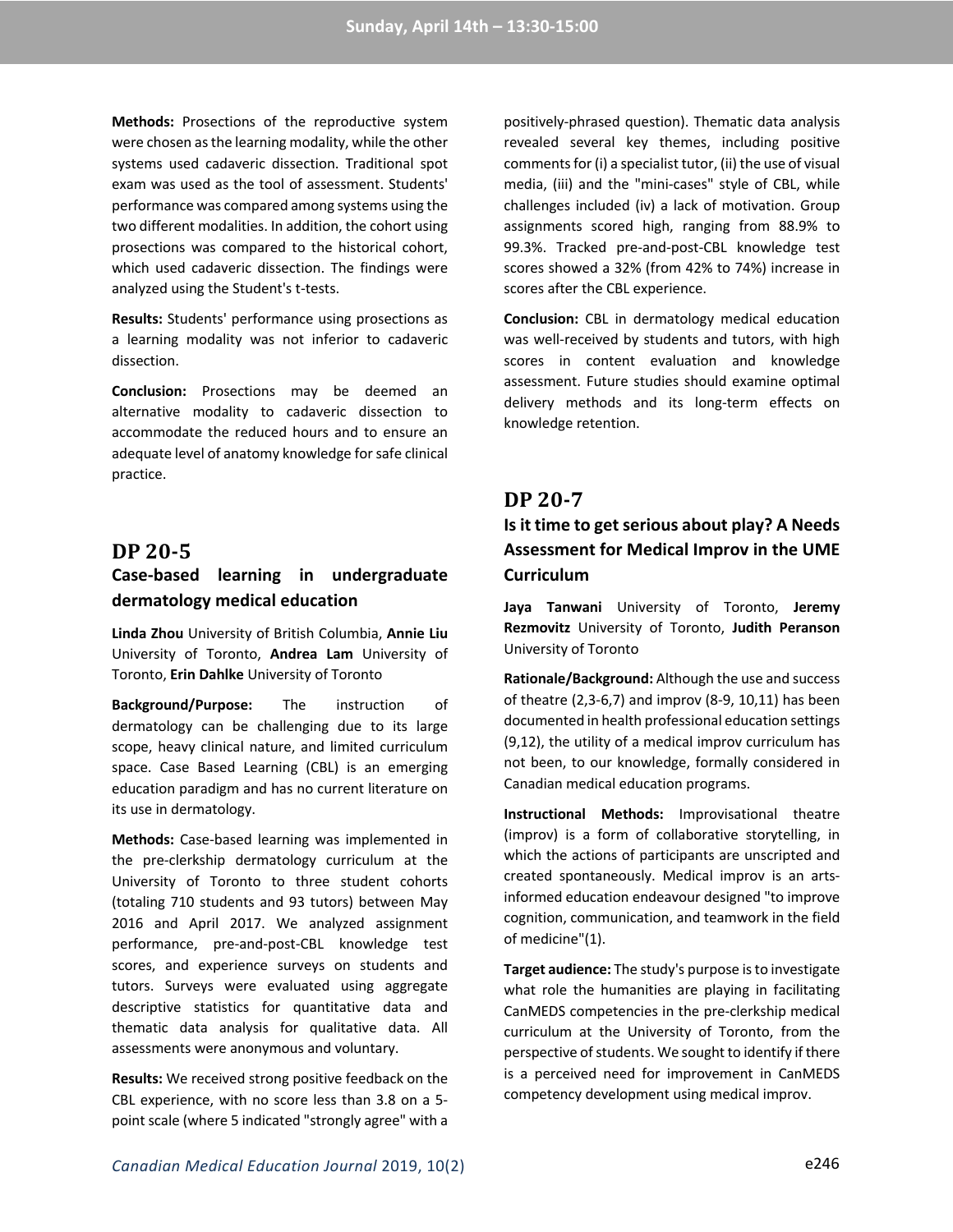**Summary/Results:** Survey response rate was 26.55% (57 (44.88%) Year 1, 70 (55.12%) Year 2 students). 112 students(88.19%) reported that they perceived a role for the humanities in medical training with 12 students (9.45%) expressing ambivalence. Students indicated that the humanities could foster the Communicator (23.05%) and Health Advocate (19.81%) roles. 101 students (79.53%) were familiar with improv with a range of direct experience. 53.54% expressed interest in participating in improv; Year 2 (52.94%), and female students (60.29%) expressed the most interest. 66.93% reported being unaware that engaging in medical improv may foster CanMEDS competency development. Most students perceived improv's relevance to only the Communicator (32.43%) and Collaborator (26.22%) roles. Few students thought that improv could facilitate the Scholar (2.70%) and Medical Expert (4.32%) roles.

**Conclusion:** Most students are unfamiliar with the potential of medical improv to promote the acquisition of CanMEDS roles. However, there is significant student interest in participating in improv, establishing the acceptability for consideration of an innovative pilot medical improv curriculum for medical students.

#### **DP 20-8**

**Multi-modal education approach to enhance the learning of a difficult airway pathway for non-anesthetists in nonoperating room settings: The Niagara Health Experience**

**N. Shira Brown** Niagara Health, **John Chirico** Niagara Health, **Melanie Hollidge** Niagara Health, **Helen Caetano** Niagara Health

**Background/Purpose:** Patients with difficult airways (DA) can present in emergency department (ED) and intensive care units (ICU), where complications are higher compared to operating room (OR) settings. Various guidelines are available for DA management, but the implementation and adaptation at a system level is sparse.

**Summary of the Innovation:** Niagara Health (NH) is a multi-site organization with 160,000 ED and 40,000 urgent care visits annually. Approximately 0.32% of our ED/UCC visits involve intubations of which 44% have the potential to be difficult. NH designed a quality improvement program to implement a standardized DA Pathway to improve awareness, education, and approach to patients who present with a DA. The education program consists of 6 online modules, pre/post testing and an in-person workshop. The workshop consists of two components: 1) review of the pathway and familiarization of the DA cart contents with hands-on skills practicum; 2) DA simulation scenarios with utilization of the pathway in real time.

**Conclusion:** To date, 58% of physicians and RT's have attended, and 10% of nurses have attended. Onehundred percent of the participants 'strongly agreed' or 'agreed' that the program enhanced their knowledge. In addition, 98% felt they would change their practice. Narrative themes included improved confidence and comfort. Essential to the success of this program has been the multi-disciplinary involvement, the multimodal educational program, and leadership support. The program represents an enormous human capital and fiscal investment from the institution, but the improvement in approach to patients with a DA are difficult to put a price on.

#### **DP 21-1**

## **Virtual Pathology: An effective teaching tool for Medical Students**

**Chaya Prasad** Western University Of Health Sciences

**Background/Purpose:** Medical schools' current curriculum includes didactics pathology lectures. Students have no hands on experience with pathology material, such as looking down a microscope and appreciating diagnostic features. Our objective was to provide a realistic view of pathology as practiced in the medical field.

**Summary of the Innovation:** We implemented a virtual pathology session, in conjunction with standard didactic presentations. Blood and lymph course is a complex topic and is the first year students' introduction to clinical medicine. Complex cases were selected to demonstrate classic disease entities, both benign and malignant. Cases were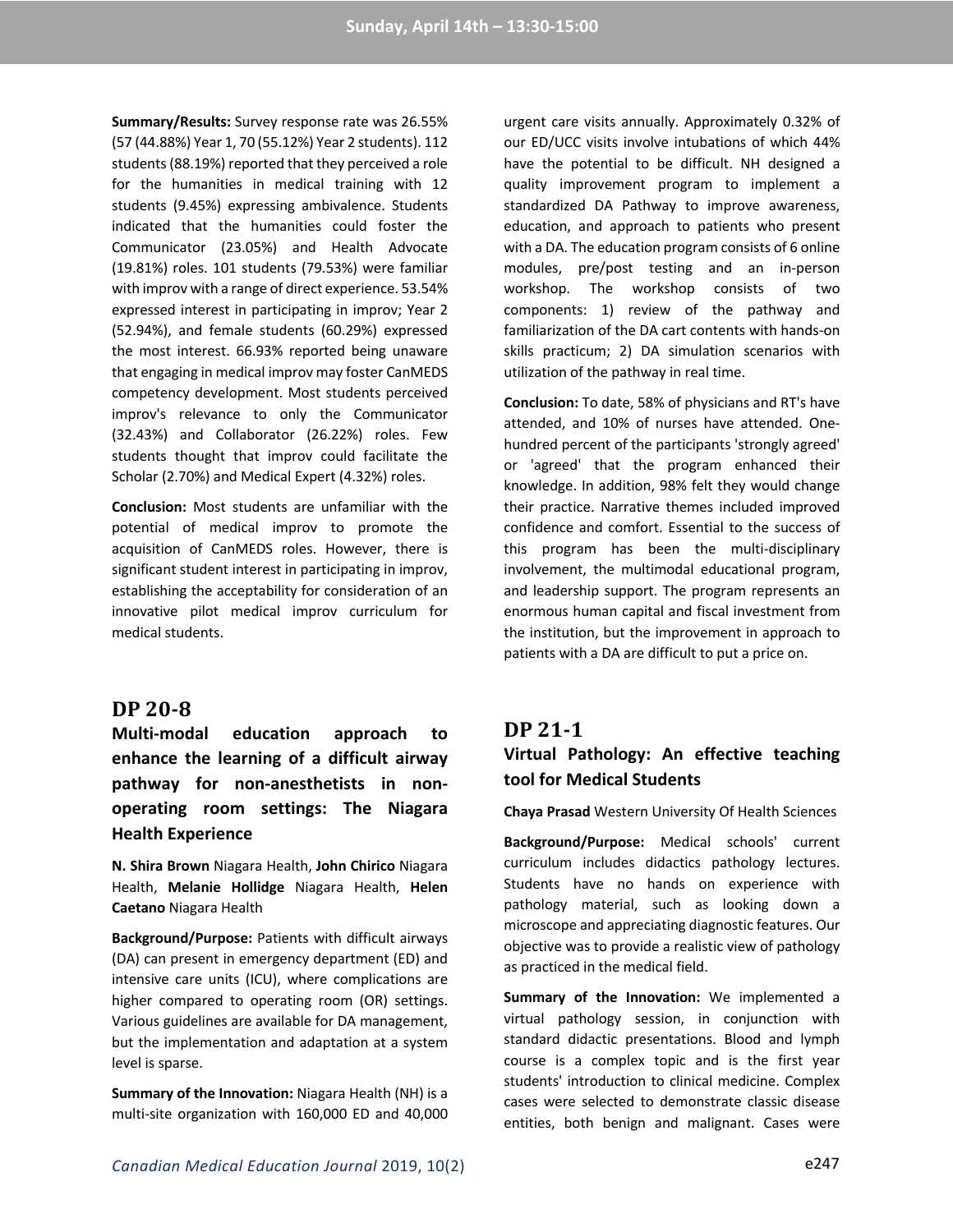obtained from free websites that provides whole slide mounts, with features such as spanning and zooming, just as slides are evaluated by a pathologist in real time using a microscope. Students were asked to complete a survey.

**Conclusion:** 202 (out of 234) students completed the survey. 73% students (159/202) stated that they did not have a clear understanding of pathology and microscopy. This number increased to 86% (166/202) after the virtual pathology session. 57%of students (116/202) had never seen a pathology glass slide under a microscope. 86% (165/202) of students agreed that they had better appreciation of pathologic features with the virtual session. 66% (134/202) of students wanted to see virtual pathology integrated into other system courses while 72% (146/202) of students wanted a virtual histology session. 64 % of students (130/202) were excited to be part of the cutting edge of technology and being able to experience it in person. We plan to implement virtual pathology in all system courses moving forward.

#### **DP 21-2**

# **Clinical Informatics Competencies Betwixt Canada and the United States: Lessons from a Comparison of Enabling and Sub-Competencies**

**David Chartash** Yale University, **Elizabeth Chen** Brown University, **Marc Rosenman** Northwestern University

**Background/Purpose:** Since the medical school objectives project in the United States, the inclusion of informatics competencies in medical education has been of interest, furthered by the sub-specialty of clinical informatics. The 2015 CanMEDs revision explicitly mentioned health informatics, in one of the enabling competencies (#1.4). An understanding of the differences and similarities between Canadian and American informatics competencies would support the teaching of digital meta-cognition, as well as the optimized use of the electronic medical record.

**Methods:** The authors performed a mapping exercise, matching enabling competencies from the CanMEDS 2015 eHealth Working Group report and

sub-competencies from the 2017 ACGME Clinical Informatics program requirements. The subsequent overlap was examined at both a micro and macroscopic level.

**Results:** There is 51% overlap when the content of the Canadian competencies and American subcompetencies are mapped. The CanMEDS enabling competencies with the most content left unmapped are in the roles of Leader and Collaborator. The enabling competencies with the least content left unmapped are in the roles of Medical Expert, Scholar and Communicator. In the mapping process, the distinct emphasis that Canadian medicine places on patient-centered communication is a feature. The clear articulation that clinical judgment shall not be superseded by the use of the Electronic Medical Record (EMR) is a key component of this feature.

**Conclusion:** Overall, the American clinical informatics competencies approach the business and operation of medicine using information (technology). This is parallel to the Canadian eHealth competencies, which educate residents towards an understanding of the impact of digitization on clinimetrics, patient care and professional practice.

#### **DP 21-3**

## **One hundred thousand hours: data from a decade on YouTube**

**David Topps** University of Calgary, **Rachel Ellaway** University of Calgary

**Background/Purpose:** As one of the earliest groups to deploy teaching videos on YouTube, we have seen many trends and changes. However, our Clinisnips channel sustains a high impact rate, despite the evanescent nature of YouTube.

**Summary of the Innovation:** With over 10 million views and a sustained rate of 2400 views/day, we have been able to apply big data analytic approaches to the impact of our series. Improved context, metadata and activity metrics provide us with a better sense of how to employ and refine these videos. We have developed curation, mashup and annotation tools that enhance the value of these and other videos. Re-use of existing materials significantly reduces production costs. These improvements allow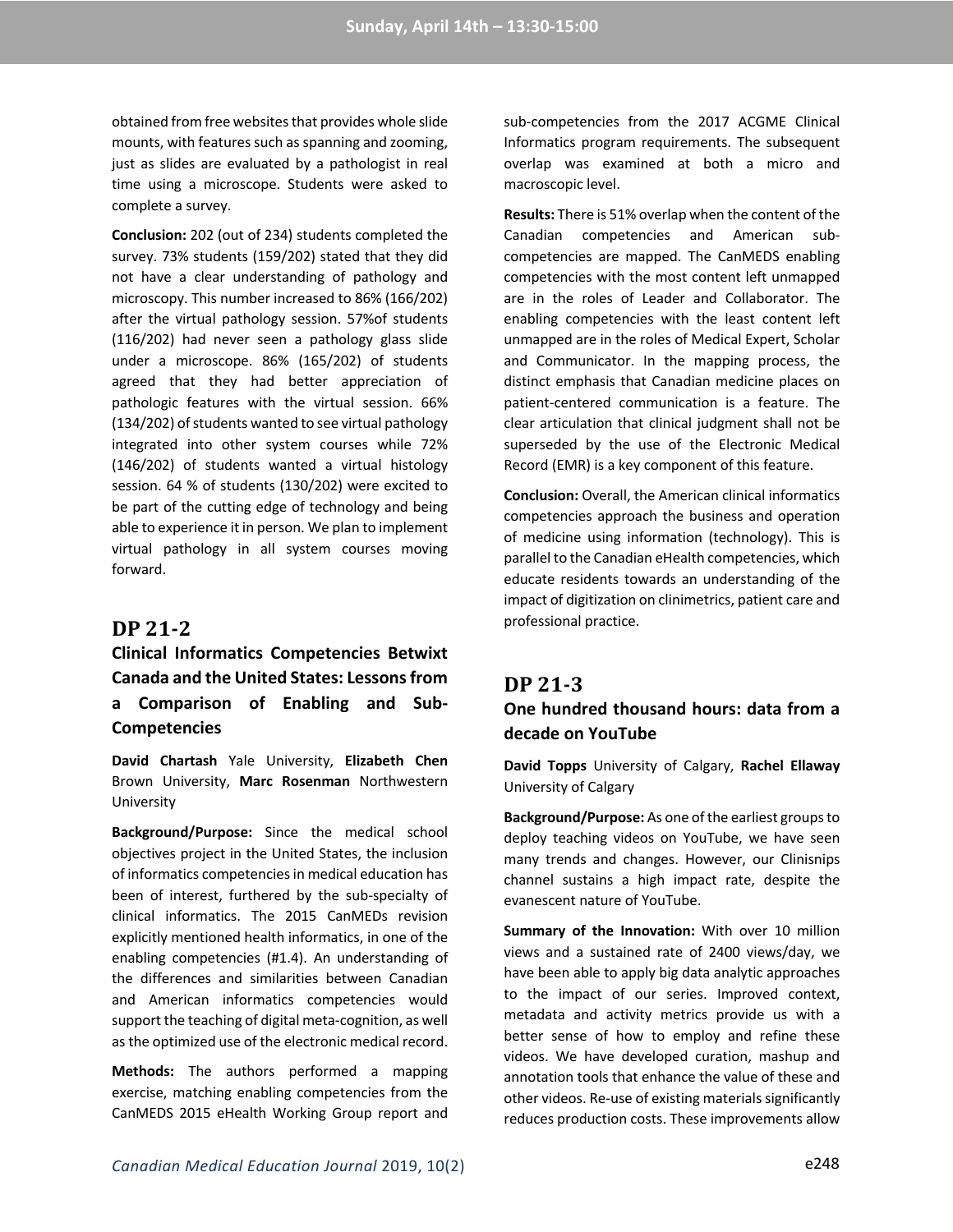better integration with other learning materials and curriculum, while decreasing the dependence on Google's limited analytics.

**Conclusion:** Quality of content is necessary but not sufficient to ensure long term usage. Enabling other groups to easily incorporate your materials into their learning designs, while providing powerful metrics, makes all the difference.

### **DP 21-4**

## **Smartphone use among medical students at Thammasat medical school: the impact on medical education**

#### **Paskorn Sritipsukho** Thammasat University

**Background/Purpose:** Smartphones are increasingly common in personal use and educational spheres. This study aimed to examine behavior and attitude regarding the use of smartphones in their medical education among the medical students.

**Methods:** A cross-sectional study was performed by recruiting 400 medical students, from the first to sixth years, at the Thammasat medical school. Respondents completed the self-administered questionnaire asking for their attitude and behavior of using smartphones in daily life and for medical education purpose.

**Results:** The overall response rate was 91.5 %. The mean duration of using smartphones was 6.9 hours (SD=3.5 hours) per day with the mean duration of 1.9 hours (SD=1.2 hours) per day and 4.8 hours (SD=2.8 hours) per day for educational purpose and socialgames purpose respectively. Regarding the correlation between hours spent by using smartphones and the grade point averages (GPA) of the students, total spending hours (r=-0.19) and spending hours for social-games purpose (r=-0.32) were significantly negative-correlated with the GPA. A larger proportion of clinical-year students, the fourth to the sixth years, use medical apps to aid their learning compared to the proportion of pre clinicalyear students (81.5% versus 72.6%, p <0.009). The most popular medical apps used by the medical students were Up to date, following by Medscape and Clinical key respectively. A larger proportion of

clinical-year students believed that smartphones were necessary in helping their medical education, compared to the pre clinical-year students (83.2% versus 64.5%, p<0.001). Most students preferred smartphone than textbooks in problem solving in medical learning.

**Conclusion:** This survey demonstrated that the medical students had positive attitude and practice in using smartphone device in their medical learning. However, negative consequences of smartphones as lower GPA was documented for students who had more spending time of using smartphones for socialgames purpose.

### **DP 21-5**

## **Using Digital Storytelling to Understand the Teaching and Learning of Compassionate Care**

**Debi Banerjee** University of Toronto, **Batya Grundland** University of Toronto, **Claire Murphy** University of Toronto, **Susan Hum** University of Toronto, **Jeremy Rezmovitz** University of Toronto

**Background/Purpose:** Compassionate care is intrinsic to the patient-physician relationship and is foundational to Family Practice; yet this construct is barely mentioned in Canadian Family Medicine postgraduate accreditation documents. Digital storytelling was used to explore how to make the implicit value of compassionate care more explicit for educators and learners.

**Methods:** Using 8-hour digital storytelling workshops, groups of 5-8 residents, staff physicians and patients from an academic Family Medicine unit created 2-5 min short videos describing personal experiences of compassionate care. During a semi-structured focus group discussion, each group reflected on their digital stories, explored their understanding of compassionate care; identified educational gaps in the teaching and learning of compassionate care; and proposed strategies to enhance/maintain compassionate care during postgraduate training and into clinical practice. Transcripts were subjected to thematic content analysis.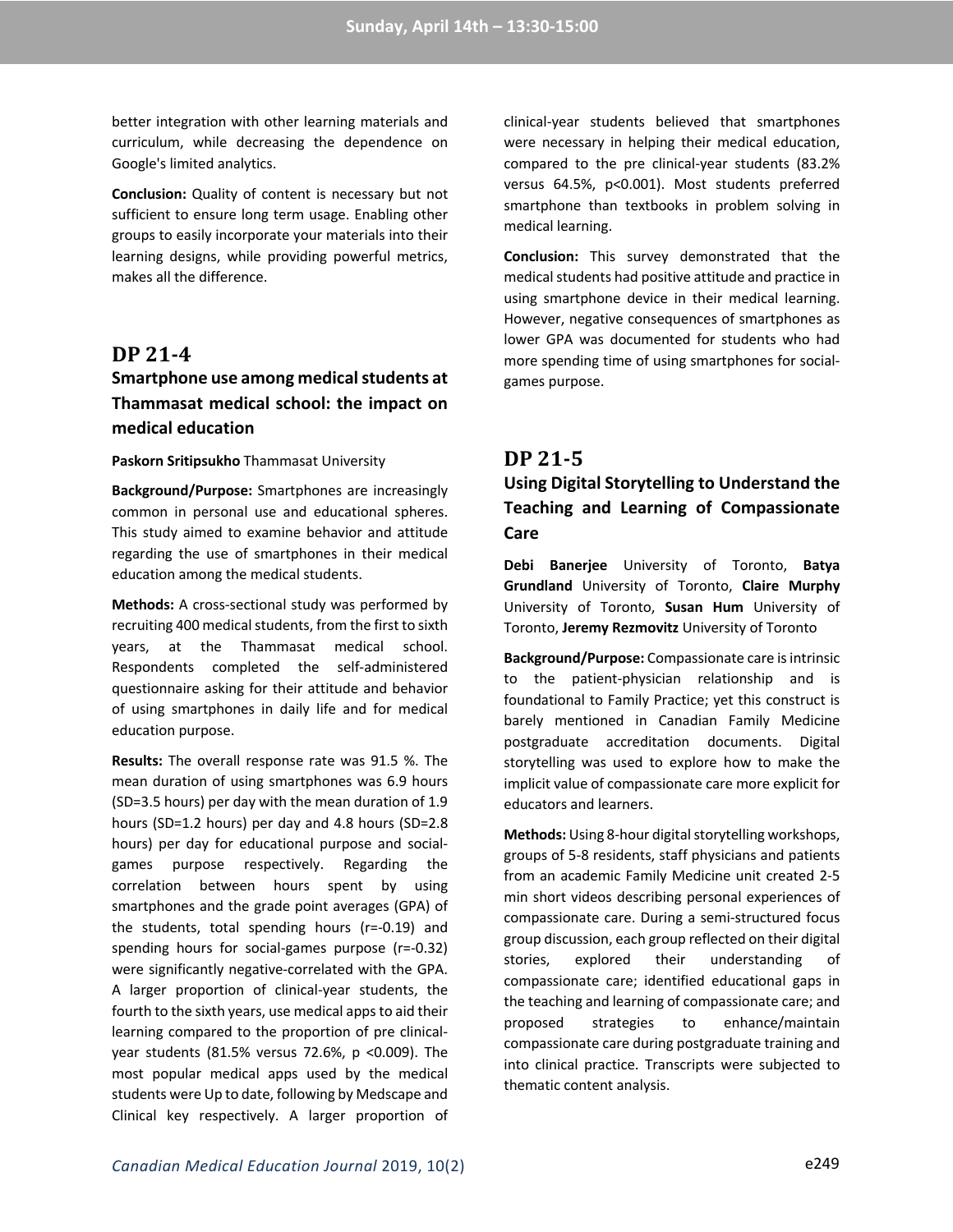**Results:** All stakeholder groups defined compassionate care as complex, action-oriented, patient-centered, and self-reflective. Subtle differences included the interplay between life experiences, emotional awareness, medical knowledge and skills; and the fluidity of compassionate care. Lack of role models, positive feedback for displays of compassion, and reflective opportunities were major educational gaps. Strategies to enhance and maintain compassion included: more opportunities for meaningful reflection, addressing the hidden curriculum, practicing "slow medicine," and fostering self-care.

**Conclusion:** Digital storytelling is an effective educational tool that provided residents and staff physicians with reflective opportunities to enhance and maintain their capacity to deliver compassionate, patient-centered care. Successfully incorporating this tool into existing postgraduate curricula in a way that is sustainable and transformative may be challenging.

### **DP 21-8**

## **Virtual interactive cases in rheumatology medical education**

**Linda Zhou** University of British Columbia, **Shirley Chow** University of Toronto

**Background/Purpose:** As health care costs rise, medical education must focus on high-value clinical decision making. To teach and assess efficient resource utilization in rheumatology, online Virtual Interactive Cases (VIC) were developed to simulate real patient encounters to increase price transparency and reinforce cost consciousness.

**Methods:** VIC modules were distributed to a sample of medical students and internal medicine residents where they assess patients, order appropriate investigations, develop differential diagnosis, and formulate a management plan. Each action was associated with a time and price, with totals compared to ideals. Trainees were evaluated not only on their diagnosis and patient management, but also on the total time, cost, and value of their selected work-up. Trainee responses were tracked anonymously, with opportunity to provide feedback at the end of each case.

**Results:** Seveneen medical trainees completed a total of 48 VIC modules. On average, trainees spent \$227.52 and 68 virtual minutes on each case, lower than expected. This may have been due to a low management score of 52%, despite an average diagnostic score of 92%. In addition to qualitative feedback, 85.7% felt more comfortable working-up similar cases and 57.1% believed the modules increased their ability to appropriately order costconscious rheumatology investigations.

**Conclusion:** Initial assessment of the VIC rheumatology modules was positive, supporting their role as an effective tool in teaching an approach to rheumatology patients, with an emphasis on resource stewardship. Future directions include expansion of cases based on feedback, wider dissemination, and evaluation of learning retention.

## **DP 22-3**

## **Providing added value to undergraduate medical education programs: Reliability of accreditation decisions**

**Danielle Blouin** CACMS / CACME, **Shannon Venance** CACMS / CACME

**Background/Purpose:** UME accreditation includes onsite visits by a team of peers, who rate each accreditation element as Satisfactory-S, Satisfactory with a need for monitoring-SM or Unsatisfactory-U. Two CACMS members review the team report and assign their own ratings to elements. After discussion, the full CACMS (13 voting members) decides on final ratings. Programs are informed of team ratings and of the final CACMS ratings. Differences between these ratings create uncertainty, misperception and stress within programs. This project determined 1) the frequency with which final decisions differ from team ratings and 2) the interrater reliability of accreditation decisions at each step (team-reviewers, reviewers-CACMS, team-CACMS) and across rater categories. This knowledge will quantify the discrepancy risk and identify training needs for teams, reviewers and CACMS members.

**Methods:** Ratings resulting from visits from 2014- 2018 (6 full; 5 limited) were reviewed. Average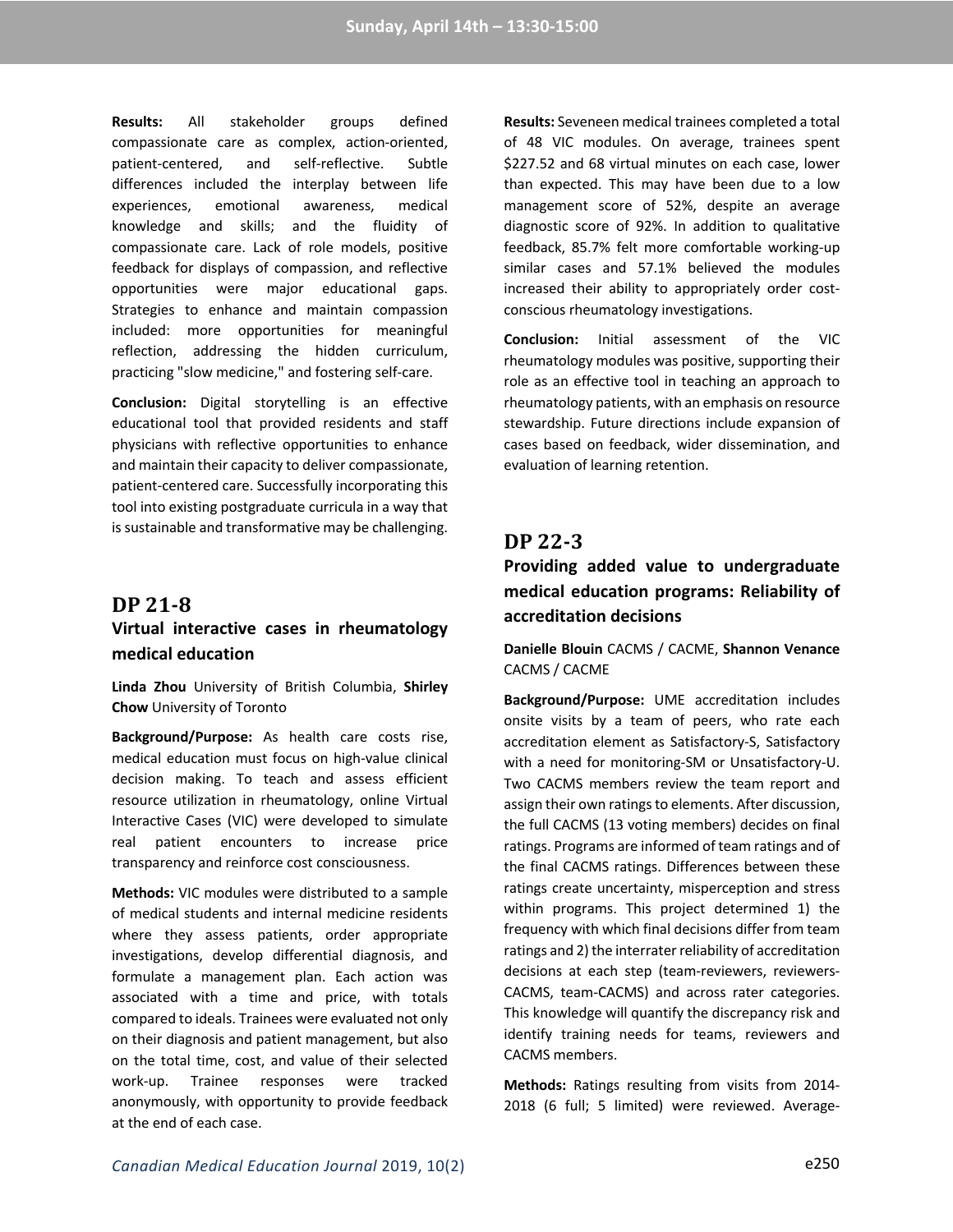measure intraclass correlation, using a two-way random effects model with absolute agreement, was used to compute the interrater reliability for elements where at least one rating was SM or U (full visits), and for all elements evaluated in limited visits.

**Results:** 2466 ratings were made on 822 accreditation elements. Final ratings differed from team ratings for 41 (5.0%) elements. Intraclass correlations (191 cases) were: teams-reviewers 0.87 (0.82, 0.90); reviewers-CACMS 0.95 (0.93, 0.96); teams-CACMS 0.83 (0.78, 0.87); across 3 rater categories 0.92 (0.90, 0.94).

**Conclusion:** Only 5% of team ratings changed in final accreditation decisions. Interrater reliabilities for each pair of raters and overall are excellent, and would be increased by further training and standardization of teams.

### **DP 22-6**

## **The case-based method to teach population health promotion and prevention in undergraduate MD program**

**Evelyne Cambron-Goulet** Université de Sherbrooke, **Geneviève Baron** Université de Sherbrooke, **Véronique Lisée** Université de Sherbrooke, **Ghislaine Houde** Université de Sherbrooke, **Eve-Reine Gagné** Université de Sherbrooke

**Background/Purpose:** Health promotion and prevention is usually taught with lectures or problembased methods. This leaves little space for understanding decision making processes underlying population-based programs. In our new competencybased UGME curriculum, the case-based method was chosen to teach these topics to enhance in-depth analysis of adapted real situations encountered in public health.

**Summary of the Innovation:** Activities were implemented for first-year students during winter 2018. Focus was on population health promotion and prevention, as a complement to individual aspects of prevention (integrated in clinical activities). This best represents the two dimensions of the CanMEDS Health Advocate. Students analyzed, using theoretical models, how different elements are

considered in choosing the best interventions in response to common public health problems. Ten themes were selected, representing domains or types of intervention (eg. outbreak investigation, workplace and environmental health). Objectives were defined with increasing complexity over two years. Case-based method translated into a flipped classroom activity: students read a case and documentation on their own, discussed with pairs in small groups, then brought the discussion in a larger group with teacher. Afterwards, students completed an analysis report. Assessment included written exam and analysis reports scored using a rubric.

**Conclusion:** Population health promotion and prevention is given an explicit emphasis in the program. Case-based learning activities engage student to analyse public health situations, understand how public health intervention are designed and clarify the roles they can play as health advocate physicians in collaboration with other professionals and organizations.

### **DP 22-8**

**Comparing medical student and resident perceptions of preparedness for the third year core surgical clerkship rotation: A needs assessment**

**Melissa Wood** University of Saskatchewan, **Trustin Domes** University of Saskatchewan, **Ron Nguyen** University of Saskatchewan

**Background/Purpose:** The surgical clerkship is a significant transition associated with stress and challenges for medical students (clerks). We aimed to investigate the perceptions of clerks and residents to the preparedness of clerks, with the goal of identifying elements to include in an orientation video.

**Methods:** We completed two needs assessment surveys one distributed to (orthopaedic and general) surgery residents and one to clerks already having completed their surgical clerkship. The surveys consisted of multiple choice and short answer questions to determine a baseline perception of clerk preparedness and elements to be included in the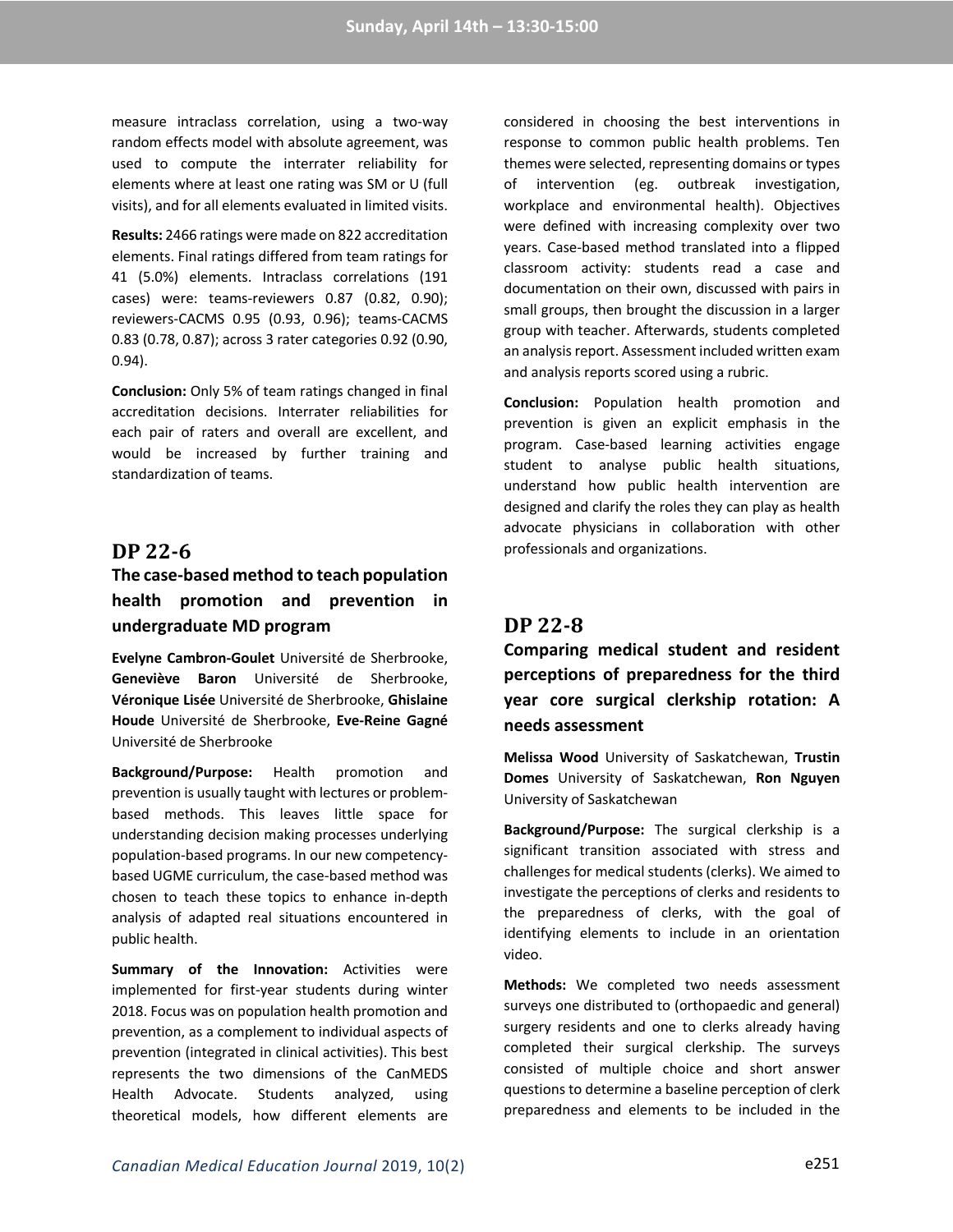orientation video. Quantitative data were analysed with student's t-test and chi-square testing, and qualitative data analysed using thematic analysis.

**Results:** A total of 74 clerks and 22 residents completed the surveys. Clerks and residents agreed that on average clerks were slightly to somewhat prepared for surgical rounding, completing a surgical consult and writing surgical orders on day one of their rotation. Clerks perceived themselves as more prepared for practicing operating room etiquette and functioning in the operating room compared to the residents' perceptions. Residents perceived the clerks as more prepared to write surgical notes than the clerks perceived themselves. Clerks rated their preparedness after the current rotation orientation to be slightly to somewhat prepared, while residents perceived clerks to be somewhat prepared.

**Conclusion:** Clerk's perceptions of themselves were similar but not identical to the residents' perceptions of clerk preparedness. There is potential to improve clerk preparedness and our current surgical clerkship orientation.

### **DP 23-1**

## **Wellness education to address burnout in medical students**

**Stephanie Bughi** Rancho Research Institute at Rancho Los Amigos National Rehabilitation Center, **Chaya Prasad** Western University Of Health Sciences, **Marcel Fraix** Western University Of Health Sciences, **Stefan Bughi** Rancho Research Institute at Rancho Los Amigos National Rehabilitation Center

**Background/Purpose:** Distress and burnout, known to have negative implications on health and performance, are prevalent among medical students. Integrating wellness lectures as part of the medical school curriculum and exploring students' personality preferences, may aid in the development of effective interventions and the identification of those at risk.

**Methods:** A prospective study comprised of four, interactive wellness lecture series was conducted in the course of one year with 327 first-year osteopathic medical students. Pre- and post-assessment information were collected using the General Well-

Being Schedule (GWB), Maslach Burnout Inventory-Student Survey (MBI-SS), and Myers-Briggs Type Indicator. To ascertain the prevalence and differences in the variables, descriptive statistics and one-way MANOVAs were performed.

**Results:** Pre-assessments showed that 22.8% (74/325) of students had severe distress, 58.1% (190/327) had high scores on exhaustion, 32.1% (105/327 ) cynicism and 67.5%(220/326) with low scores on professional efficacy. Compared to introverts, extroverts noted less depression and greater positive well-being and vitality ( $P < 0.01$ ), including high professional efficacy and low exhaustion and cynicism ( $P < 0.05$ ). Post-wellness education showed that 21.1%( 55/261) reported severe distress, 58.6%(154/263) high exhaustion, 54.0% (142/263) high cynicism, and 54.0%(142/263) low professional efficacy, with extroverts showing greater positive well-being scores than introverts (P < 0.01).

**Conclusion:** Distress and burnout are common among first-year osteopathic medical students, with extroverts showing greater resilience compared to introverts. Wellness education is the first step in addressing this issue. Additional efforts, such as a comprehensive program that engages student participation and promotes peer support, are recommended to effectively address wellness in preclinical training.

## **DP 23-2**

## **Put Your Mask On First Before Assisting Others! A Wellness Retreat for Students of Peer Support Groups**

**Joanie Mélançon** Université Laval, **Alexandre Lafleur** Université Laval, **Andrée Vézina** Université Laval, **Joanie Melançon** Université Laval, **Laurence Petitclerc** Université Laval

**Background/Purpose:** Students in health sciences are at higher risk of burnout and depression when compared with population controls. Peer support and engaging in wellness activities are useful coping mechanisms. Working under the student affairs office, students of peer support groups provide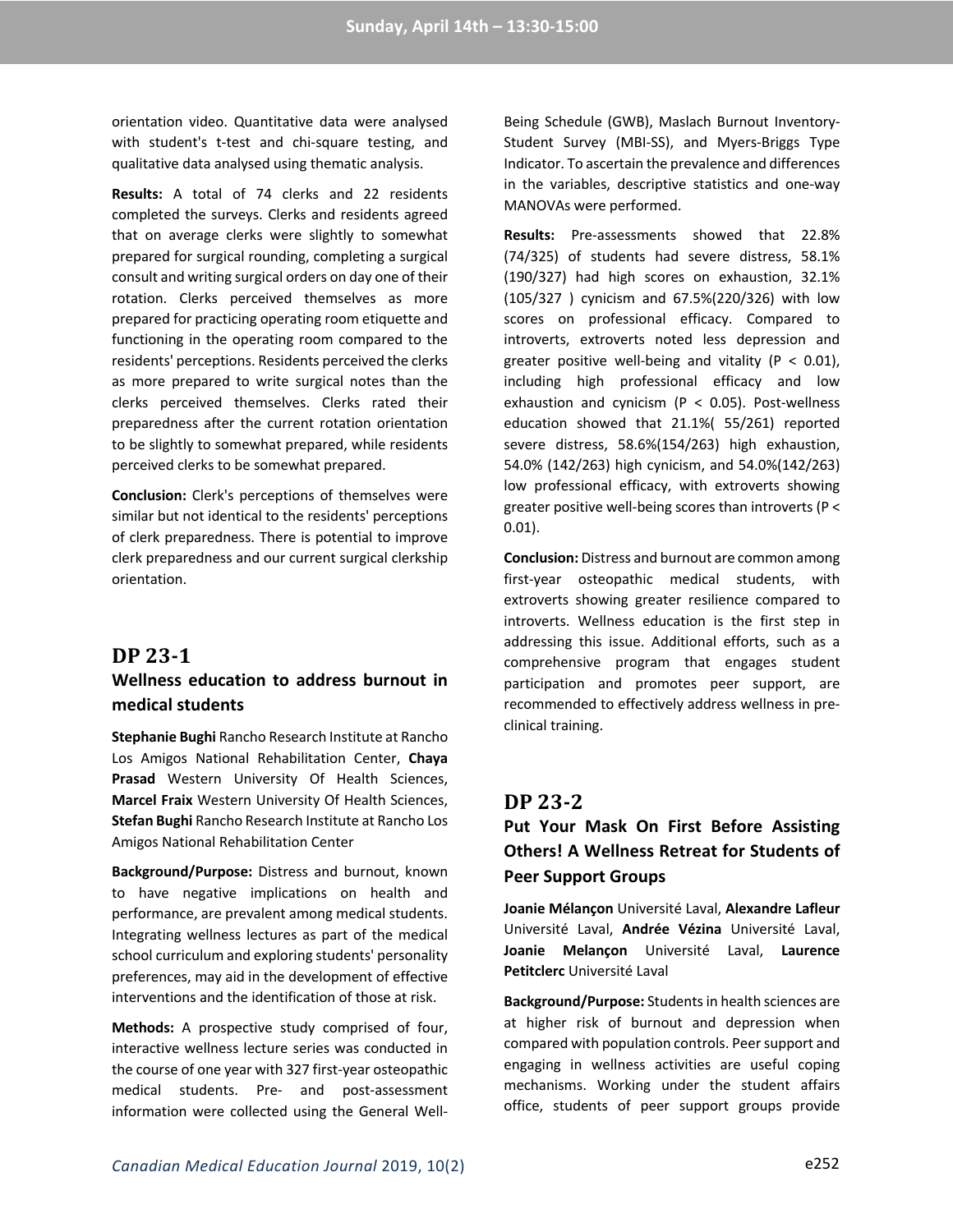personal support and academic tutoring. Can Faculty contribute through a wellness retreat to equip those students to be resilient in their own training and in their peer support role?

**Summary of the Innovation:** Student affairs office organised a three-day wellness retreat for students of peer support groups of the Laval University Faculty of Medicine. The 20 participants were undergraduate students in medicine, physical rehabilitation and graduate students in health sciences research. They slept in a contemporary centre of holistic health within the historic Monastère des augustines (Québec, Canada). Program goals were: experience a wide range of wellness activities, reflect on global health habits, engage in interdisciplinary networking and cultivate peer support skills. The activities encompassed mindfulness meditation, breathing exercises, singing bowls, yoga and ball exercises, tai chi and various discussions on caregivers' roles.

**Conclusion:** Qualitative data was collected through a group interview and written comments. Participants commented on the importance of having this dedicated time for wellness activities and reflection. They appreciated that the retreat was organised by Faculty leaders, enlightening new activities. They discovered simple relaxation techniques that they wish to share with students in difficulty. The schedule facilitated rest and wealthy health habits that they wish to pursue. Through reflexive activities, sharing common goals and values as caregivers, participants strengthened their group spirit.

#### **DP 23-3**

## **Cultivating Medical Students' Well-Being Through a 4-Year Longitudinal Wellness Curriculum**

**Camila Velez** McGill, **Namta Gupta** McGill, **Pascale Gendreau** McGill

**Background/Purpose:** Medical students are at a higher risk for depression, anxiety, and burnout than age-matched, college students. Poor psychological well-being among medical students can interfere with learning and success in medical school, decrease quality of life, and negatively impact quality patient

care. Education is a promising tool to enhance medical students' resilience, well-being, and mental health, with a range of educational interventions offering a greater chance of success.

**Summary of the Innovation:** The WELL Office in the Faculty of Medicine at McGill has developed a novel 4-year longitudinal Wellness Curriculum to address medical students' well-being and resilience, and foster a culture of wellness within the learning environment. As part of the academic MDCM curriculum, the Wellness Curriculum teaches medical students coping and self-care skills from diverse disciplines (e.g., nutrition, psychology, and neuroscience) that are tailored to medical students' unique realities. Students attend lectures and workshops on topics such as mindfulness, resilience, coping strategies, diversity, and healthy relationships, as well as small group reflection and problem solving.

**Conclusion:** This presentation will explore experiences of Wellness Curriculum design, development, and implementation, with a specific focus on objectives, content, and delivery. Reflections on student feedback will also be provided. This presentation will offer direction, considerations, and recommendations for the development of wellness curriculum and programming within undergraduate medical education.

#### **DP 23-4**

**The Canadian Federation of Medical Students National Wellness Program: A Comprehensive National Student-Led Innovation**

**Victor Do** University of Alberta, **Stephanie Smith** University of Calgary, **Henry Annan** Dalhousie University, **Franco Rizzuti** University of Calgary

**Background/Purpose:** A plethora of literature has brought attention to the challenges that medical trainees encounter during medical training. More than one-third of pre-clerkship students report significant burnout during their studies with the number rising to over one-half during clerkship. Furthermore, while trainees enter medical school with similar baseline wellness characteristics to their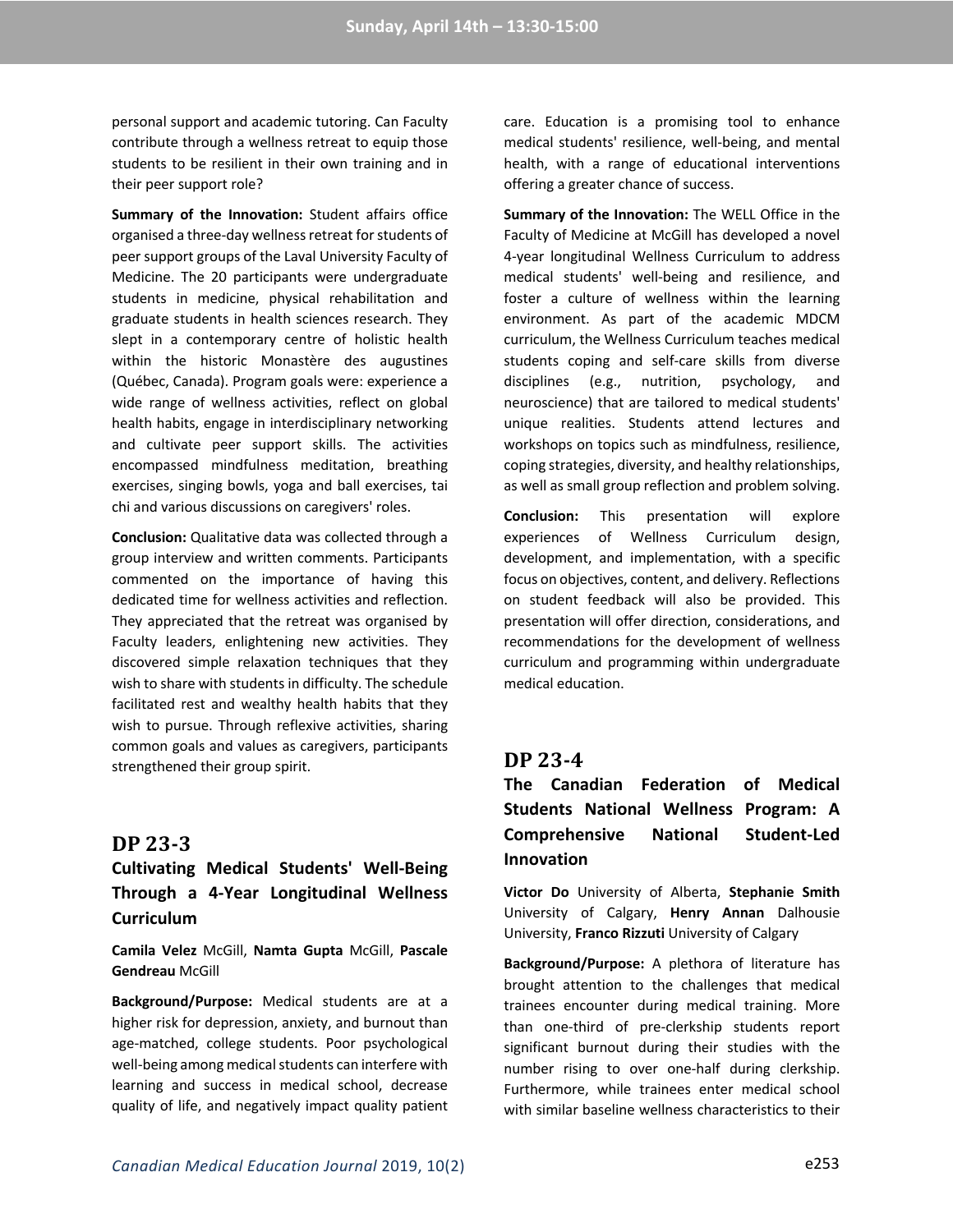age-matched peers, their health and wellness declines significantly in comparison, highlighting the role of the medical training environment has on wellbeing. Thus, medical students need comprehensive and strategic wellness plans that go beyond programming supports. The CFMS sought to create a national student-led wellness program that better addresses the needs of our student members.

**Summary of the Innovation:** The NWP is composed of 4 pillars; Awareness, Advocacy, Programming, Resilience and Personal Development. The awareness arm includes student wellness spotlights, which highlight medical student wellness journeys, and themed campaigns coinciding with pre-existing provincial and national campaigns. In fostering strong advocacy, we are strategically representing students on issues such as learner mistreatment, students with disabilities and most importantly bringing about culture change for a health-promoting learning and working environment. Our programming includes the wellness challenge month (over 800 participants, with a majority reporting that their wellness is positively influenced through their participation) and the longitudinal wellness initiative, which focuses on providing resources in the areas of nutrition, mental, physical, financial and social/relationship wellness. In promoting resilience and personal development we are supporting the STRIVE (Simulated Training for Resilience for Various Environments) training program that utilizes the Big4+ concepts. Further we facilitate "Safe Space: Let's Get Real" national discussions for members to collaborate and speak openly about their challenges. This program incorporates the work of over 50 volunteers and content is available to our over 8000 members.

**Conclusion:** Our program represents the first comprehensive student-led national level medical student wellness program in Canada. We support local member school efforts, while leveraging our position as a national body. Our next steps are to further engage other trainee organizations and faculties as well as undertake a more comprehensive data analysis process.

## **DP 23-5**

**Developing and implementing interactive 360-degree video simulations, a form of immersive reality, to prepare learners for emotionally challenging clinical experiences.**

**Gabriel Blank** University of British Columbia, **Joseph Anthony** University of British Columbia, **Gurdeep Parhar** University of British Columbia

**Background/Purpose:** Promoting mental health, wellness, emotional resiliency and the addressing of learner mistreatment has become an increasingly important goal of health professional training programs. Considering the successful use of virtual reality (VR) in treating specific phobias and training emotional regulation, we proposed that this technology may provide an entirely new means of valuable training. We developed three 360-degree video simulations, a type of VR, each displaying emotionally challenging situations. The 360-degree videos were meant to create environments that were realistic, produced an emotional response, and allowed learners to better prepare to handle challenging clinical scenarios.

**Summary of the Innovation:** We developed and tested three 360-videos filmed using a cast of professional actors. These simulations were brought to life through an Oculus Go VR Headset and over-ear headphones with Ambisonic Spatial Audio. A postexposure debriefing guide was created for facilitators to help learners both integrate their experience and develop techniques to handle these challenging clinical scenarios.

**Conclusion:** Preliminary analysis shows that learners thought the simulations caught their attention, were highly captivating, were enjoyable, and evoked emotions like anxiety and fear in a safe environment. All these factors worked together to create a simulation that was perceived as highly life-like. Having actors look at the camera, including accurate background noises, and using directional audio can improve the educational experience by adding an extra level of realism. In short, VR is a promising medium for training emotional resilience that can be more distributable, scalable, and economically viable than standardized clients.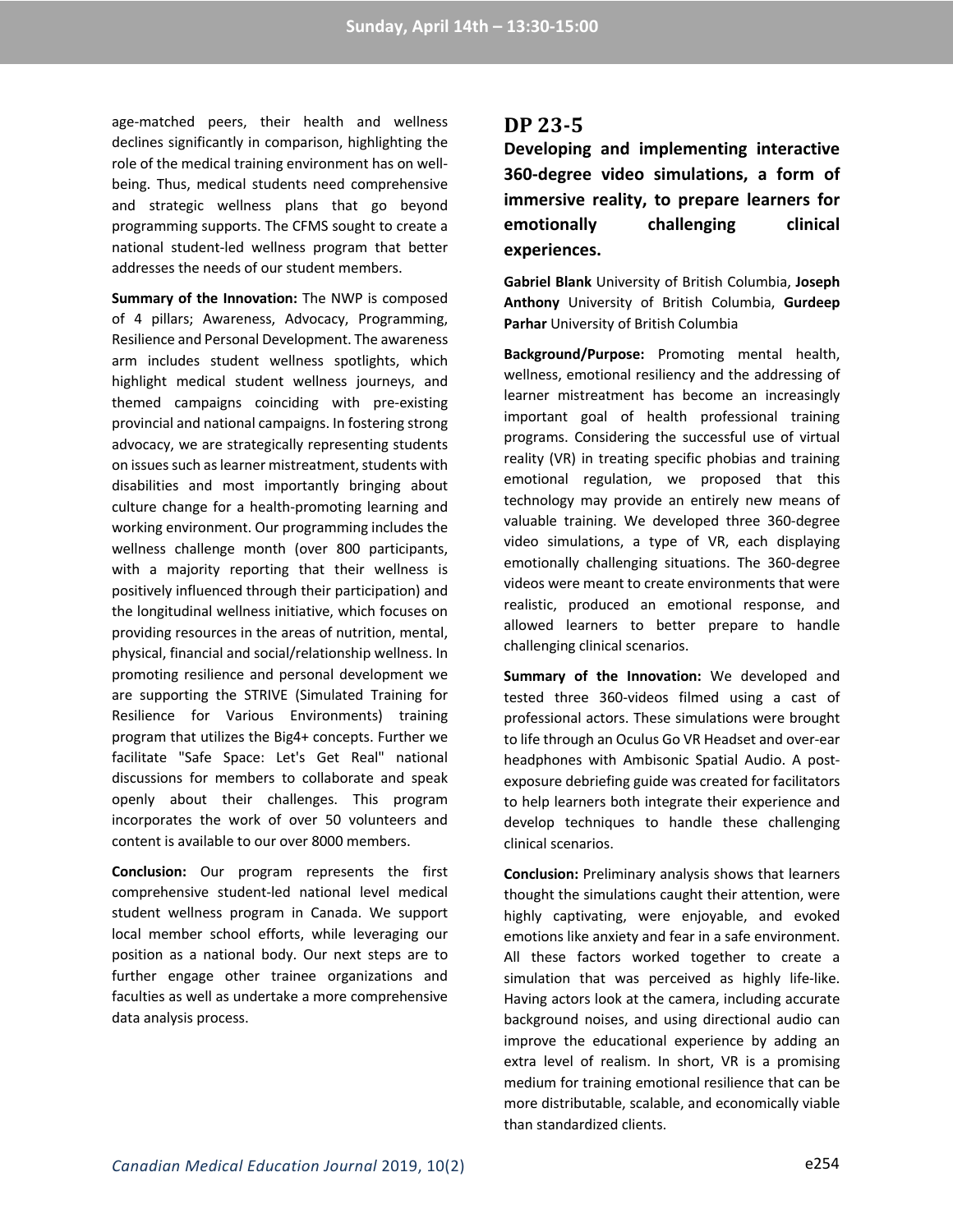#### **DP 23-6**

## **Physician Well-being as an Entrustable Professional Activity**

**Jonathan Gregory** Western University, **Javeed Sukhera** Western University, **E. Ali Bateman** Western University

**Background/Purpose:** Practicing physicians are experiencing high rates of burnout and diminished well-being. When physicians are unwell, patient care is also jeopardized. Although calls for action have led to a surge in research, significant gaps remain in our understanding of the concept of physician well-being, its determinants, and its consequences. Moreover, medical training may perpetuate behaviours and stigmatizing beliefs that erode physician well-being. Recent efforts to reform postgraduate education through competency-based medical education (CBME) provide an opportunity to improve physicians' future health outcomes. Given that commitment to physician health and well-being is now recognized as a core competency for physicians, we propose re-conceptualizing well-being in the context of an entrustable professional activity (EPA).

**Methods:** The EPA concept translates competencies into clinical practice and facilitates assessment. **Results:** Building from the CanMEDS 2015 Framework and informed by a comprehensive literature review, we developed an EPA for physician well-being: "demonstrating commitment to self and physician well-being". We designed four milestones as observable markers of progress for postgraduate learners and propose assessment strategies. Anticipated barriers include variation in beliefs regarding well-being and a lack of research regarding feedback in this area.

**Conclusion:** The implementation of CBME provides a unique opportunity to develop and sustain educational reforms that enhance well-being. Our proposed EPA for physician well-being has the potential to improve well-being by focusing on desired outcomes despite knowledge gaps. Further research is needed regarding assessment strategies and faculty development to complement the implementation of an EPA related to physician wellbeing.

### **DP 23-7**

## **Is Transition to Competency by Design Associated With Faculty Burnout?**

**Amy Fraser** University of Ottawa, **Kerri Ritchie** The Ottawa Hospital, **Devin Sydor** Queen's University, **Caroline Gerin-Lajoie** University of Ottawa

**Background/Purpose:** Burnout is a work-related syndrome characterized by emotional exhaustion and lack of feelings of accomplishment at work. Stress, lack of control over work, and lack of values alignment with leadership increase risk of burnout. These risks occur during times of institutional change, such as during curriculum redesign. We measured the burnout levels of faculty before and after the introduction of Competency by Design in the Department of Anesthesiology at uOttawa. Increasing levels of burnout could suggest a need for greater faculty support.

**Methods:** After obtaining ethics approval, we mailed the Maslach Burnout Inventory (MBI) to 120 faculty prior to CBD implementation (2015) and during ongoing rollout of CBD (2017). Participation was voluntary; data was anonymized. Results were compared using standard descriptive summary statistics.

**Results:** The response rate was 31% (37/120) in 2015, and 24% (27/120) in 2017. Mean scores for MBI subscales of Emotional Exhaustion (EE) and Depersonalization (DP) were 19.1 (SD=5.9) and 11.0 (SD=2.4) respectively in 2015, and 21.8 (SD=7.9) and 11.8 (SD=3.8) in 2017. There was no significant difference in scores between 2015 and 2017; EE t(65)=-1.60064,  $p > 05$  and DP t(65)=1.76,  $p > 05$ .

**Conclusion:** The results suggest that faculty did not experience a significant change in levels of burnout after CBD implementation. The literature suggests two possible explanations: 1. People become habituated to new situations (the "hedonic treadmill"); and 2. Perceived feelings of stress do not always align with measured stress. The results of this study may be reassuring to faculty members of programs adopting CBD. Limitations of this study include only two sampling dates, which may have failed to capture transient increases in burnout before or after implementation.